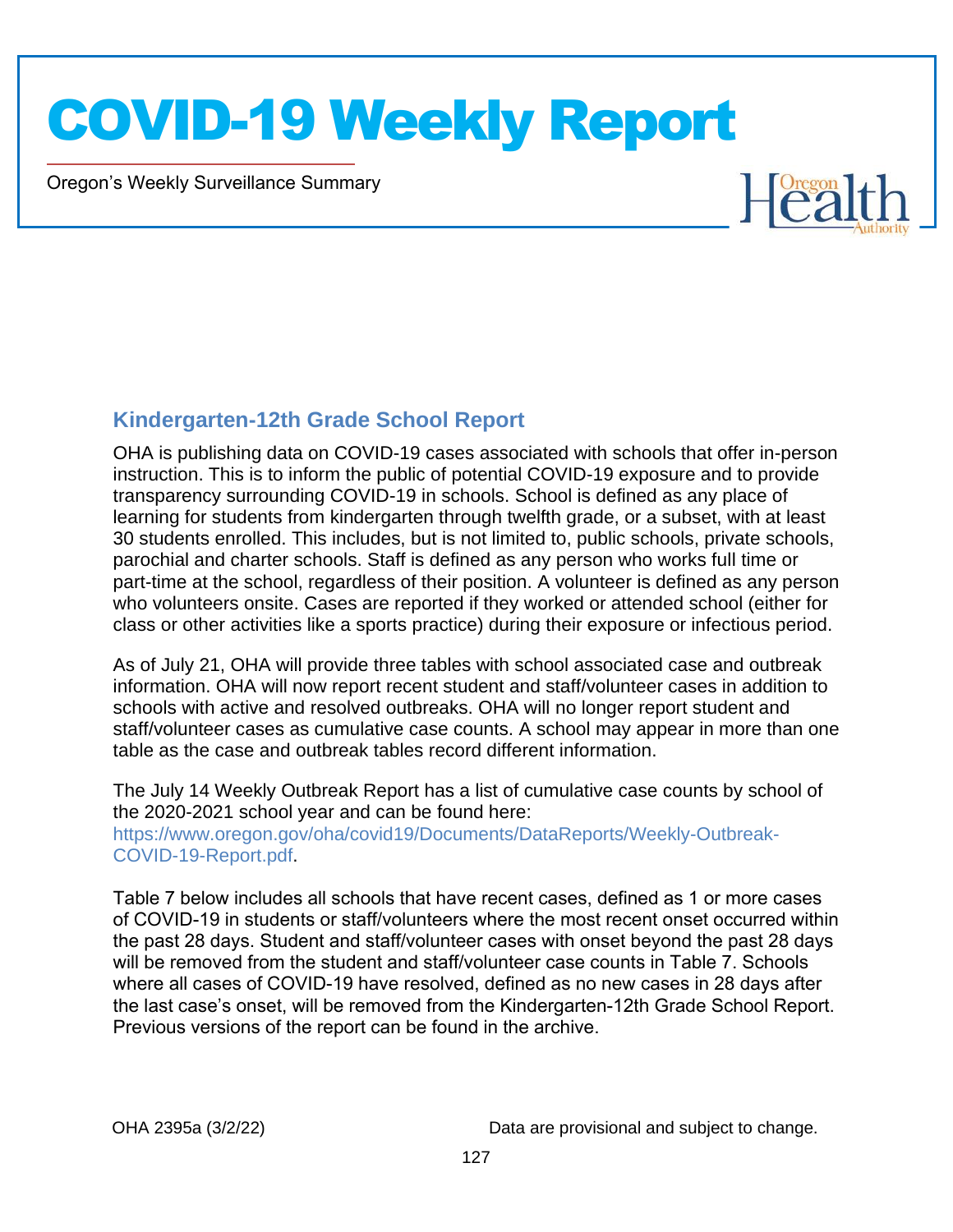Oregon's Weekly Surveillance Summary

Novel Coronavirus (COVID-19)

 $H_{C2}^{Oregon}$ 

As of September 22, 2021, all cases associated with school outbreaks will be reported in the active (Table 8) and resolved (Table 9) tables. Case counts may include cases who were not at school but are close contacts of those exposed at school. This provides a more accurate picture of the scale of K-12 related outbreaks because they may link to other cases in the community.

Table 8 includes all schools with active outbreaks, defined as 2 or more cases of COVID-19 in students or staff/volunteers that have a shared, defined exposure within a school setting and where the most recent onset occurred within the past 28 days. Schools that have resolved outbreaks, defined as 2 or more cases of COVID-19 in students or staff/volunteers that have a shared, defined exposure within a school setting and where the most recent onset occurred between 28-56 days ago, will be moved to a separate table (Table 9). Schools that have closed outbreaks, defined as 2 or more cases of COVID-19 in students or staff/volunteers that have a shared, defined exposure within a school setting and where the most recent onset occurred more than 56 days ago, will not be included in the Kindergarten-12th Grade School Report. Any suspected school outbreak is required to be reported to the local public health authority (see OAR 333-018-015). Local health department and tribal partners investigate to identify outbreaks in these settings. This list of outbreaks will be updated as investigations continue, and as we learn about epidemiologic links between cases.

#### **Table 7. Recent cases**

*Schools with recent COVID-19 cases (n=418)*

| <b>School Name</b>                    | <b>Address</b>                                 | County    | <b>Students</b> | Staff/<br>volunteers | Most recent  <br>onset |
|---------------------------------------|------------------------------------------------|-----------|-----------------|----------------------|------------------------|
| <b>Riverside Elementary</b><br>School | 1200 SE Harvey Dr,<br>Grants Pass, OR<br>97526 | Josephine |                 |                      | 2022-02-24             |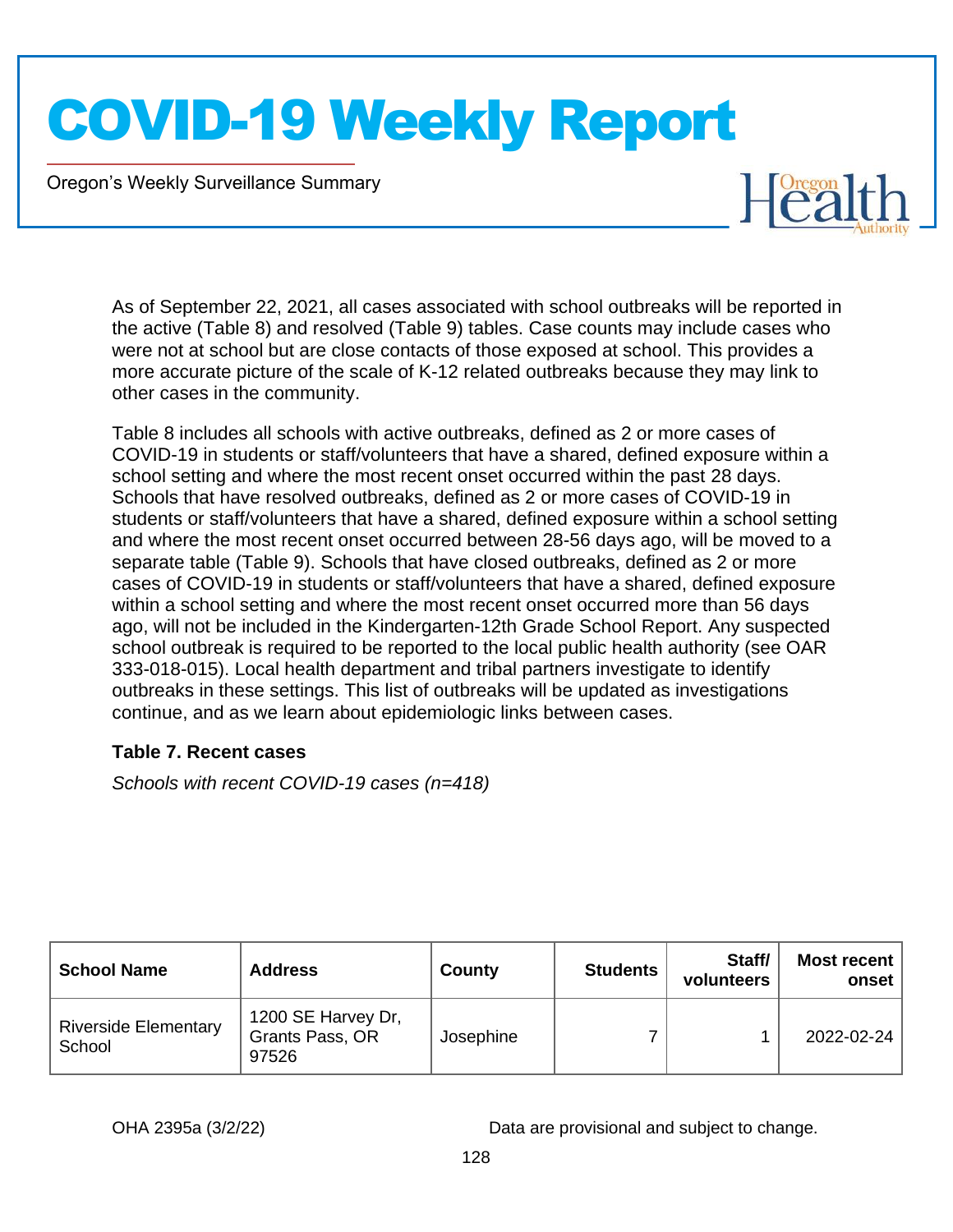Oregon's Weekly Surveillance Summary

Novel Coronavirus (COVID-19)



| <b>School Name</b>                     | <b>Address</b>                                        | <b>County</b>     | <b>Students</b> | Staff/<br>volunteers | <b>Most recent</b><br>onset |
|----------------------------------------|-------------------------------------------------------|-------------------|-----------------|----------------------|-----------------------------|
| Shasta Middle School                   | 4656 Barger Dr,<br>Eugene, OR 97402                   | Lane              | 1               | 0                    | 2022-02-24                  |
| Jefferson Middle<br>School             | 2180 Talbot Rd,<br>Jefferson, OR 97352                | Marion            | $\overline{2}$  | 0                    | 2022-02-24                  |
| Pacific Ridge<br>Elementary            | 2000 Spruce Dr,<br>Seaside, OR 97138                  | Clatsop           | 1               | $\overline{2}$       | 2022-02-23                  |
| St. Helens Middle<br>School            | 354 N 15th St, St<br>Helens, OR 97051                 | Columbia          | $\overline{7}$  | $\mathbf 0$          | 2022-02-23                  |
| Azalea Middle School                   | 505 Pacific Ave,<br>Brookings, OR 97415               | Curry             | 5               | $\mathbf{1}$         | 2022-02-23                  |
| Brookings-Harbor<br><b>High School</b> | 625 Pioneer Rd,<br>Brookings, OR 97415                | Curry             | 13              | $\mathbf 0$          | 2022-02-23                  |
| Joseph Lane Middle<br>School           | 2153 NE Vine St,<br>Roseburg, OR 97470                | Douglas           | 4               | 1                    | 2022-02-23                  |
| <b>Winston Middle</b><br>School        | 330 SE Thompson,<br>Winston, OR 97496                 | Douglas           | 1               | 0                    | 2022-02-23                  |
| Sutherlin High School                  | 500 E Fourth St,<br>Sutherlin, OR 97479               | Douglas           | $\mathbf{1}$    | $\overline{0}$       | 2022-02-23                  |
| <b>Westside Elementary</b><br>School   | 3685 Belmont Dr,<br>Hood River, OR 97031              | <b>Hood River</b> | $\Omega$        | $\mathbf{1}$         | 2022-02-23                  |
| <b>Boeckman Creek</b><br>Primary       | 6700 SW Wilsonville<br>Road, Wilsonville, OR<br>97070 | Clackamas         | $\overline{2}$  | 0                    | 2022-02-23                  |
| <b>Fir Grove Elementary</b><br>School  | 6300 SW Wilson Ave,<br>Beaverton, OR 97008            | Washington        | 1               | 0                    | 2022-02-22                  |
| <b>Riverbend Elementary</b><br>School  | 320 51st St,<br>Springfield, OR 97478                 | Lane              | 3               | 0                    | 2022-02-22                  |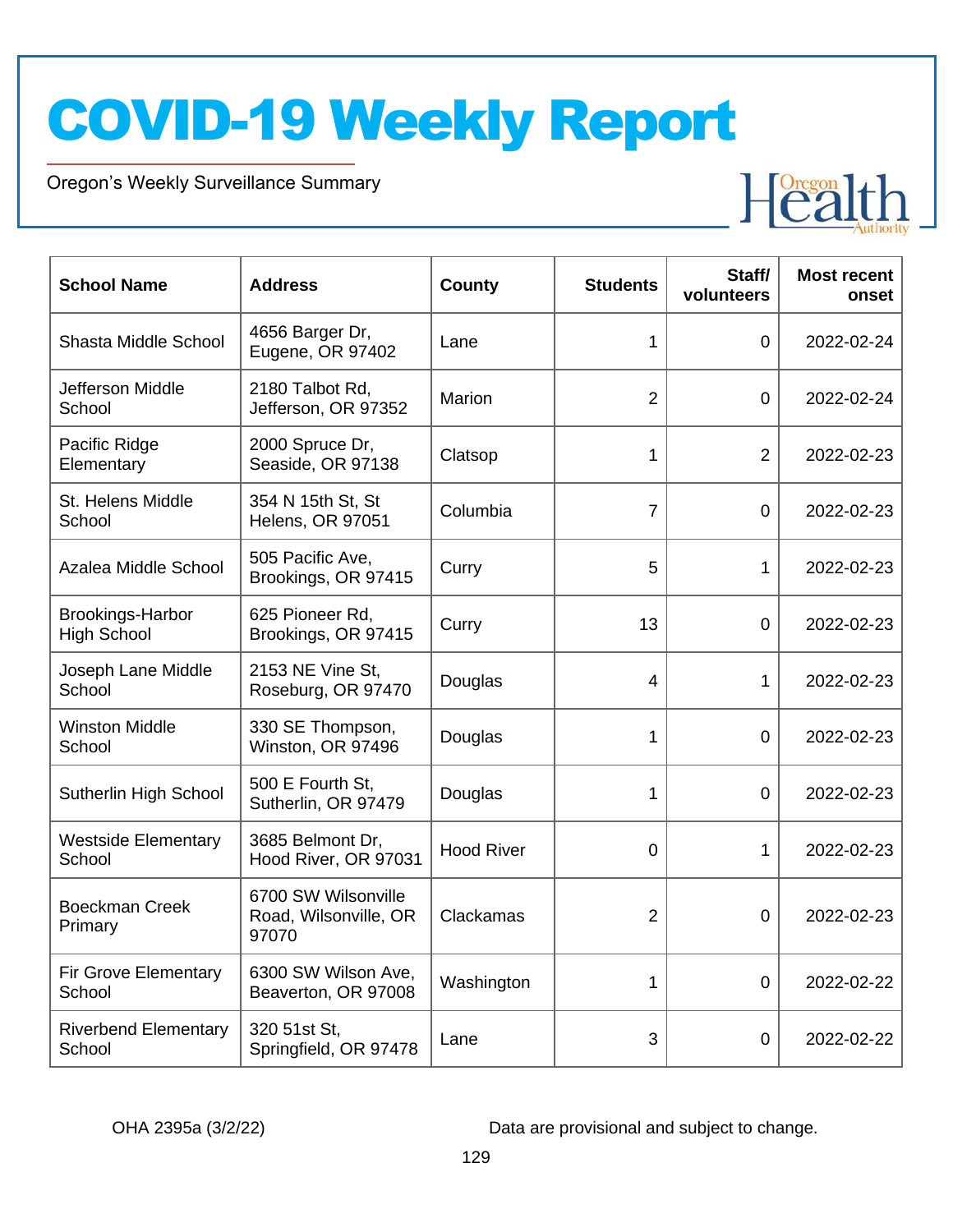Oregon's Weekly Surveillance Summary

Novel Coronavirus (COVID-19)



| <b>School Name</b>                       | <b>Address</b>                                    | <b>County</b>    | <b>Students</b> | Staff/<br>volunteers | <b>Most recent</b><br>onset |
|------------------------------------------|---------------------------------------------------|------------------|-----------------|----------------------|-----------------------------|
| <b>Agnes Stewart Middle</b><br>School    | 900 S 32nd St,<br>Springfield, OR 97478           | Lane             | 3               | $\overline{0}$       | 2022-02-22                  |
| <b>Ashland High School</b>               | 201 S Mountain Ave,<br>Ashland, OR 97520          | Jackson          | 10              | $\overline{2}$       | 2022-02-22                  |
| Jacksonville<br><b>Elementary School</b> | 655 Hueners Ln,<br>Jacksonville, OR<br>97530      | Jackson          | 3               | $\overline{0}$       | 2022-02-22                  |
| <b>Lincoln Elementary</b><br>School      | 1132 NE 10th St,<br>Grants Pass, OR<br>97526      | Josephine        | $\overline{2}$  | 0                    | 2022-02-22                  |
| Fort Vannoy<br><b>Elementary School</b>  | 5250 Upper River Rd,<br>Grants Pass, OR<br>97526  | Josephine        | 5               | 2                    | 2022-02-22                  |
| <b>Bolton Primary School</b>             | 5933 SW Holmes St,<br>West Linn, OR 97068         | Clackamas        | 1               | $\overline{0}$       | 2022-02-22                  |
| <b>Timber Ridge School</b>               | 373 Timber Ridge St<br>NE, Albany, OR 97322       | Linn             | 6               | $\overline{0}$       | 2022-02-22                  |
| The Valley School of<br>Southern Oregon  | 857 Valley View Drive,<br>Medford, OR 97504       | Jackson          | 1               | $\overline{0}$       | 2022-02-22                  |
| <b>Baker Middle School</b>               | 2320 Washington Ave,<br>Baker City, OR 97814      | <b>Baker</b>     | $\overline{2}$  | 0                    | 2022-02-21                  |
| <b>Sisters High School</b>               | 1700 W McKinney<br>Butte Rd, Sisters, OR<br>97759 | <b>Deschutes</b> | $\overline{2}$  | $\overline{2}$       | 2022-02-21                  |
| Canby High School                        | 721 SW 4th Ave,<br>Canby, OR 97013                | Clackamas        | $\overline{2}$  | $\overline{0}$       | 2022-02-21                  |
| Columbia City<br>Elementary              | 2000 2nd St,<br>Columbia City, OR<br>97018        | Columbia         | 5               | $\mathbf 0$          | 2022-02-21                  |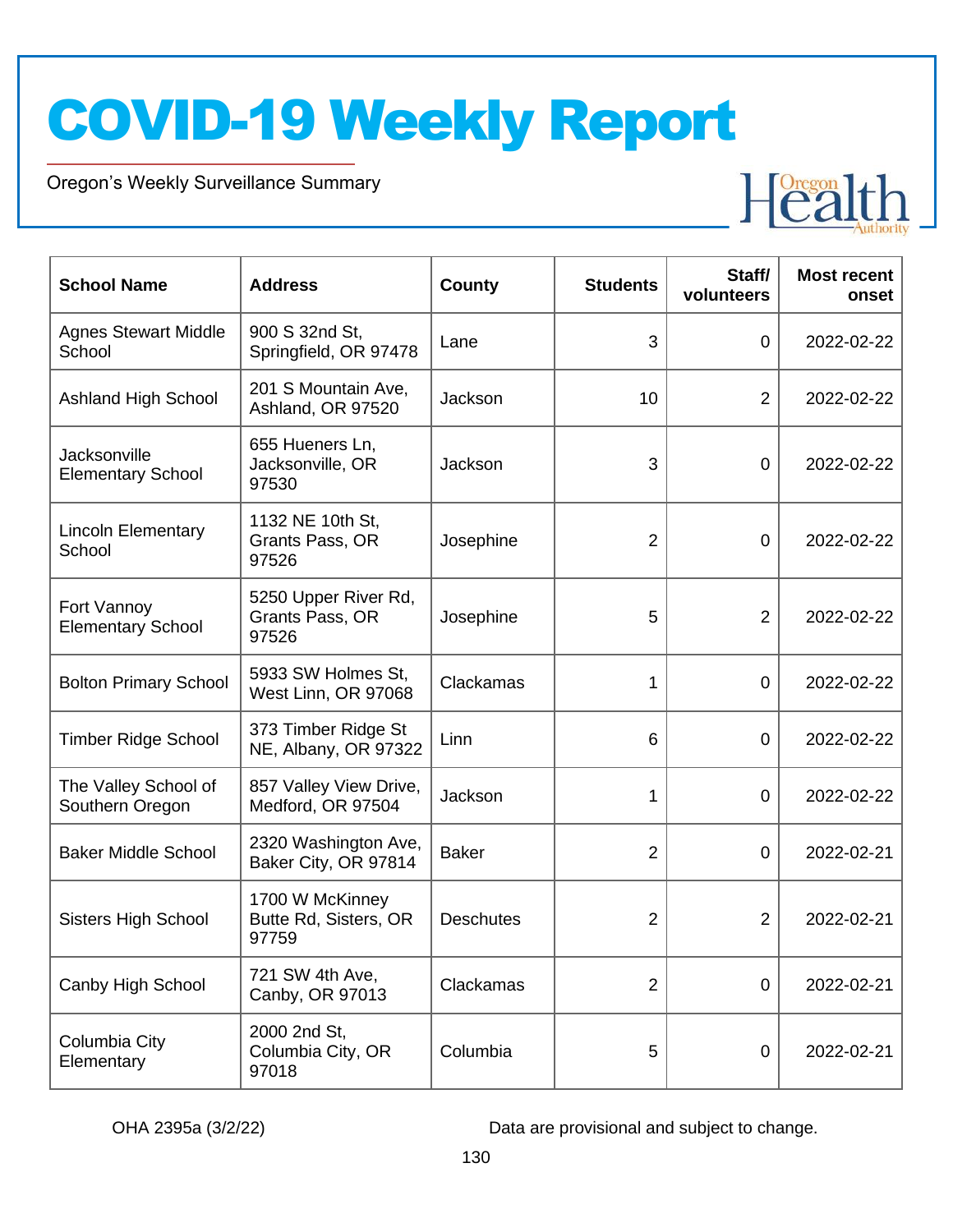Oregon's Weekly Surveillance Summary

Novel Coronavirus (COVID-19)



| <b>School Name</b>                         | <b>Address</b>                                     | County          | <b>Students</b> | Staff/<br>volunteers | <b>Most recent</b><br>onset |
|--------------------------------------------|----------------------------------------------------|-----------------|-----------------|----------------------|-----------------------------|
| <b>McBride Elementary</b><br>School        | 2774 Columbia Blvd,<br>St Helens, OR 97051         | Columbia        | 17              | 1                    | 2022-02-21                  |
| St Helens High School                      | 2375 Gable Rd, St<br>Helens, OR 97051              | Columbia        | 11              | 0                    | 2022-02-21                  |
| John C. Fremont<br>Middle School           | 850 W Keady Ct,<br>Roseburg, OR 97471              | Douglas         | $\overline{4}$  | 0                    | 2022-02-21                  |
| <b>Bellview Elementary</b><br>School       | 1070 Tolman Creek<br>Rd, Ashland, OR<br>97520      | Jackson         | 0               | 1                    | 2022-02-21                  |
| <b>Walker Elementary</b><br>School         | 364 Walker Ave,<br>Ashland, OR 97520               | Jackson         | $\overline{2}$  | $\overline{0}$       | 2022-02-21                  |
| Mae Richardson<br><b>Elementary School</b> | 200 W Pine St,<br>Central Point, OR<br>97502       | Jackson         | 5               | 0                    | 2022-02-21                  |
| Manzanita Elementary                       | 310 San Francisco St,<br>Grants Pass, OR<br>97526  | Josephine       | 10              | 1                    | 2022-02-21                  |
| Hidden Valley High<br>School               | 651 Murphy Creek Rd,<br>Grants Pass, OR<br>97527   | Josephine       | 5               | 1                    | 2022-02-21                  |
| <b>Roosevelt Elementary</b><br>School      | 1125 N Eldorado Ave,<br>Klamath Falls, OR<br>97601 | Klamath         | 1               | 0                    | 2022-02-21                  |
| Lost River Jr./Sr. High<br>School          | 23330 Hwy 50, Merrill,<br>OR 97633                 | Klamath         | 3               | 0                    | 2022-02-21                  |
| <b>Tillamook High School</b>               | 2605 12th St,<br>Tillamook, OR 97141               | Tillamook       | 12              | 0                    | 2022-02-20                  |
| <b>Sunset Elementary</b><br>School         | 300 E Catherine Ave,<br>Hermiston, OR 97838        | <b>Umatilla</b> | $\overline{2}$  | 0                    | 2022-02-20                  |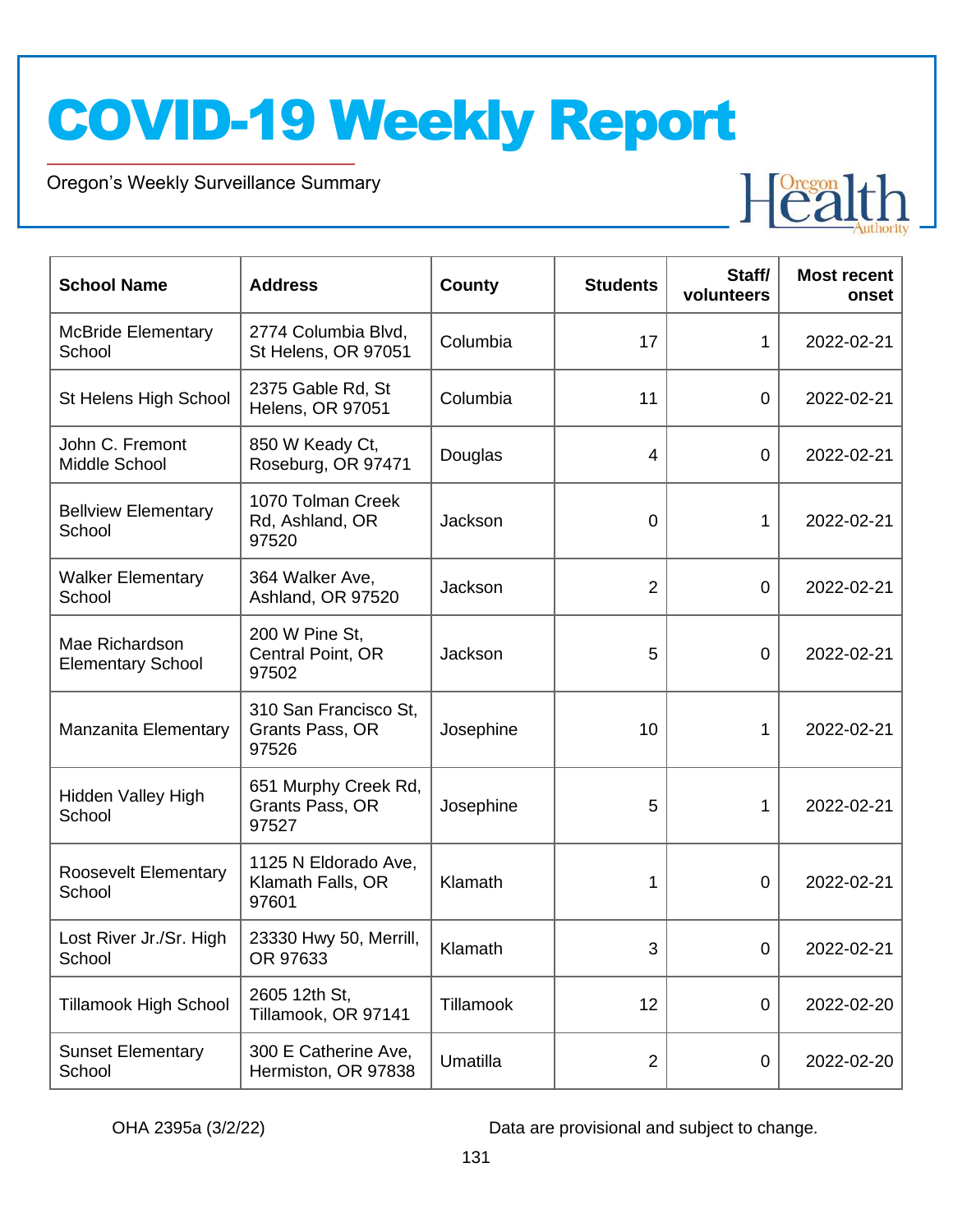Oregon's Weekly Surveillance Summary

Novel Coronavirus (COVID-19)



| <b>School Name</b>                             | <b>Address</b>                                        | County    | <b>Students</b> | Staff/<br>volunteers | <b>Most recent</b><br>onset |
|------------------------------------------------|-------------------------------------------------------|-----------|-----------------|----------------------|-----------------------------|
| <b>Grant Watts</b><br><b>Elementary School</b> | 52000 SE Third PI,<br>Scappoose, OR 97056             | Columbia  | $\overline{7}$  | $\mathbf 0$          | 2022-02-20                  |
| Scappoose Middle<br>School                     | 52265 S Columbia<br>River Hwy,<br>Scappoose, OR 97056 | Columbia  | 4               | $\overline{0}$       | 2022-02-20                  |
| <b>Hucrest Elementary</b><br>School            | 1810 NW Kline St.<br>Roseburg, OR 97471               | Douglas   | $\overline{2}$  | $\overline{0}$       | 2022-02-20                  |
| Warm Springs K-8<br>Academy                    | 50 Chukar Road,<br>Warm Springs, OR<br>97761          | Jefferson | 8               | $\overline{0}$       | 2022-02-20                  |
| Neah-Kah-Nie Middle<br>School                  | 25111 Hwy 101 N,<br>Rockaway Beach, OR<br>97136       | Tillamook | $\overline{2}$  | $\overline{0}$       | 2022-02-20                  |
| North Valley High<br>School                    | 6741 Monument Dr,<br>Grants Pass, OR<br>97526         | Josephine | 4               | 1                    | 2022-02-20                  |
| <b>Ferguson Elementary</b><br>School           | 2901 Homedale Rd,<br>Klamath Falls, OR<br>97603       | Klamath   | 3               | $\overline{0}$       | 2022-02-20                  |
| Lakeridge High School                          | 1235 Overlook Dr,<br>Lake Oswego, OR<br>97034         | Clackamas | $\overline{2}$  | $\overline{0}$       | 2022-02-20                  |
| Vale Middle School                             | 505 Viking Dr, Vale,<br>OR 97918                      | Malheur   | $\mathbf 0$     | 1                    | 2022-02-19                  |
| Rainier Jr/Sr High<br>School                   | 28170 Old Rainier Rd,<br>Rainier, OR 97048            | Columbia  | 10              | $\overline{0}$       | 2022-02-19                  |
| <b>Griffin Creek</b><br>Elementary             | 2430 Griffin Creek Rd,<br>Medford, OR 97501           | Jackson   | 8               | 0                    | 2022-02-19                  |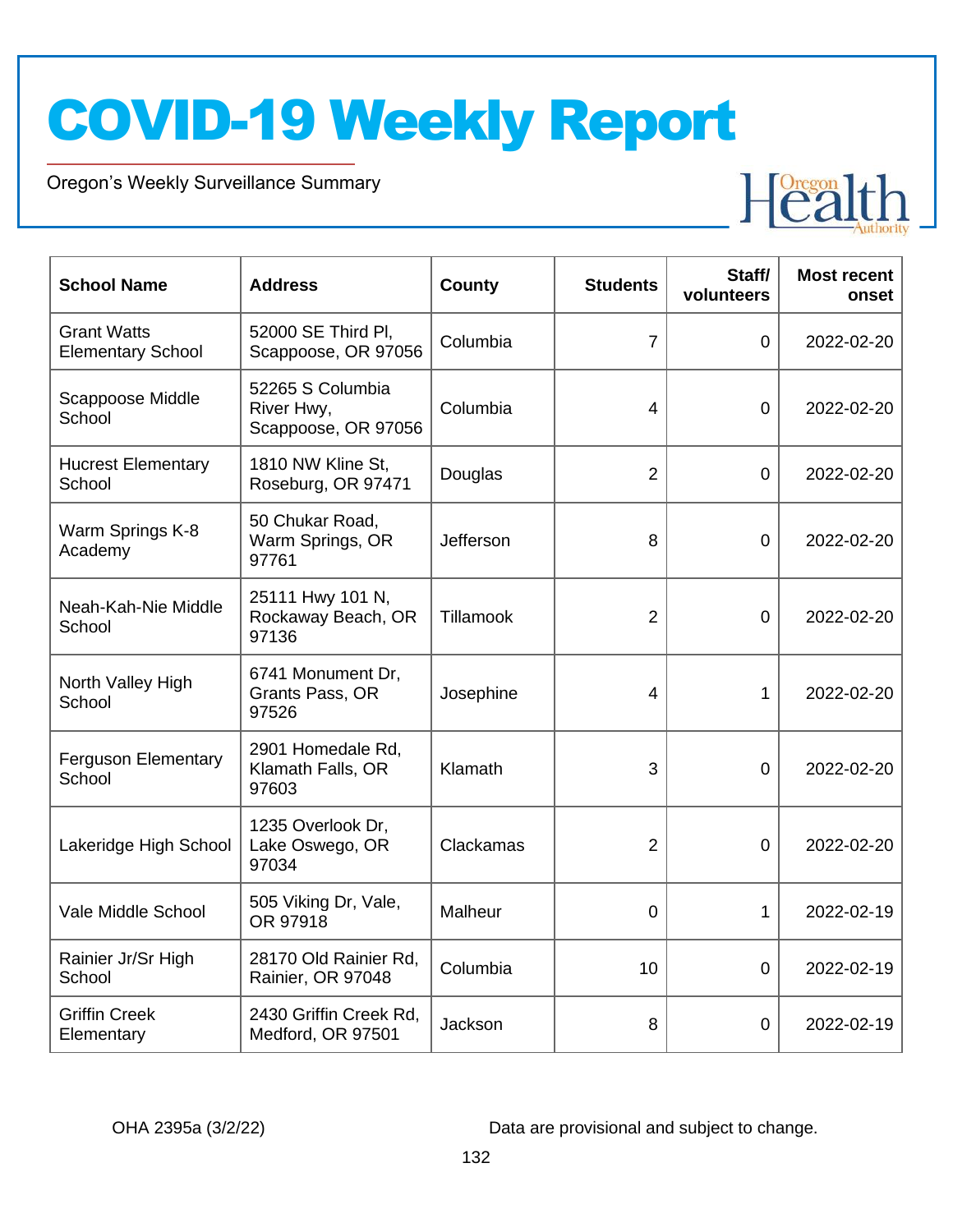Oregon's Weekly Surveillance Summary

Novel Coronavirus (COVID-19)



| <b>School Name</b>                                   | <b>Address</b>                              | County           | <b>Students</b> | Staff/<br>volunteers | <b>Most recent</b><br>onset |
|------------------------------------------------------|---------------------------------------------|------------------|-----------------|----------------------|-----------------------------|
| <b>Hoover Elementary</b><br>School                   | 2323 Siskiyou Blvd,<br>Medford, OR 97504    | Jackson          | $\overline{7}$  | $\overline{2}$       | 2022-02-19                  |
| <b>Jackson Elementary</b><br>School                  | 713 Summit Ave,<br>Medford, OR 97501        | Jackson          | 1               | $\overline{2}$       | 2022-02-19                  |
| <b>Periwinkle Elementary</b>                         | 2196 21st Ave SE,<br>Albany, OR 97322       | Linn             | 1               | $\mathbf 0$          | 2022-02-19                  |
| South Albany High<br>School                          | 3705 SE Columbus St,<br>Albany, OR 97322    | Linn             | 9               | $\overline{0}$       | 2022-02-19                  |
| <b>Baker High School</b>                             | 2500 E St, Baker City,<br>OR 97814          | <b>Baker</b>     | $\overline{2}$  | $\overline{0}$       | 2022-02-19                  |
| <b>Philomath Elementary</b><br>School                | 239 S 16th St,<br>Philomath, OR 97370       | <b>Benton</b>    | 1               | $\overline{0}$       | 2022-02-18                  |
| <b>Philomath Middle</b><br>School                    | 2021 Chapel Dr,<br>Philomath, OR 97370      | <b>Benton</b>    | 1               | $\overline{0}$       | 2022-02-18                  |
| Philomath High School                                | 2054 Applegate St,<br>Philomath, OR 97370   | <b>Benton</b>    | 1               | $\overline{0}$       | 2022-02-18                  |
| <b>Sisters Elementary</b><br>School                  | 611 E Cascade,<br>Sisters, OR 97759         | <b>Deschutes</b> | 1               | 0                    | 2022-02-18                  |
| Ridgeline Montessori<br><b>Public Charter School</b> | 4500 W Amazon Dr,<br>Eugene, OR 97405       | Lane             | 3               | $\overline{0}$       | 2022-02-18                  |
| West Salem High<br>School                            | 1776 Titan Dr NW,<br>Salem, OR 97304        | Polk             | 14              | $\overline{0}$       | 2022-02-18                  |
| Lewis & Clark<br><b>Elementary School</b>            | 111 S 9th St, St<br><b>Helens, OR 97051</b> | Columbia         | 9               | $\Omega$             | 2022-02-18                  |
| Applegate School                                     | 14188 Hwy 238,<br>Applegate, OR 97530       | Jackson          | $\overline{2}$  | 1                    | 2022-02-18                  |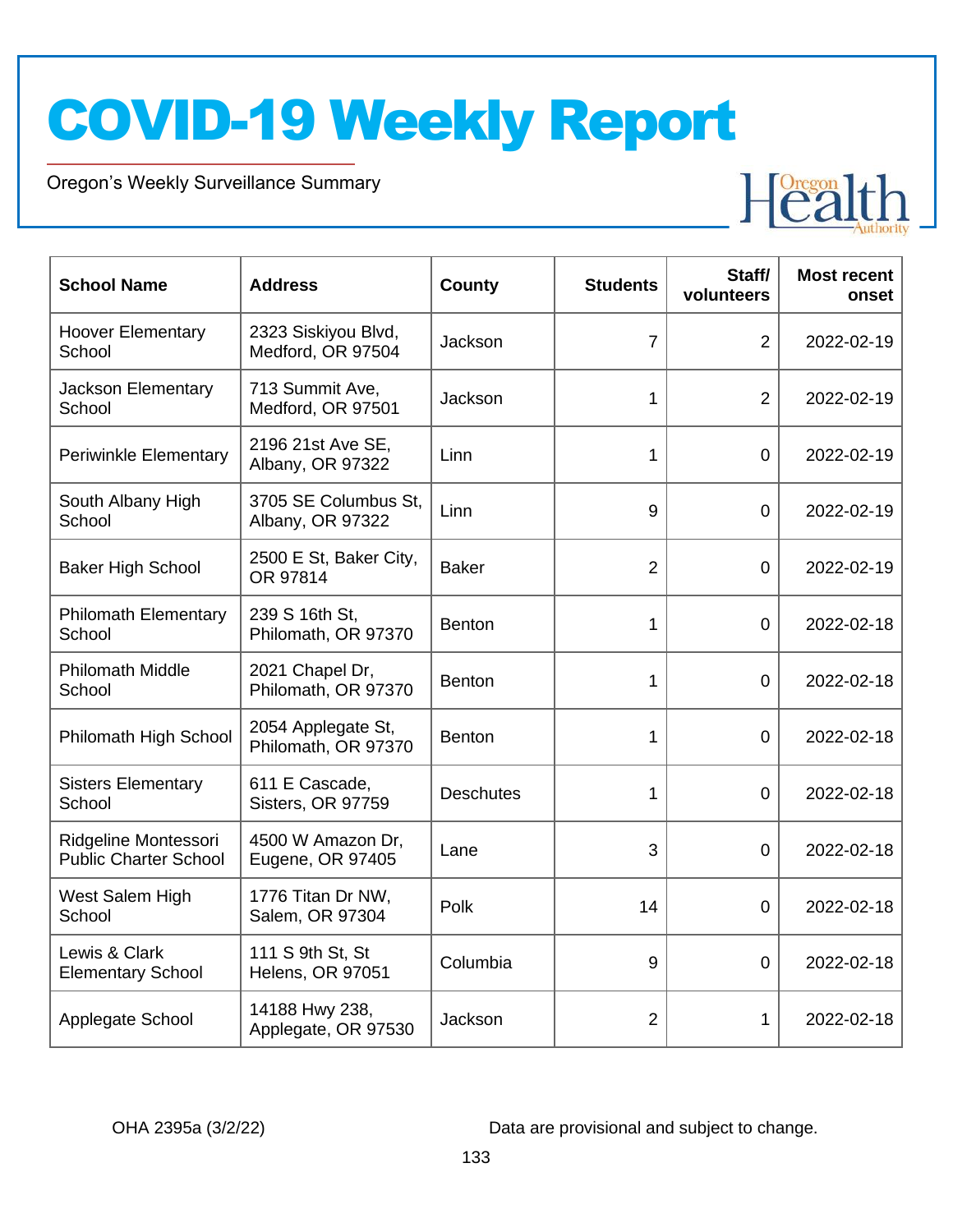Oregon's Weekly Surveillance Summary

Novel Coronavirus (COVID-19)



| <b>School Name</b>                                 | <b>Address</b>                                        | <b>County</b> | <b>Students</b> | Staff/<br>volunteers | <b>Most recent</b><br>onset |
|----------------------------------------------------|-------------------------------------------------------|---------------|-----------------|----------------------|-----------------------------|
| South Middle School                                | 350 W Harbeck Rd,<br>Grants Pass, OR<br>97527         | Josephine     | 3               | $\overline{0}$       | 2022-02-18                  |
| <b>Straub Middle School</b>                        | 1920 Wilmington Ave<br>NW, Salem, OR<br>97304         | Polk          | 3               | $\overline{0}$       | 2022-02-18                  |
| <b>Applegate Elementary</b><br>School              | 85955 Territorial Rd,<br>Eugene, OR 97402             | Lane          | 3               | $\overline{0}$       | 2022-02-18                  |
| West Albany High<br>School                         | 2100 Elm St SW,<br>Albany, OR 97321                   | Linn          | 8               | $\overline{0}$       | 2022-02-18                  |
| McKay High School                                  | 2440 Lancaster Dr<br>NE, Salem, OR 97305              | Marion        | 11              | 3                    | 2022-02-18                  |
| Sprague High School                                | 2373 Kuebler Blvd,<br>Salem, OR 97302                 | Marion        | 17              | 1                    | 2022-02-18                  |
| Dry Hollow<br><b>Elementary School</b>             | 1314 E 19th St, The<br>Dalles, OR 97058               | Wasco         | 3               | $\overline{0}$       | 2022-02-17                  |
| <b>Yamhill Carlton</b><br><b>Elementary School</b> | 420 S Third St,<br>Carlton, OR 97111                  | Yamhill       | 1               | 0                    | 2022-02-17                  |
| McMinnville High<br>School                         | 615 NE 15th St,<br>McMinnville, OR<br>97128           | Yamhill       | 14              | 0                    | 2022-02-17                  |
| <b>Clackamas River</b><br>Elementary               | 301 NE 2nd Ave,<br>Estacada, OR 97023                 | Clackamas     | $\overline{2}$  | 0                    | 2022-02-17                  |
| Chehalem Valley<br>Middle School                   | 403 W Foothills Dr,<br>Newberg, OR 97132              | Yamhill       | 1               | $\overline{0}$       | 2022-02-17                  |
| Parkside Elementary                                | 735 SW Wagner<br>Meadows Dr, Grants<br>Pass, OR 97526 | Josephine     | $\overline{7}$  | $\mathbf 0$          | 2022-02-17                  |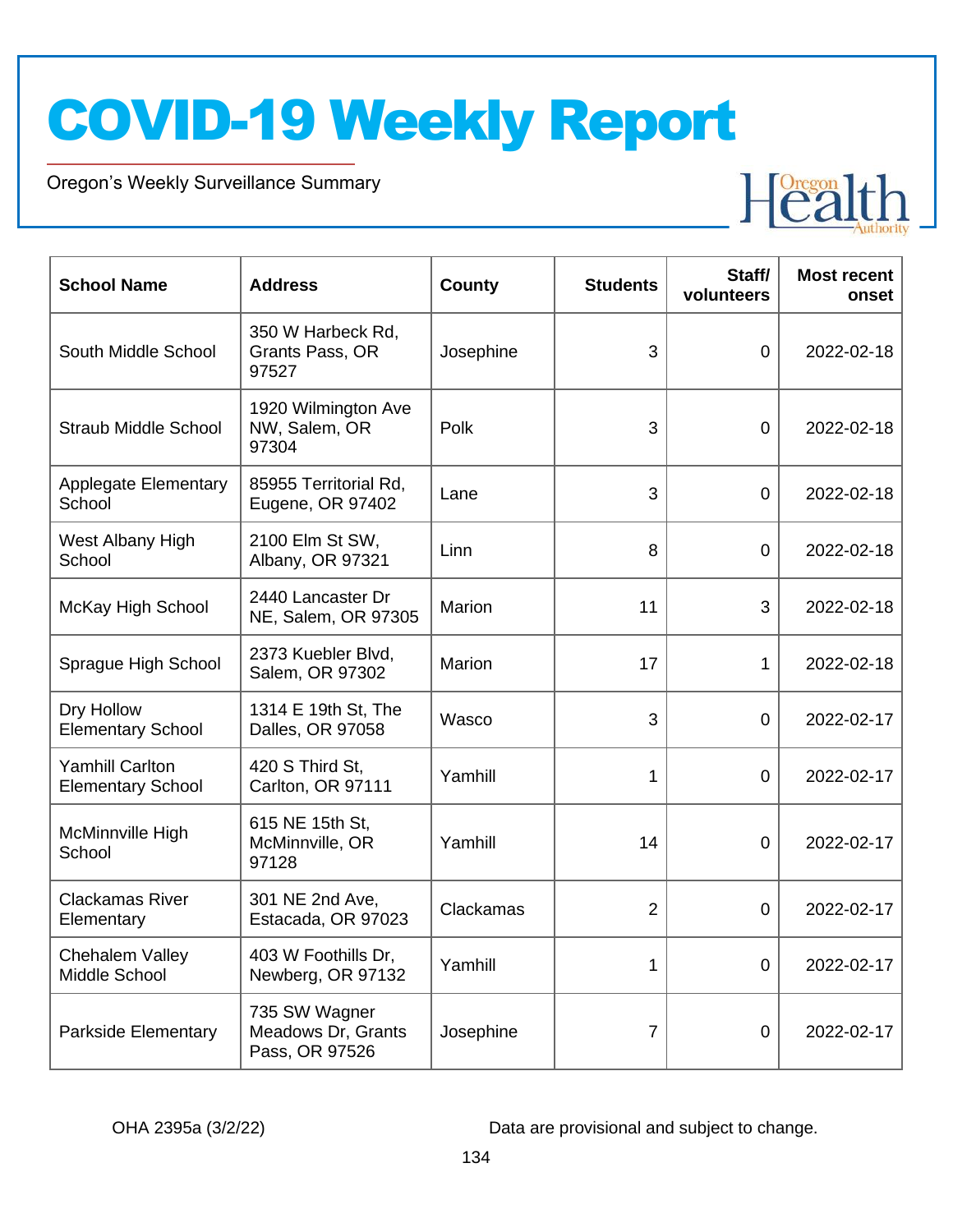Oregon's Weekly Surveillance Summary

Novel Coronavirus (COVID-19)



| <b>School Name</b>                        | <b>Address</b>                                      | <b>County</b> | <b>Students</b> | Staff/<br>volunteers | <b>Most recent</b><br>onset |
|-------------------------------------------|-----------------------------------------------------|---------------|-----------------|----------------------|-----------------------------|
| Otto Petersen<br><b>Elementary School</b> | 52050 SE 3rd St,<br>Scappoose, OR 97056             | Columbia      | 13              | 0                    | 2022-02-17                  |
| Scappoose High<br>School                  | 33700 SE High School<br>Way, Scappoose, OR<br>97056 | Columbia      | 11              | $\overline{0}$       | 2022-02-17                  |
| Grandhaven<br><b>Elementary School</b>    | 3200 NE McDonald<br>Ln, McMinnville, OR<br>97128    | Yamhill       | 5               | $\overline{0}$       | 2022-02-17                  |
| <b>Helman Elementary</b>                  | 705 Helman St,<br>Ashland, OR 97520                 | Jackson       | 3               | 1                    | 2022-02-17                  |
| <b>Albany Options School</b>              | 701 19th Avenue SE,<br>Albany, OR 97322             | Linn          | 5               | $\overline{0}$       | 2022-02-17                  |
| <b>Harritt Elementary</b>                 | 2112 Linwood St NW,<br>Salem, OR 97304              | Polk          | 1               | $\overline{0}$       | 2022-02-17                  |
| North Middle School                       | 1725 NW Highland<br>Ave, Grants Pass, OR<br>97526   | Josephine     | 7               | 0                    | 2022-02-17                  |
| Grants Pass High<br>School                | 830 NE 9th St, Grants<br>Pass, OR 97526             | Josephine     | 6               | $\overline{2}$       | 2022-02-17                  |
| <b>Walker Middle School</b>               | 1075 8th St NW,<br>Salem, OR 97304                  | Polk          | $\overline{2}$  | 0                    | 2022-02-17                  |
| <b>Crater High School</b>                 | 655 N 3rd Street,<br>Central Point, OR<br>97502     | Jackson       | 7               | 1                    | 2022-02-17                  |
| <b>Crossler Middle</b><br>School          | 1155 Davis Rd S,<br>Salem, OR 97306                 | Marion        | 6               | 0                    | 2022-02-16                  |
| <b>East Sutherlin Primary</b><br>School   | 323 E Third Ave,<br>Sutherlin, OR 97479             | Douglas       | $\overline{2}$  | 0                    | 2022-02-16                  |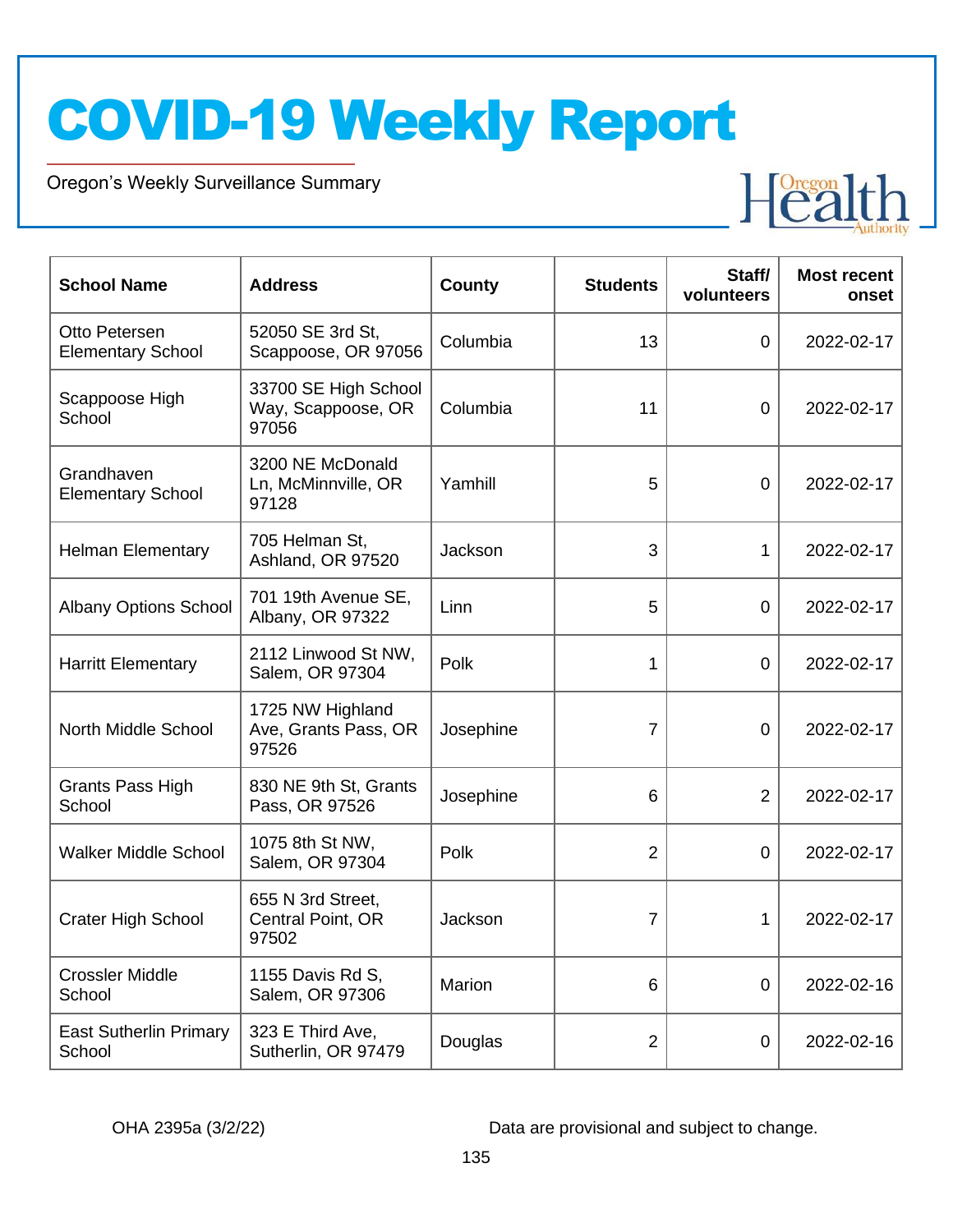Oregon's Weekly Surveillance Summary

Novel Coronavirus (COVID-19)



| <b>School Name</b>                             | <b>Address</b>                                     | <b>County</b> | <b>Students</b> | Staff/<br>volunteers | <b>Most recent</b><br>onset |
|------------------------------------------------|----------------------------------------------------|---------------|-----------------|----------------------|-----------------------------|
| Dufur School                                   | 802 NE 5th St, Dufur,<br>OR 97021                  | Wasco         | 3               | $\overline{0}$       | 2022-02-16                  |
| <b>Lincoln Elementary</b><br>School            | 110 SE Alexander<br>Ave, Corvallis, OR<br>97333    | <b>Benton</b> | $\overline{2}$  | $\overline{0}$       | 2022-02-16                  |
| Phoenix High School                            | 745 N Rose St,<br>Phoenix, OR 97535                | Jackson       | 1               | 0                    | 2022-02-16                  |
| <b>Linus Pauling Middle</b><br>School          | 1111 NW Cleveland<br>Ave, Corvallis, OR<br>97330   | <b>Benton</b> | 1               | $\overline{0}$       | 2022-02-16                  |
| <b>Ashland Middle</b><br>School                | 100 Walker Ave,<br>Ashland, OR 97520               | Jackson       | 11              | 0                    | 2022-02-16                  |
| <b>Patrick Elementary</b><br>School            | 1500 2nd Ave, Gold<br>Hill, OR 97525               | Jackson       | 1               | 0                    | 2022-02-16                  |
| Scenic Middle School                           | 1955 Scenic Ave,<br>Central Point, OR<br>97502     | Jackson       | 10              | 1                    | 2022-02-16                  |
| Lone Pine Elementary<br>School                 | 3158 Lone Pine Rd,<br>Medford, OR 97504            | Jackson       | 6               | 1                    | 2022-02-16                  |
| Verne A Duncan<br><b>Elementary School</b>     | 14898 SE Parklane<br>Dr, Happy Valley, OR<br>97015 | Clackamas     | $\overline{2}$  | $\overline{0}$       | 2022-02-16                  |
| <b>Sweet Home Junior</b><br><b>High School</b> | 880 22nd Ave, Sweet<br>Home, OR 97386              | Linn          | 3               | 0                    | 2022-02-16                  |
| <b>Brush College</b><br>Elementary             | 2623 Doaks Ferry Rd<br>NW, Salem, OR<br>97304      | Polk          | $\overline{4}$  | $\overline{0}$       | 2022-02-16                  |
| Candalaria<br><b>Elementary School</b>         | 935 Hansen Ave S,<br>Salem, OR 97302               | Marion        | $\overline{7}$  | $\boldsymbol{0}$     | 2022-02-16                  |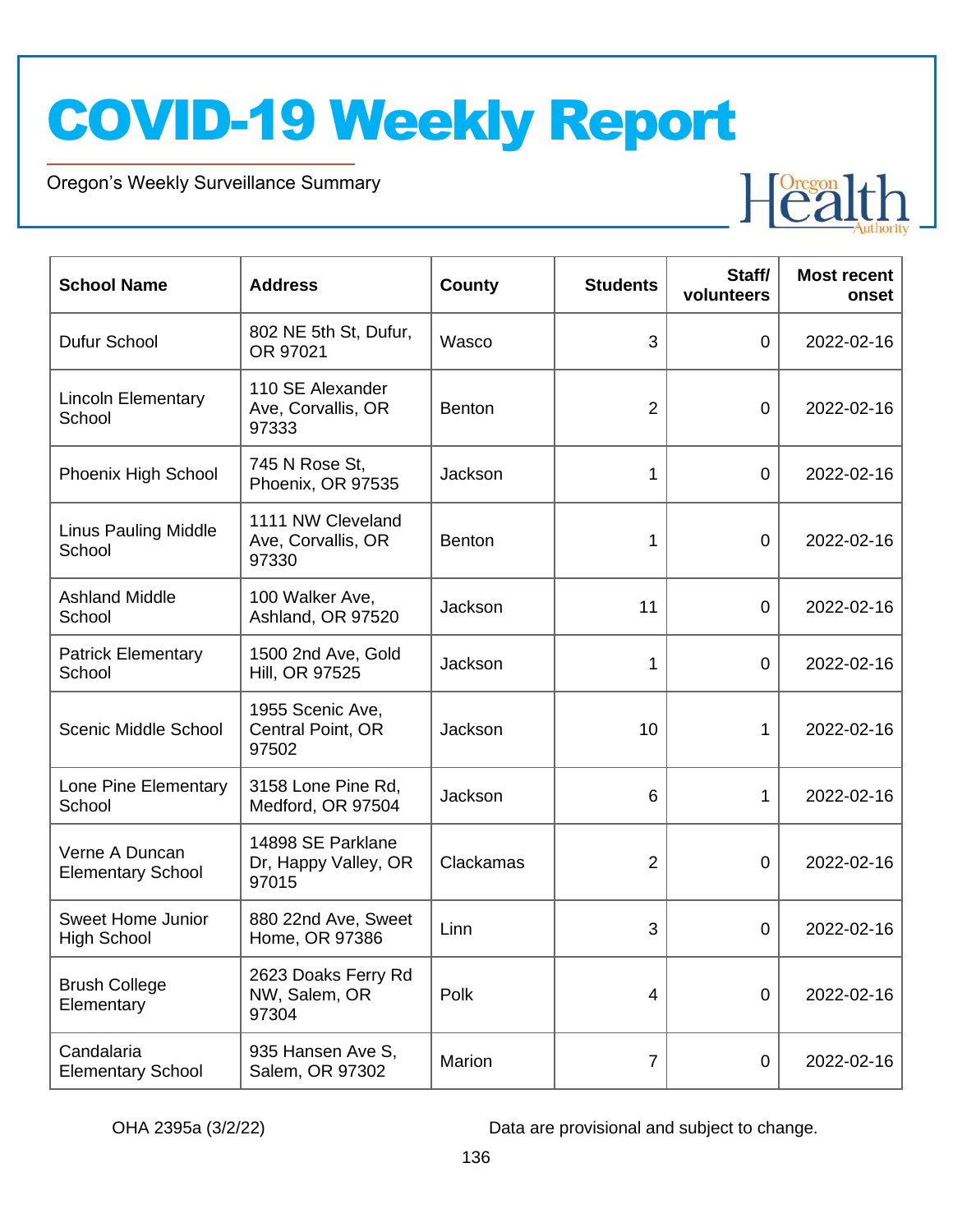Oregon's Weekly Surveillance Summary

Novel Coronavirus (COVID-19)



| <b>School Name</b>                          | <b>Address</b>                                    | County           | <b>Students</b> | Staff/<br>volunteers | <b>Most recent</b><br>onset |
|---------------------------------------------|---------------------------------------------------|------------------|-----------------|----------------------|-----------------------------|
| <b>Judson Middle School</b>                 | 4512 Jones Rd S,<br>Salem, OR 97302               | Marion           | 4               | 1                    | 2022-02-16                  |
| North High School                           | 765 14th St NE,<br>Salem, OR 97301                | Marion           | 8               | $\overline{0}$       | 2022-02-16                  |
| <b>Monmouth Elementary</b><br>School        | 958 E Church St,<br>Monmouth, OR 97361            | Polk             | 6               | 1                    | 2022-02-16                  |
| <b>Sisters Middle School</b>                | 15200 McKenzie Hwy,<br>Sisters, OR 97759          | <b>Deschutes</b> | 1               | 1                    | 2022-02-15                  |
| Lewis and Clark<br><b>Elementary School</b> | 92179 Lewis and<br>Clark Rd, Astoria, OR<br>97103 | Clatsop          | 3               | $\overline{0}$       | 2022-02-15                  |
| <b>Sunset School</b>                        | 245 S Cammann St.<br>Coos Bay, OR 97420           | Coos             | 1               | $\Omega$             | 2022-02-15                  |
| Glendale SD 77                              | 10598 Azalea Glen<br>Rd, Glendale, OR<br>97442    | Douglas          | $\overline{0}$  | 1                    | 2022-02-15                  |
| North Bay Elementary<br>School              | 93670 Viking Ln,<br>North Bend, OR<br>97459       | Coos             | 1               | $\overline{0}$       | 2022-02-15                  |
| John Tuck Elementary<br>School              | 209 NW 10th St,<br>Redmond, OR 97756              | <b>Deschutes</b> | 1               | $\overline{0}$       | 2022-02-15                  |
| <b>West Sutherlin</b><br>Intermediate       | 531 N Comstock Ave,<br>Sutherlin, OR 97479        | Douglas          | $\overline{2}$  | $\overline{0}$       | 2022-02-15                  |
| <b>Ash Creek Elementary</b>                 | 1360 N 16th St,<br>Monmouth, OR 97361             | Polk             | $\overline{2}$  | 0                    | 2022-02-15                  |
| <b>Hedrick Middle School</b>                | 1501 E Jackson St,<br>Medford, OR 97504           | Jackson          | 8               | $\mathbf{1}$         | 2022-02-15                  |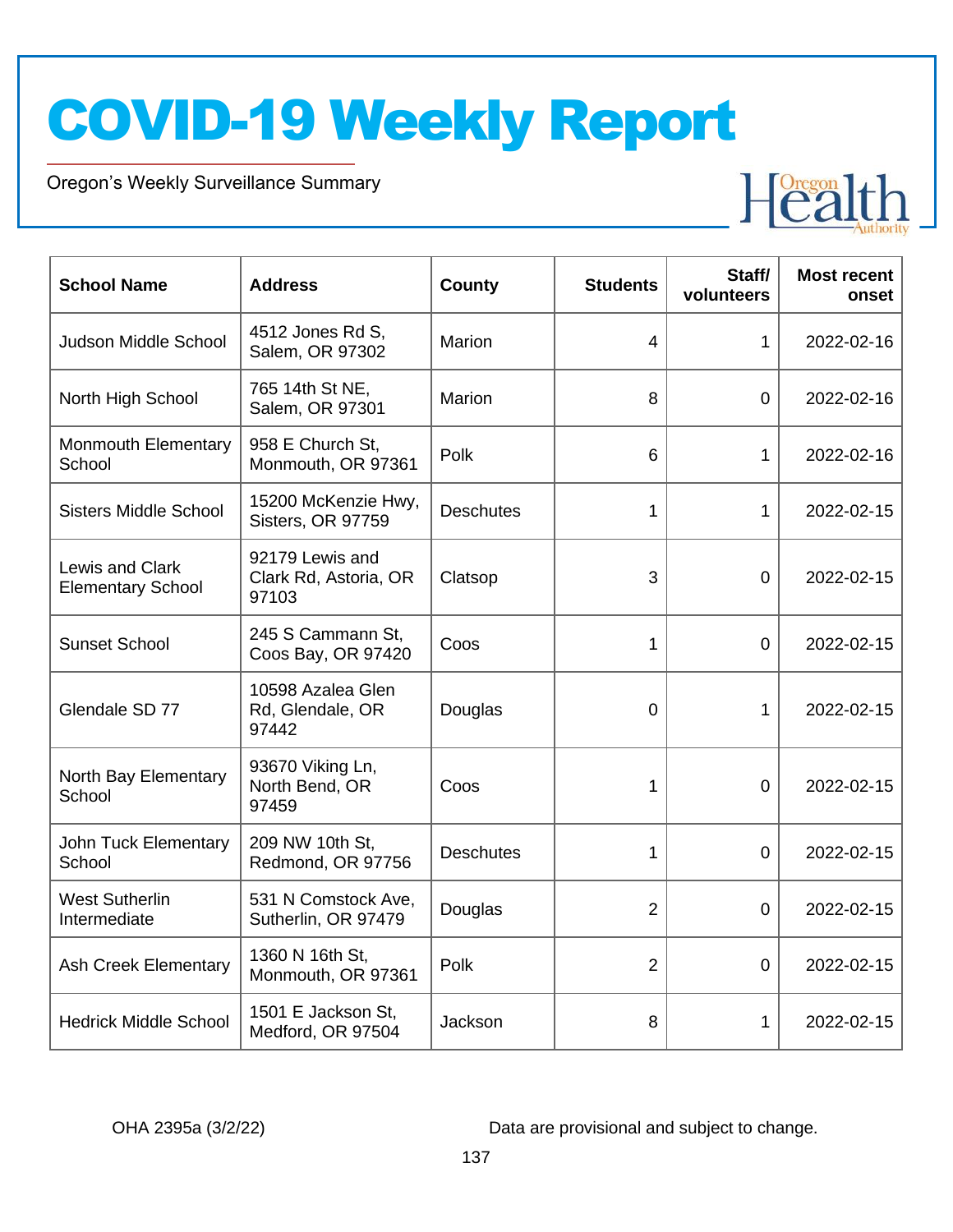Oregon's Weekly Surveillance Summary

Novel Coronavirus (COVID-19)



| <b>School Name</b>                               | <b>Address</b>                                    | County           | <b>Students</b> | Staff/<br>volunteers | <b>Most recent</b><br>onset |
|--------------------------------------------------|---------------------------------------------------|------------------|-----------------|----------------------|-----------------------------|
| <b>Highland Elementary</b><br>School             | 1845 NW Highland<br>Ave, Grants Pass, OR<br>97526 | Josephine        | 4               | $\overline{0}$       | 2022-02-15                  |
| <b>Madrona Elementary</b><br>School              | 520 Detrick Dr, Grants<br>Pass, OR 97527          | Josephine        | 1               | $\mathbf{1}$         | 2022-02-15                  |
| <b>Sacred Heart Catholic</b><br>School - Medford | 431 S Ivy St, Medford,<br>OR 97501                | Jackson          | $\overline{2}$  | $\overline{0}$       | 2022-02-15                  |
| Ridgeview High<br>School                         | 4555 SW Elkhorn Ave,<br>Redmond, OR 97756         | <b>Deschutes</b> | 3               | $\overline{0}$       | 2022-02-15                  |
| Southern Oregon<br><b>Success Academy</b>        | 345 Merlin Rd, Merlin,<br>OR 97532                | Josephine        | $\overline{2}$  | 0                    | 2022-02-15                  |
| <b>Meadow Ridge</b><br><b>Elementary School</b>  | 385 Timber Ridge St<br>NE, Albany, OR 97322       | Linn             | 1               | $\overline{0}$       | 2022-02-15                  |
| Oak Heights<br>Elementary                        | 605 Elm St, Sweet<br>Home, OR 97386               | Linn             | 4               | $\mathbf{1}$         | 2022-02-15                  |
| <b>Robert Frost</b><br><b>Elementary School</b>  | 201 Westfield St,<br>Silverton, OR 97381          | Marion           | $\overline{2}$  | $\overline{2}$       | 2022-02-15                  |
| Jefferson High School                            | 2200 Talbot Road SE,<br>Jefferson, OR 97352       | Marion           | 1               | $\overline{0}$       | 2022-02-15                  |
| <b>Clear Lake</b><br><b>Elementary School</b>    | 7425 Meadowglen N,<br>Keizer, OR 97303            | Marion           | 1               | $\overline{0}$       | 2022-02-15                  |
| South Salem High<br>School                       | 1910 Church St SE,<br>Salem, OR 97302             | Marion           | 13              | 3                    | 2022-02-15                  |
| Washington<br>Elementary                         | 777 E Lincoln St,<br>Woodburn, OR 97071           | Marion           | 1               | $\mathbf{1}$         | 2022-02-15                  |
| Silverton High School                            | 1456 Pine St,<br>Silverton, OR 97381              | Marion           | 5               | 1                    | 2022-02-15                  |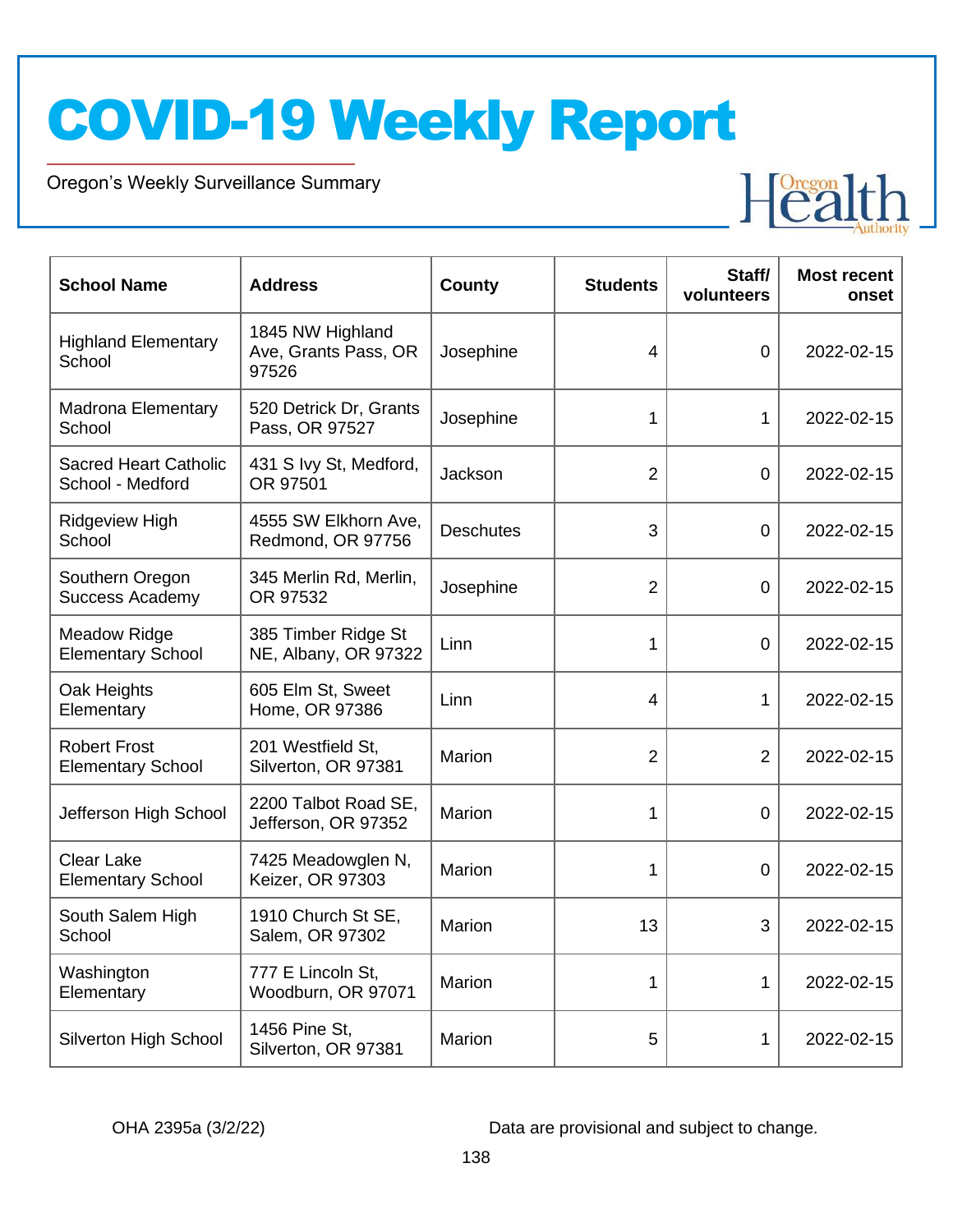Oregon's Weekly Surveillance Summary

Novel Coronavirus (COVID-19)



| <b>School Name</b>                             | <b>Address</b>                                    | County    | <b>Students</b> | Staff/<br>volunteers | <b>Most recent</b><br>onset |
|------------------------------------------------|---------------------------------------------------|-----------|-----------------|----------------------|-----------------------------|
| Powell Valley<br><b>Elementary School</b>      | 4825 SE Powell Valley<br>Rd, Gresham, OR<br>97080 | Multnomah | 1               | $\overline{0}$       | 2022-02-15                  |
| Parklane Elementary<br>School                  | 15811 SE Main St,<br>Portland, OR 97233           | Multnomah | $\overline{0}$  | 1                    | 2022-02-15                  |
| Oakdale Heights<br><b>Elementary School</b>    | 1375 SW Maple St,<br>Dallas, OR 97338             | Polk      | 6               | $\overline{0}$       | 2022-02-15                  |
| <b>Whitworth Elementary</b><br>School          | 1151 SE Miller Ave,<br>Dallas, OR 97338           | Polk      | 9               | $\overline{0}$       | 2022-02-15                  |
| LaCreole Middle<br>School                      | 701 SE LaCreole Dr,<br>Dallas, OR 97338           | Polk      | 11              | $\mathbf 1$          | 2022-02-15                  |
| Umpqua Valley<br><b>Christian School</b>       | 18585 Dixonville Rd,<br>Roseburg, OR 97470        | Douglas   | 1               | $\overline{0}$       | 2022-02-15                  |
| <b>East Elementary</b><br>School               | 3905 Alder Ln,<br>Tillamook, OR 97141             | Tillamook | 6               | $\overline{0}$       | 2022-02-14                  |
| <b>Armand Larive Middle</b><br>School          | 1497 SW 9th St,<br>Hermiston, OR 97838            | Umatilla  | 1               | $\overline{0}$       | 2022-02-14                  |
| The Dalles Middle<br>School                    | 1100 E 12th St, The<br>Dalles, OR 97058           | Wasco     | 6               | $\overline{0}$       | 2022-02-14                  |
| <b>Hudson Park</b><br><b>Elementary School</b> | 28176 Old Rainier Rd,<br>Rainier, OR 97048        | Columbia  | 11              | 0                    | 2022-02-14                  |
| Roseburg High School                           | 400 Harvard Ave,<br>Roseburg, OR 97470            | Douglas   | 4               | 3                    | 2022-02-14                  |
| Oak Grove<br>Elementary                        | 2150 SE Torbank Rd,<br>Milwaukie, OR 97222        | Clackamas | 1               | $\overline{0}$       | 2022-02-14                  |
| <b>Alder Creek Middle</b><br>School            | 13801 SE Webster<br>Rd, Milwaukie, OR<br>97267    | Clackamas | $\overline{2}$  | 0                    | 2022-02-14                  |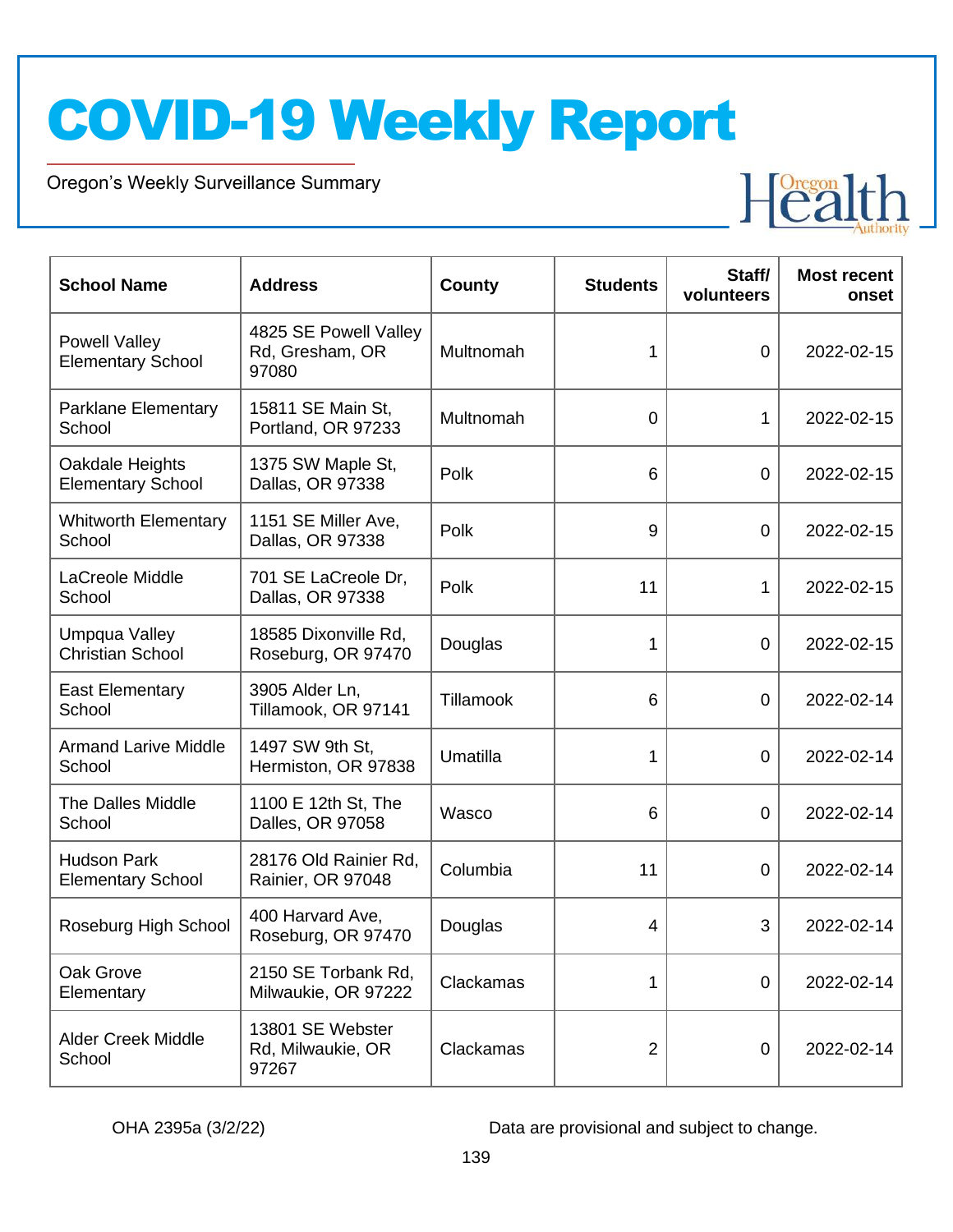Oregon's Weekly Surveillance Summary

Novel Coronavirus (COVID-19)



| <b>School Name</b>                        | <b>Address</b>                                          | <b>County</b>    | <b>Students</b> | Staff/<br>volunteers | <b>Most recent</b><br>onset |
|-------------------------------------------|---------------------------------------------------------|------------------|-----------------|----------------------|-----------------------------|
| Jefferson Elementary<br>School            | 333 Holmes Ave,<br>Medford, OR 97501                    | Jackson          | $\overline{2}$  | $\mathbf 1$          | 2022-02-14                  |
| <b>Kennedy Elementary</b><br>School       | 2860 N Keene Way<br>Dr, Medford, OR<br>97504            | Jackson          | 3               | $\mathbf{1}$         | 2022-02-14                  |
| Joseph Conger<br><b>Elementary School</b> | 1700 California Ave,<br>Klamath Falls, OR<br>97601      | Klamath          | 1               | $\mathbf 0$          | 2022-02-14                  |
| <b>Henley High School</b>                 | 8245 Hwy 39, Klamath<br>Falls, OR 97603                 | Klamath          | 1               | $\mathbf 0$          | 2022-02-14                  |
| St. Mary's School                         | 816 Black Oak Dr,<br>Medford, OR 97504                  | Jackson          | 14              | $\Omega$             | 2022-02-14                  |
| Willow Wind K-8                           | 1497 E Main St,<br>Ashland, OR 97520                    | Jackson          | 3               | $\overline{0}$       | 2022-02-14                  |
| Lowrie Primary                            | 28995 SW Brown Rd,<br>Wilsonville, OR 97070             | Clackamas        | $\overline{2}$  | $\overline{0}$       | 2022-02-14                  |
| Desert Sky Montessori                     | 150 NE Bend River<br>Mall Dr Ste 260, Bend,<br>OR 97703 | <b>Deschutes</b> | $\overline{2}$  | 0                    | 2022-02-14                  |
| <b>Thurston Middle</b><br>School          | 6300 Thurston Rd,<br>Springfield, OR 97478              | Lane             | 1               | $\overline{0}$       | 2022-02-14                  |
| Calapooia Middle<br>School                | 830 SE 24th Ave,<br>Albany, OR 97322                    | Linn             | 3               | $\overline{0}$       | 2022-02-14                  |
| Oak Elementary                            | 3610 Oak St SE,<br>Albany, OR 97322                     | Linn             | $\overline{2}$  | 0                    | 2022-02-14                  |
| South Shore<br>Elementary                 | 910 Bain St SE,<br>Albany, OR 97322                     | Linn             | 4               | 0                    | 2022-02-14                  |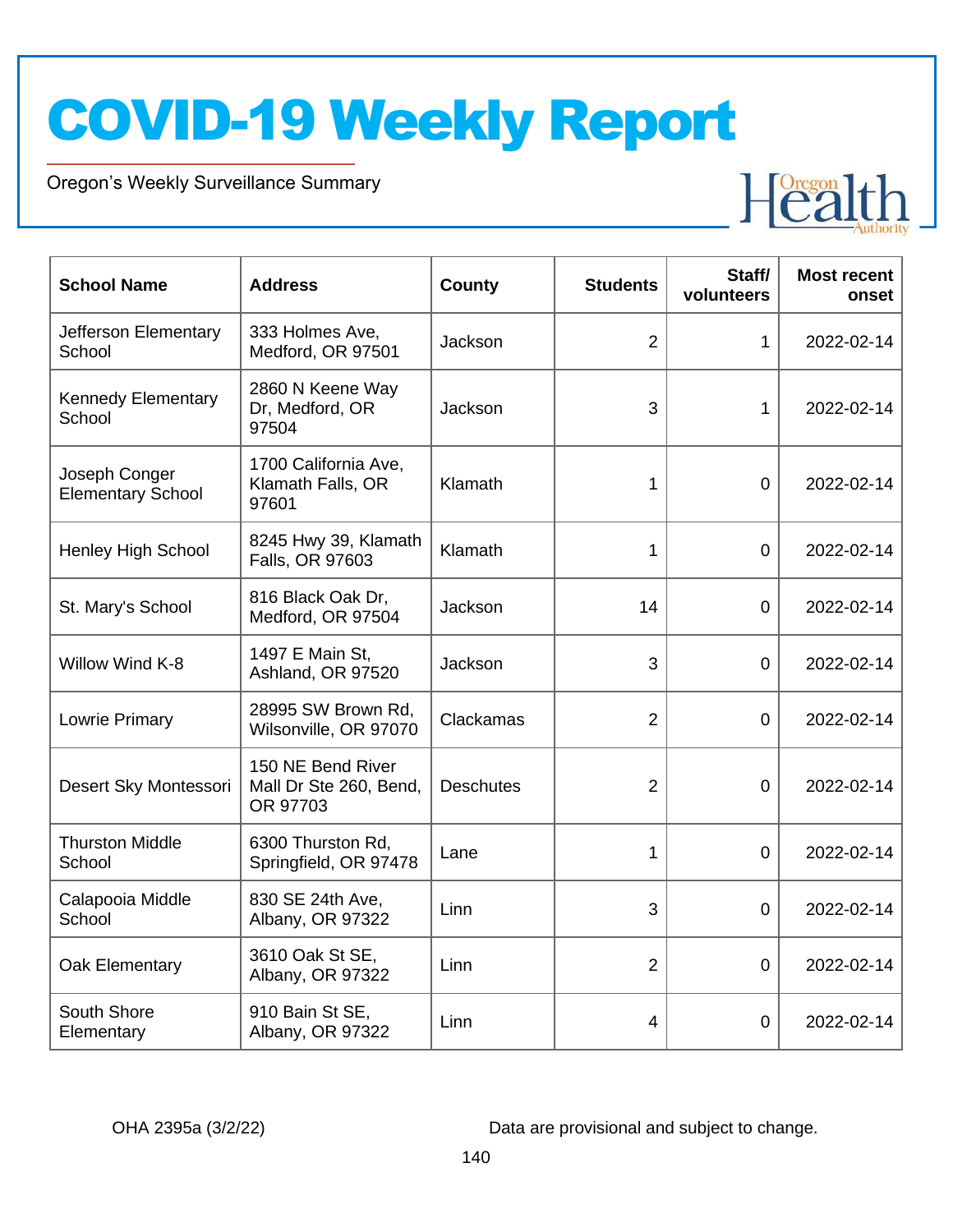Oregon's Weekly Surveillance Summary

Novel Coronavirus (COVID-19)



| <b>School Name</b>                                          | <b>Address</b>                                   | <b>County</b>     | <b>Students</b> | Staff/<br>volunteers | <b>Most recent</b><br>onset |
|-------------------------------------------------------------|--------------------------------------------------|-------------------|-----------------|----------------------|-----------------------------|
| Santiam Junior/Senior<br><b>High School</b>                 | 300 SW Cedar St, Mill<br>City, OR 97360          | Linn              | 5               | $\overline{2}$       | 2022-02-14                  |
| <b>Riverside Elementary</b><br>School                       | 16303 SE River Rd,<br>Milwaukie, OR 97267        | Clackamas         | $\overline{2}$  | $\Omega$             | 2022-02-14                  |
| Leslie Middle School                                        | 3850 Pringle Rd SE,<br>Salem, OR 97302           | Marion            | 9               | $\Omega$             | 2022-02-14                  |
| Sauvie Island School                                        | 14445 NW Charlton<br>Rd, Portland, OR<br>97231   | Multnomah         | 4               | 0                    | 2022-02-14                  |
| <b>Portland Arthur</b><br>Academy                           | 7507 SE Yamhill St B,<br>Portland, OR 97215      | Multnomah         | 16              | $\overline{2}$       | 2022-02-14                  |
| <b>South Prairie</b><br><b>Elementary School</b>            | 6855 S Prairie Rd,<br>Tillamook, OR 97141        | Tillamook         | 5               | $\overline{0}$       | 2022-02-13                  |
| Candy Lane<br><b>Elementary School</b>                      | 5901 SE Hull Ave,<br>Milwaukie, OR 97267         | Clackamas         | 1               | $\overline{0}$       | 2022-02-13                  |
| <b>Lincoln Elementary</b>                                   | 1041 N Boones Ferry<br>Rd, Woodburn, OR<br>97071 | Marion            | 1               | $\overline{0}$       | 2022-02-13                  |
| Wy'east Middle School                                       | 3000 Wy'east Rd,<br>Hood River, OR 97031         | <b>Hood River</b> | 0               | 1                    | 2022-02-13                  |
| <b>Madras High School</b>                                   | 390 SE 10th St,<br>Madras, OR 97741              | Jefferson         | 5               | $\overline{0}$       | 2022-02-13                  |
| Abiqua Academy                                              | 6974 Bates Road SE,<br>Salem, OR 97306           | Marion            | 1               | 0                    | 2022-02-13                  |
| <b>River Road/El Camino</b><br>del Río Elementary<br>School | 120 W Hilliard Ln,<br>Eugene, OR 97404           | Lane              | 1               | 0                    | 2022-02-13                  |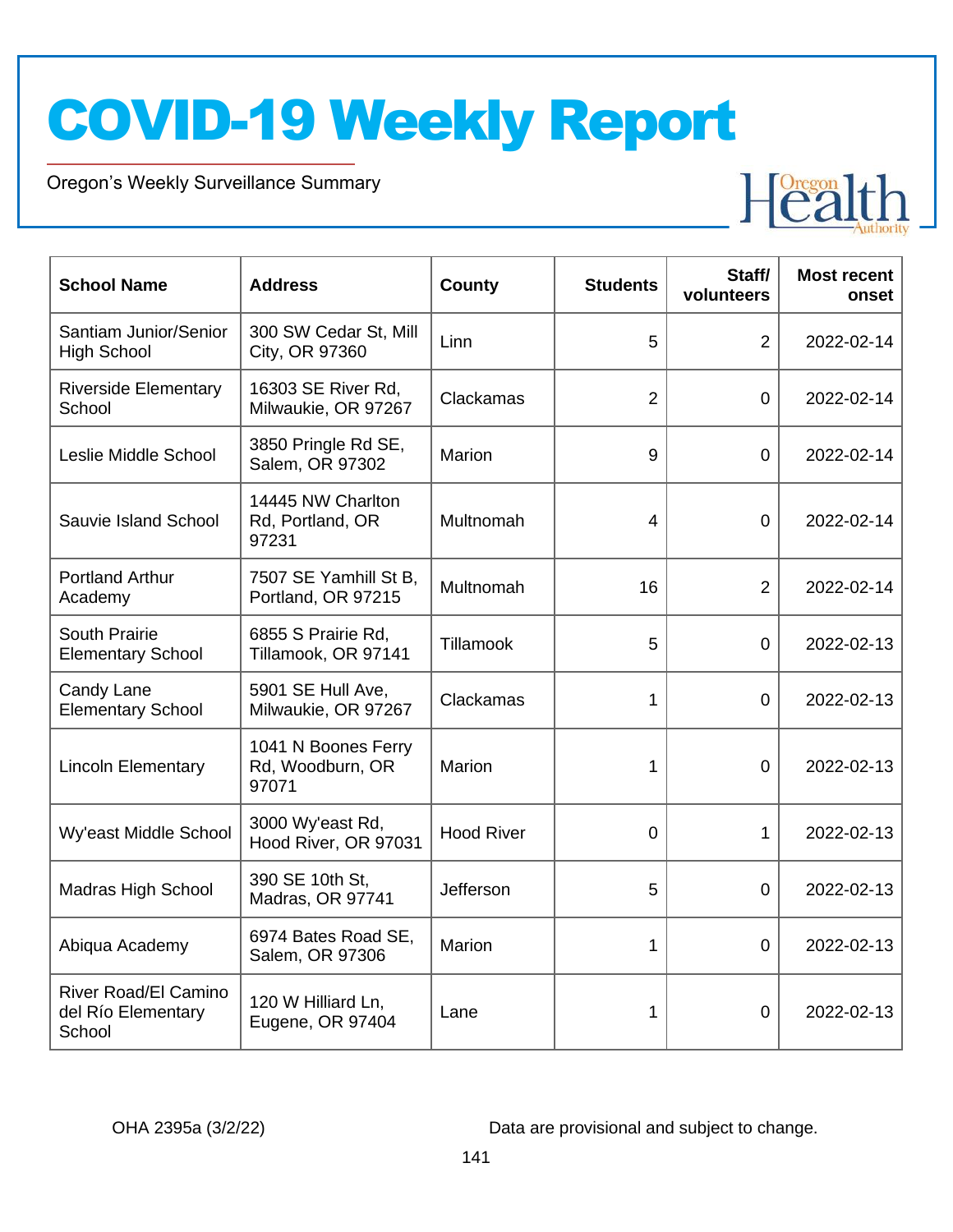Oregon's Weekly Surveillance Summary

Novel Coronavirus (COVID-19)



| <b>School Name</b>                               | <b>Address</b>                                     | <b>County</b>    | <b>Students</b> | Staff/<br>volunteers | <b>Most recent</b><br>onset |
|--------------------------------------------------|----------------------------------------------------|------------------|-----------------|----------------------|-----------------------------|
| Yoshikai Elementary<br>School                    | 4900 Jade St NE,<br>Salem, OR 97305                | Marion           | $\overline{4}$  | $\overline{0}$       | 2022-02-13                  |
| De La Salle North<br><b>Catholic High School</b> | 4300 NE Killingsworth<br>St, Portland, OR<br>97218 | Multnomah        | $\overline{7}$  | $\overline{0}$       | 2022-02-13                  |
| <b>Talmadge Middle</b><br>School                 | 51 16th Street,<br>Independence, OR<br>97351       | Polk             | 6               | 0                    | 2022-02-12                  |
| <b>Liberty Elementary</b><br>School              | 1700 9th St,<br>Tillamook, OR 97141                | Tillamook        | 1               | $\overline{0}$       | 2022-02-12                  |
| Garibaldi Grade<br>School                        | 604 Cypress St,<br>Garibaldi, OR 97118             | Tillamook        | 3               | $\overline{0}$       | 2022-02-12                  |
| <b>Island City Elementary</b><br>School          | 10201 W 4th St, Island<br>City, OR 97850           | Union            | $\overline{2}$  | $\overline{0}$       | 2022-02-12                  |
| North Douglas<br>Elementary/Middle<br>School     | 100 N School St,<br>Drain, OR 97435                | Douglas          | 1               | 0                    | 2022-02-12                  |
| Summit High School                               | 2855 NW Clearwater<br>Dr, Bend, OR 97703           | <b>Deschutes</b> | 2               | $\overline{0}$       | 2022-02-12                  |
| <b>Huntington School</b>                         | 520 3rd St, East<br>Huntington, OR 97907           | <b>Baker</b>     | 1               | 0                    | 2022-02-12                  |
| <b>Claggett Creek Middle</b><br>School           | 1810 Alder Dr NE,<br>Keizer, OR 97303              | Marion           | $\overline{7}$  | 0                    | 2022-02-12                  |
| <b>Phoenix Elementary</b><br>School              | 215 N Rose St,<br>Phoenix, OR 97535                | Jackson          | $\overline{2}$  | 0                    | 2022-02-12                  |
| Jewett Elementary                                | 1001 Manzanita St,<br>Central Point, OR<br>97502   | Jackson          | 5               | $\mathbf 0$          | 2022-02-12                  |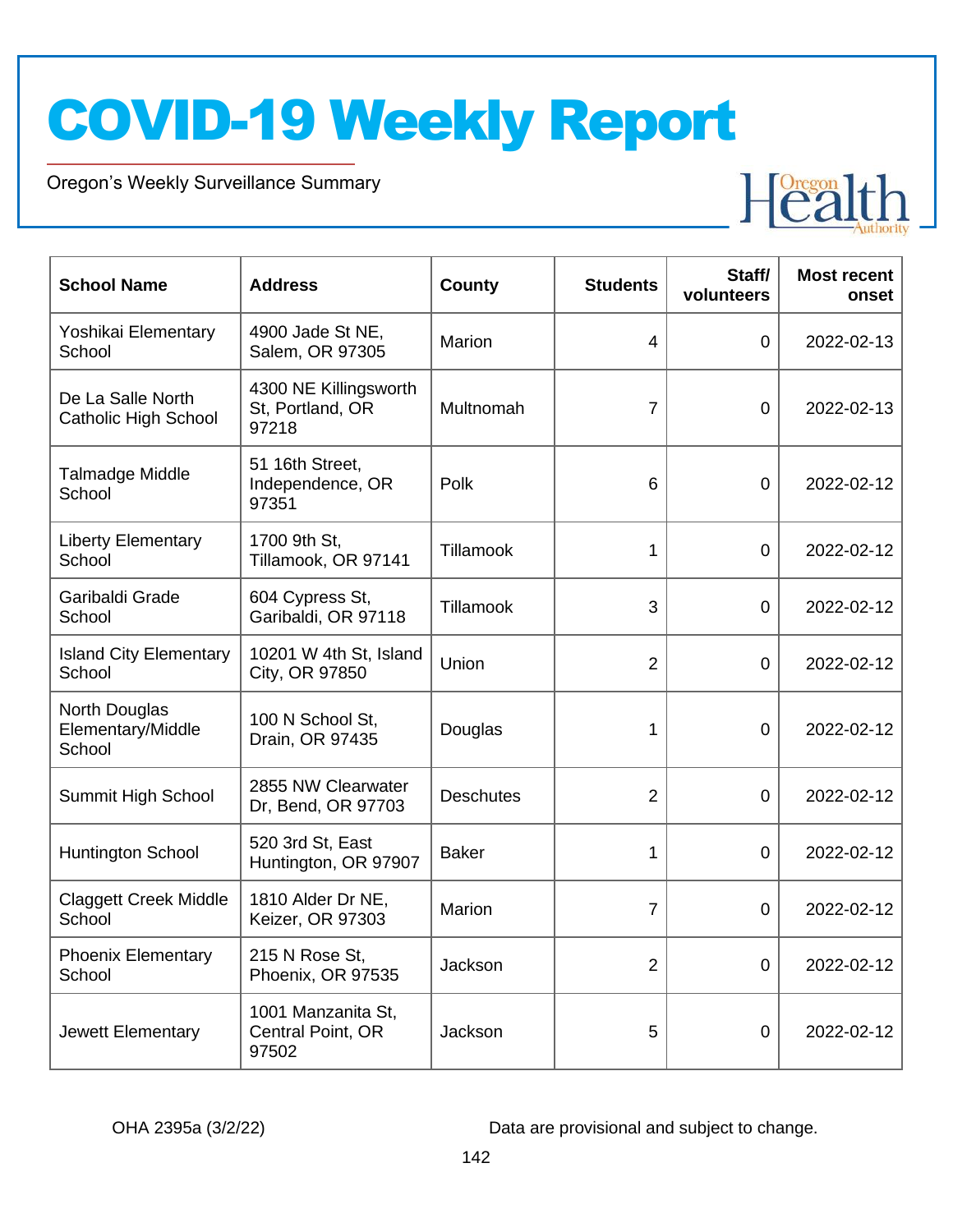Oregon's Weekly Surveillance Summary

Novel Coronavirus (COVID-19)



| <b>School Name</b>                     | <b>Address</b>                                      | <b>County</b>    | <b>Students</b> | Staff/<br>volunteers | <b>Most recent</b><br>onset |
|----------------------------------------|-----------------------------------------------------|------------------|-----------------|----------------------|-----------------------------|
| <b>Yolanda Elementary</b><br>School    | 2350 Yolanda Ave,<br>Springfield, OR 97477          | Lane             | 1               | 0                    | 2022-02-12                  |
| Sweet Home High<br>School              | 1641 Long St, Sweet<br>Home, OR 97386               | Linn             | 8               | $\overline{0}$       | 2022-02-12                  |
| North Marion High<br>School            | 20167 Grim Rd NE,<br>Aurora, OR 97002               | Marion           | 5               | $\overline{0}$       | 2022-02-12                  |
| <b>Pringle Elementary</b>              | 5500 Reed Ln SE,<br>Salem, OR 97306                 | Marion           | 10              | 1                    | 2022-02-12                  |
| Dallas High School                     | 1250 Holman Ave,<br>Dallas, OR 97338                | Polk             | 4               | 0                    | 2022-02-12                  |
| Caldera High School                    | 60925 SE 15th St,<br>Bend, OR 97702                 | <b>Deschutes</b> | 0               | $\mathbf 1$          | 2022-02-12                  |
| Astoria High School                    | 1001 W Marine Dr,<br>Astoria, OR 97103              | Clatsop          | 1               | $\overline{0}$       | 2022-02-12                  |
| <b>Tillamook Junior High</b><br>School | 3906 Alder Ln,<br>Tillamook, OR 97141               | Tillamook        | $\overline{2}$  | 0                    | 2022-02-11                  |
| <b>Eastwood Elementary</b>             | 2100 NE Lincoln St.<br>Hillsboro, OR 97124          | Washington       | 1               | 1                    | 2022-02-11                  |
| Oregon City High<br>School             | 19761 S Beavercreek<br>Rd, Oregon City, OR<br>97045 | Clackamas        | $\overline{2}$  | $\overline{0}$       | 2022-02-11                  |
| Valor Middle School                    | 450 Parr Rd,<br>Woodburn, OR 97071                  | Marion           | 1               | $\overline{2}$       | 2022-02-11                  |
| <b>Hillcrest Elementary</b><br>School  | 1100 Maine St, North<br>Bend, OR 97459              | Coos             | 3               | $\mathbf{1}$         | 2022-02-11                  |
| Perrydale School                       | 7445 Perrydale Rd,<br>Amity, OR 97101               | Polk             | 8               | 1                    | 2022-02-11                  |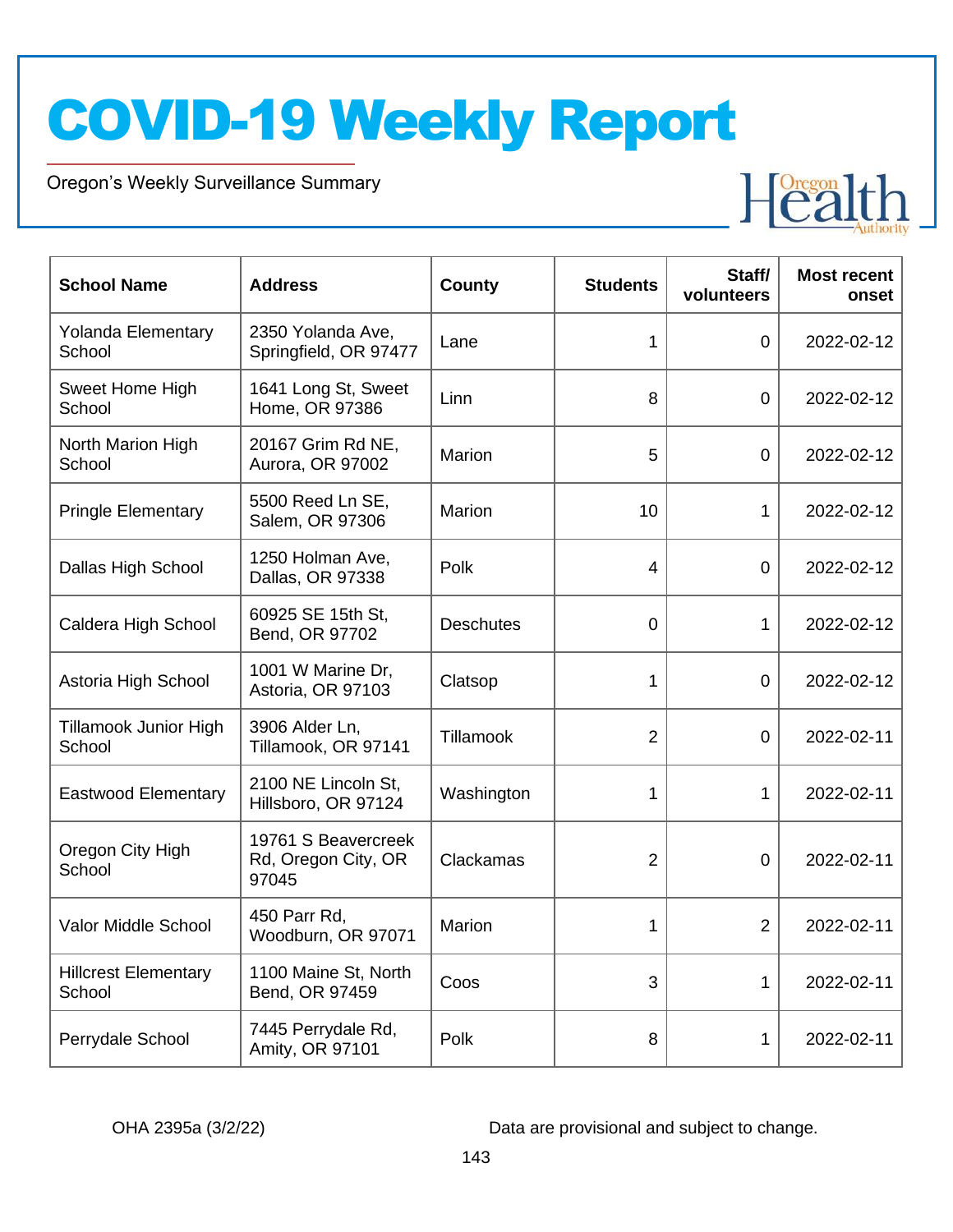Oregon's Weekly Surveillance Summary

Novel Coronavirus (COVID-19)



| <b>School Name</b>                                  | <b>Address</b>                                       | <b>County</b>    | <b>Students</b> | Staff/<br>volunteers | <b>Most recent</b><br>onset |
|-----------------------------------------------------|------------------------------------------------------|------------------|-----------------|----------------------|-----------------------------|
| Sams Valley<br><b>Elementary School</b>             | 14235 Table Rock Rd,<br>Central Point, OR<br>97502   | Jackson          | 4               | $\Omega$             | 2022-02-11                  |
| Hanby Middle School                                 | 806 6th Ave, Gold Hill,<br>OR 97525                  | Jackson          | 8               | $\overline{0}$       | 2022-02-11                  |
| <b>Howard Elementary</b><br>School                  | 286 Mace Rd,<br>Medford, OR 97501                    | Jackson          | $\overline{2}$  | 1                    | 2022-02-11                  |
| <b>Ruch Outdoor</b><br><b>Community School</b>      | 156 Upper Applegate<br>Rd, Jacksonville, OR<br>97530 | Jackson          | 4               | $\mathbf{1}$         | 2022-02-11                  |
| Washington<br><b>Elementary School</b>              | 610 S Peach St.<br>Medford, OR 97501                 | Jackson          | 3               | 1                    | 2022-02-11                  |
| <b>Redwood Elementary</b><br>School                 | 3163 Leonard Rd,<br>Grants Pass, OR<br>97527         | Josephine        | 4               | 0                    | 2022-02-11                  |
| <b>Phoenix School</b>                               | 3131 NE Diamond<br>Lake Blvd, Roseburg,<br>OR 97470  | Douglas          | $\overline{2}$  | $\overline{0}$       | 2022-02-11                  |
| John Muir Outdoor<br>School                         | 320 Beach St,<br>Ashland, OR 97520                   | Jackson          | 5               | 0                    | 2022-02-11                  |
| Lincoln Savage Middle<br>School                     | 8551 New Hope Rd,<br>Grants Pass, OR<br>97527        | Josephine        | 5               | $\Omega$             | 2022-02-11                  |
| <b>Redmond Proficiency</b><br>Academy               | 657 SW Glacier Ave,<br>Redmond, OR 97756             | <b>Deschutes</b> | $\overline{2}$  | $\mathbf{1}$         | 2022-02-11                  |
| StepUP at Edwin<br><b>Brown Education</b><br>Center | 850 W Antler Ave,<br>Redmond, OR 97756               | <b>Deschutes</b> | 0               | 1                    | 2022-02-11                  |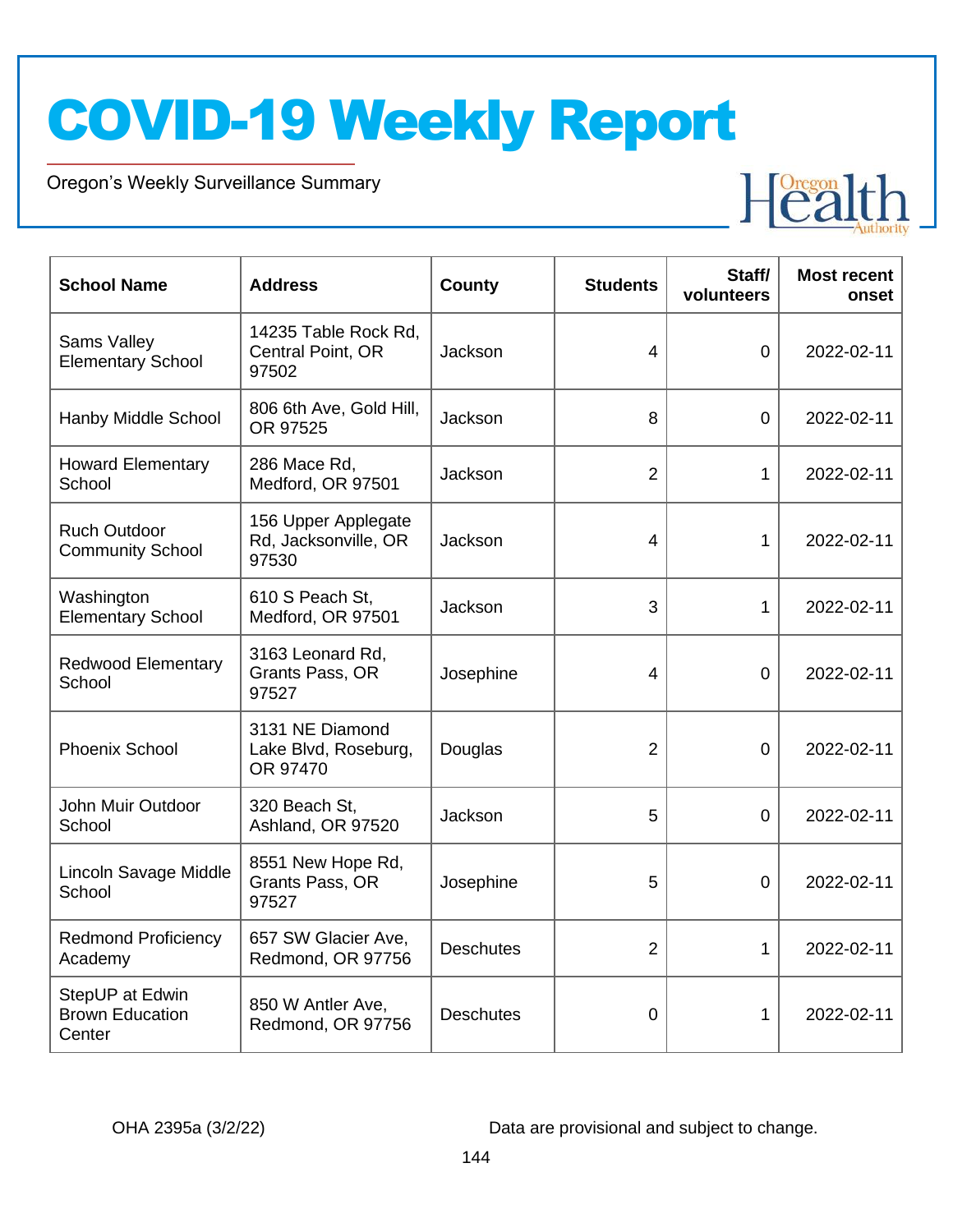Oregon's Weekly Surveillance Summary

Novel Coronavirus (COVID-19)



| <b>School Name</b>                                    | <b>Address</b>                                     | County    | <b>Students</b> | Staff/<br>volunteers | <b>Most recent</b><br>onset |
|-------------------------------------------------------|----------------------------------------------------|-----------|-----------------|----------------------|-----------------------------|
| <b>Chavez Elementary</b><br>School                    | 2400 Walker Rd NE,<br>Salem, OR 97305              | Marion    | 4               | 1                    | 2022-02-11                  |
| <b>Silverton Middle</b><br>School                     | 714 Schlador St,<br>Silverton, OR 97381            | Marion    | 1               | $\overline{0}$       | 2022-02-11                  |
| <b>Evergreen Elementary</b><br>School                 | 3727 Cascade Hwy<br>NE, Silverton, OR<br>97381     | Marion    | $\overline{2}$  | 1                    | 2022-02-11                  |
| <b>Aumsville Elementary</b><br>School                 | 572 N 11th St,<br>Aumsville, OR 97325              | Marion    | 1               | $\mathbf 0$          | 2022-02-11                  |
| <b>Victor Point</b><br><b>Elementary School</b>       | 1175 Victor Point Rd<br>SE, Silverton, OR<br>97381 | Marion    | 1               | $\overline{0}$       | 2022-02-11                  |
| <b>Scotts Mills</b><br><b>Elementary School</b>       | 805 First St, Scotts<br>Mills, OR 97375            | Marion    | 5               | $\overline{2}$       | 2022-02-11                  |
| Astoria Middle School                                 | 1100 Klaskanine Ave,<br>Astoria, OR 97103          | Clatsop   | 1               | $\overline{0}$       | 2022-02-11                  |
| The Dalles High<br>School                             | 220 E 10th St, The<br>Dalles, OR 97058             | Wasco     | 3               | $\overline{0}$       | 2022-02-10                  |
| <b>Yamhill Carlton High</b><br>School                 | 275 N Maple St,<br>Yamhill, OR 97148               | Yamhill   | 1               | $\overline{0}$       | 2022-02-10                  |
| John Wetten<br><b>Elementary School</b>               | 250 E Exeter St,<br>Gladstone, OR 97027            | Clackamas | 3               | 0                    | 2022-02-10                  |
| <b>Edgewood Community</b><br><b>Elementary School</b> | 577 E 46th Ave,<br>Eugene, OR 97405                | Lane      | 1               | $\overline{0}$       | 2022-02-10                  |
| Myrtle Point Jr./Sr.<br><b>High School</b>            | 717 4th St, Myrtle<br>Point, OR 97458              | Coos      | 1               | $\overline{0}$       | 2022-02-10                  |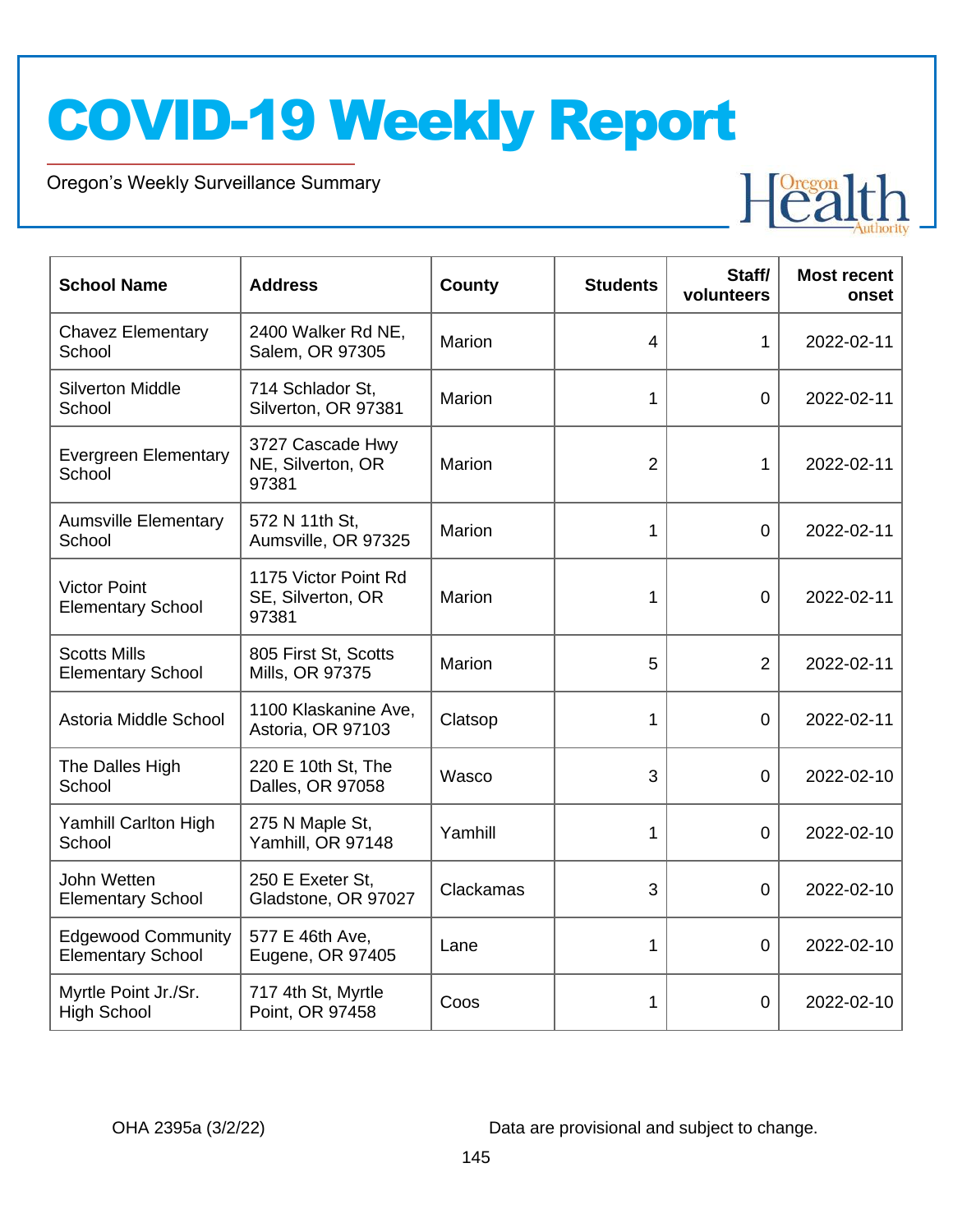Oregon's Weekly Surveillance Summary

Novel Coronavirus (COVID-19)



| <b>School Name</b>                                   | <b>Address</b>                                       | <b>County</b>    | <b>Students</b> | Staff/<br>volunteers | <b>Most recent</b><br>onset |
|------------------------------------------------------|------------------------------------------------------|------------------|-----------------|----------------------|-----------------------------|
| Westside Village<br>Magnet at Kingston<br>Elementary | 1101 NW 12th St,<br>Bend, OR 97701                   | <b>Deschutes</b> | 1               | 1                    | 2022-02-10                  |
| <b>Central Medford High</b><br>School                | 815 S Oakdale Ave,<br>Medford, OR 97501              | Jackson          | 1               | 1                    | 2022-02-10                  |
| <b>Orchard Hill</b><br>Elementary                    | 1011 La Loma Dr,<br>Medford, OR 97504                | Jackson          | $\overline{2}$  | $\overline{0}$       | 2022-02-10                  |
| <b>Coquille Valley</b><br>Elementary                 | 1115 N Baxter St,<br>Coquille, OR 97423              | Coos             | $\overline{2}$  | $\overline{0}$       | 2022-02-10                  |
| <b>Wilson Elementary</b><br>School                   | 1400 Johnson St,<br>Medford, OR 97504                | Jackson          | 1               | 1                    | 2022-02-10                  |
| <b>Muddy Creek Charter</b><br>School                 | 30252 Bellfountain Rd,<br>Corvallis, OR 97333        | <b>Benton</b>    | 1               | $\overline{0}$       | 2022-02-10                  |
| <b>Silver Rail Elementary</b>                        | 61530 SE Stone<br>Creek Ln, Bend, OR<br>97702        | <b>Deschutes</b> | 1               | $\Omega$             | 2022-02-10                  |
| Lake Oswego High<br>School                           | 2501 SW Country<br>Club Rd, Lake<br>Oswego, OR 97034 | Clackamas        | $\overline{2}$  | $\mathbf 0$          | 2022-02-10                  |
| Seven Oak Middle<br>School                           | 550 Cascade Dr,<br>Lebanon, OR 97355                 | Linn             | $\overline{7}$  | $\mathbf 0$          | 2022-02-10                  |
| <b>Waldo Middle School</b>                           | 2805 Lansing Ave NE,<br>Salem, OR 97301              | Marion           | 6               | 1                    | 2022-02-10                  |
| <b>McNary High School</b>                            | 595 Chemawa Rd N,<br>Keizer, OR 97303                | Marion           | 15              | 0                    | 2022-02-10                  |
| Clackamas High<br>School                             | 14486 SE 122nd Ave,<br>Clackamas, OR 97015           | Clackamas        | $\overline{2}$  | $\mathbf 0$          | 2022-02-10                  |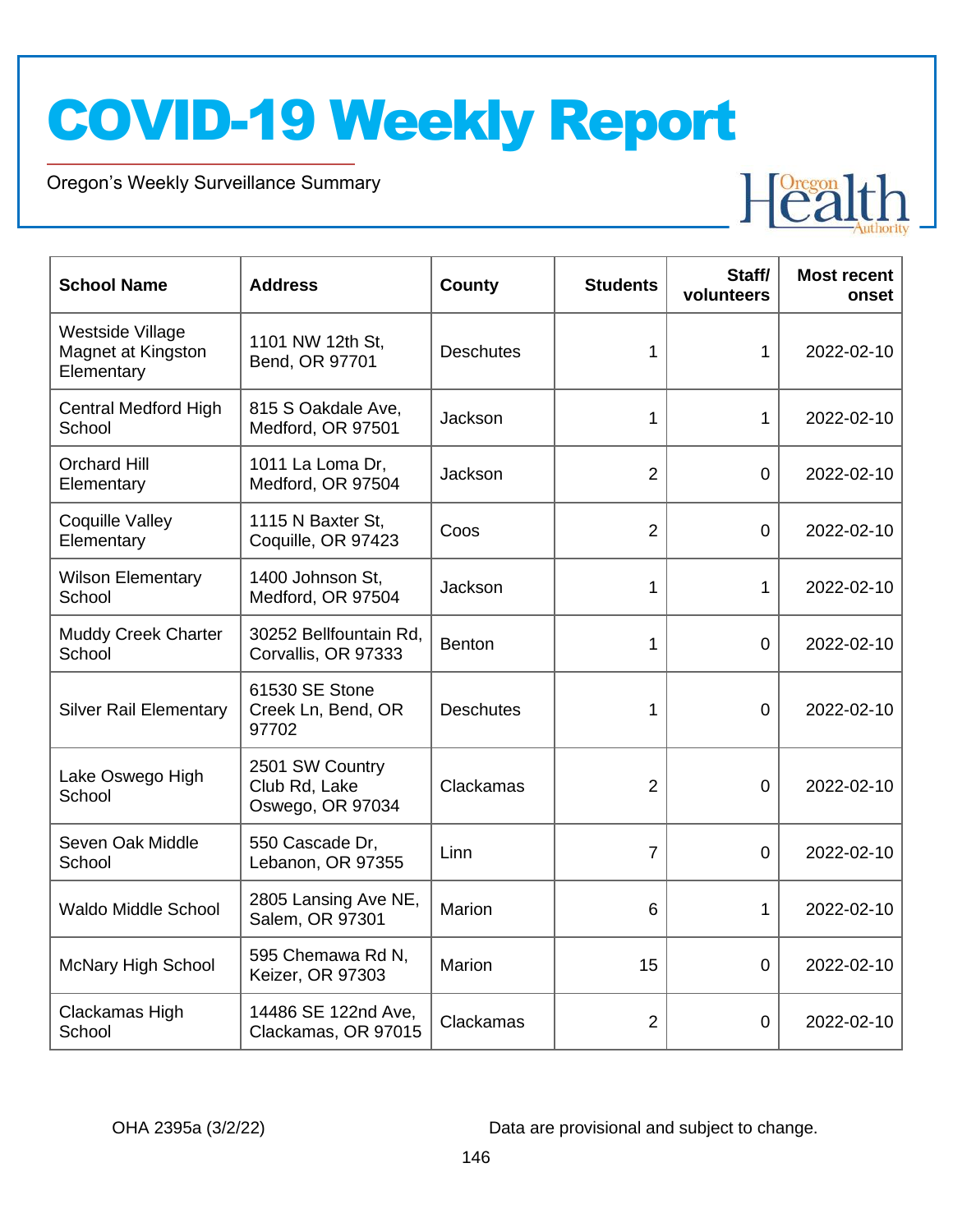Oregon's Weekly Surveillance Summary

Novel Coronavirus (COVID-19)



| <b>School Name</b>                                  | <b>Address</b>                                   | <b>County</b>    | <b>Students</b> | Staff/<br>volunteers | <b>Most recent</b><br>onset |
|-----------------------------------------------------|--------------------------------------------------|------------------|-----------------|----------------------|-----------------------------|
| <b>Odyssey Program</b>                              | 1849 SW 58th Ave,<br>Portland, OR 97221          | Multnomah        | 1               | $\overline{0}$       | 2022-02-10                  |
| Neah-Kah-Nie High<br>School                         | 24705 US-101,<br>Rockaway Beach, OR<br>97136     | Tillamook        | $\overline{2}$  | $\overline{0}$       | 2022-02-09                  |
| <b>Cecile Trost</b><br><b>Elementary School</b>     | 800 S Redwood,<br>Canby, OR 97013                | Clackamas        | 1               | $\overline{0}$       | 2022-02-09                  |
| <b>Elton Gregory Middle</b><br>School               | 1220 NW Upas Ave,<br>Redmond, OR 97756           | <b>Deschutes</b> | $\overline{0}$  | 1                    | 2022-02-09                  |
| <b>Stephens Middle</b><br>School                    | 4962 Haysville Dr NE,<br>Salem, OR 97305         | Marion           | $\overline{2}$  | 1                    | 2022-02-09                  |
| Estacada Middle<br>School                           | 500 NE Main St,<br>Estacada, OR 97023            | Clackamas        | 1               | $\overline{0}$       | 2022-02-09                  |
| Clatskanie<br>Middle/High School                    | 471 SW Bel Air Dr,<br>Clatskanie, OR 97016       | Columbia         | 1               | 1                    | 2022-02-09                  |
| Harbor Lights Middle<br>School                      | 390 9th St SW,<br>Bandon, OR 97411               | Coos             | 5               | $\overline{0}$       | 2022-02-09                  |
| <b>Morrison Campus</b><br><b>Alternative School</b> | 1251 Main St, Dallas,<br>OR 97338                | Polk             | $\overline{2}$  | $\overline{0}$       | 2022-02-09                  |
| Kalmiopsis<br><b>Elementary School</b>              | 650 Easy St,<br>Brookings, OR 97415              | Curry            | 12              | $\overline{0}$       | 2022-02-09                  |
| <b>Pilot Butte Middle</b><br>School                 | 1501 NE Neff Rd,<br>Bend, OR 97701               | <b>Deschutes</b> | 0               | 1                    | 2022-02-09                  |
| <b>Tri City Elementary</b><br>School                | 546 SW Chadwick Ln,<br>Myrtle Creek, OR<br>97457 | Douglas          | 1               | $\overline{0}$       | 2022-02-09                  |
| <b>Lighthouse Charter</b><br>School                 | 62858 HWY 101,<br>Coos Bay, OR 97420             | Coos             | $\overline{2}$  | $\overline{0}$       | 2022-02-09                  |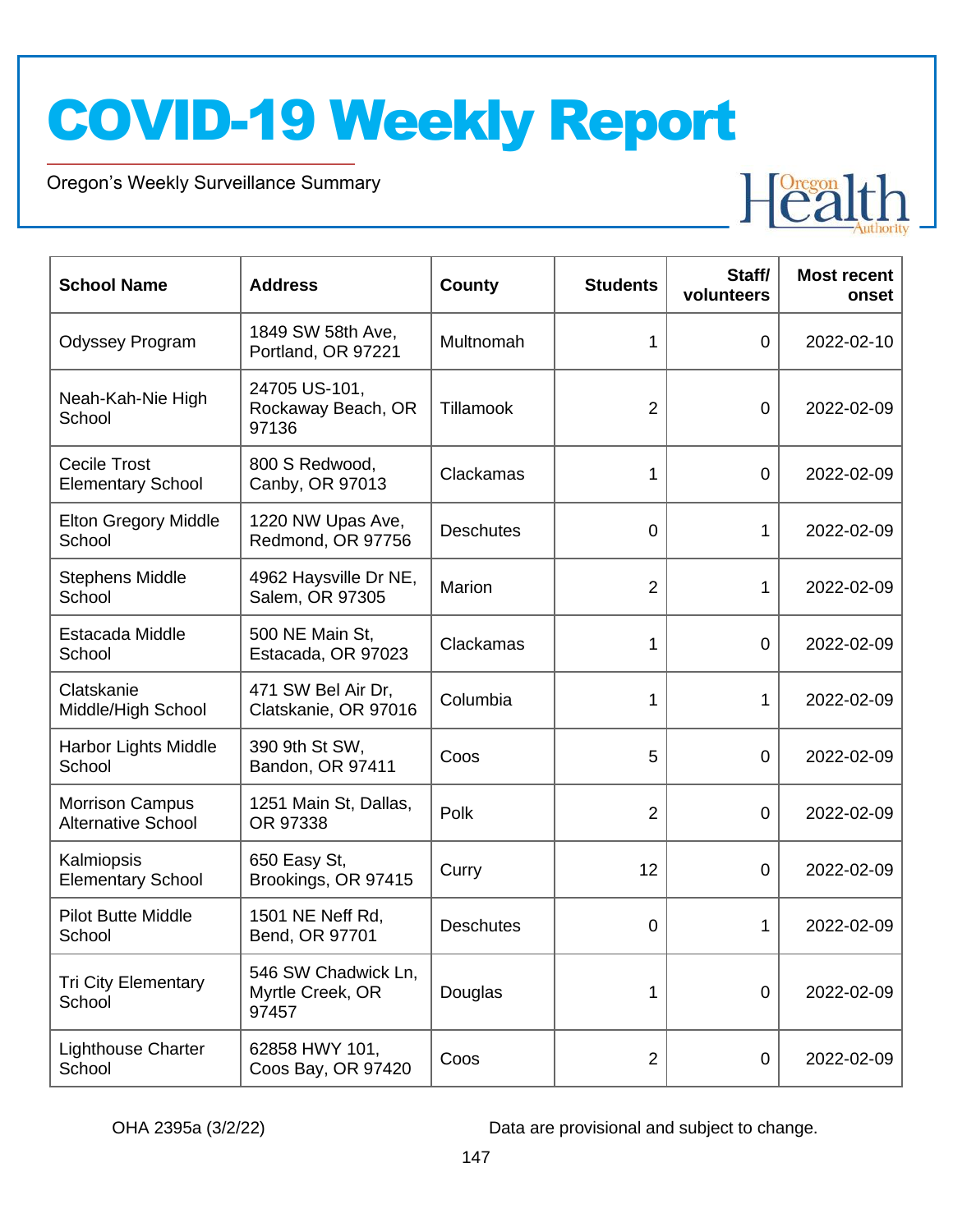Oregon's Weekly Surveillance Summary

Novel Coronavirus (COVID-19)



| <b>School Name</b>                                | <b>Address</b>                                     | <b>County</b> | <b>Students</b> | Staff/<br>volunteers | <b>Most recent</b><br>onset |
|---------------------------------------------------|----------------------------------------------------|---------------|-----------------|----------------------|-----------------------------|
| <b>Chiloquin Elementary</b><br>School             | 548 2nd Ave,<br>Chiloquin, OR 97624                | Klamath       | 3               | 1                    | 2022-02-09                  |
| Brixner Jr. High<br>School                        | 4727 Homedale Rd,<br>Klamath Falls, OR<br>97603    | Klamath       | $\overline{2}$  | $\overline{0}$       | 2022-02-09                  |
| Klamath Union High<br>School                      | 1300 Monclaire St,<br>Klamath Falls, OR<br>97601   | Klamath       | 3               | $\overline{0}$       | 2022-02-09                  |
| Marist Catholic High<br>School                    | 1900 Kingsley Rd,<br>Eugene, OR 97401              | Lane          | 1               | 1                    | 2022-02-09                  |
| <b>Elizabeth Page</b><br><b>Elementary School</b> | 1300 Hayden Bridge<br>Rd, Springfield, OR<br>97477 | Lane          | $\Omega$        | 1                    | 2022-02-09                  |
| Lebanon High School                               | 1700 S 5th St,<br>Lebanon, OR 97355                | Linn          | 3               | $\overline{0}$       | 2022-02-09                  |
| Jefferson Elementary<br>School                    | 615 N 2nd St,<br>Jefferson, OR 97352               | Marion        | 4               | 0                    | 2022-02-09                  |
| <b>Auburn Elementary</b><br>School                | 4612 Auburn Rd NE,<br>Salem, OR 97301              | Marion        | 3               | 1                    | 2022-02-09                  |
| <b>McKinley Elementary</b><br>School              | 466 McGilchrist St SE,<br>Salem, OR 97302          | Marion        | 3               | 1                    | 2022-02-09                  |
| César Chávez K-8<br>School                        | 5103 N Willis Blvd,<br>Portland, OR 97203          | Multnomah     | 1               | 0                    | 2022-02-09                  |
| <b>Grout Elementary</b><br>School                 | 3119 SE Holgate Blvd,<br>Portland, OR 97202        | Multnomah     | 1               | 0                    | 2022-02-09                  |
| <b>Central High School</b>                        | 1530 Monmouth St,<br>Independence, OR<br>97351     | Polk          | 9               | $\mathbf 0$          | 2022-02-08                  |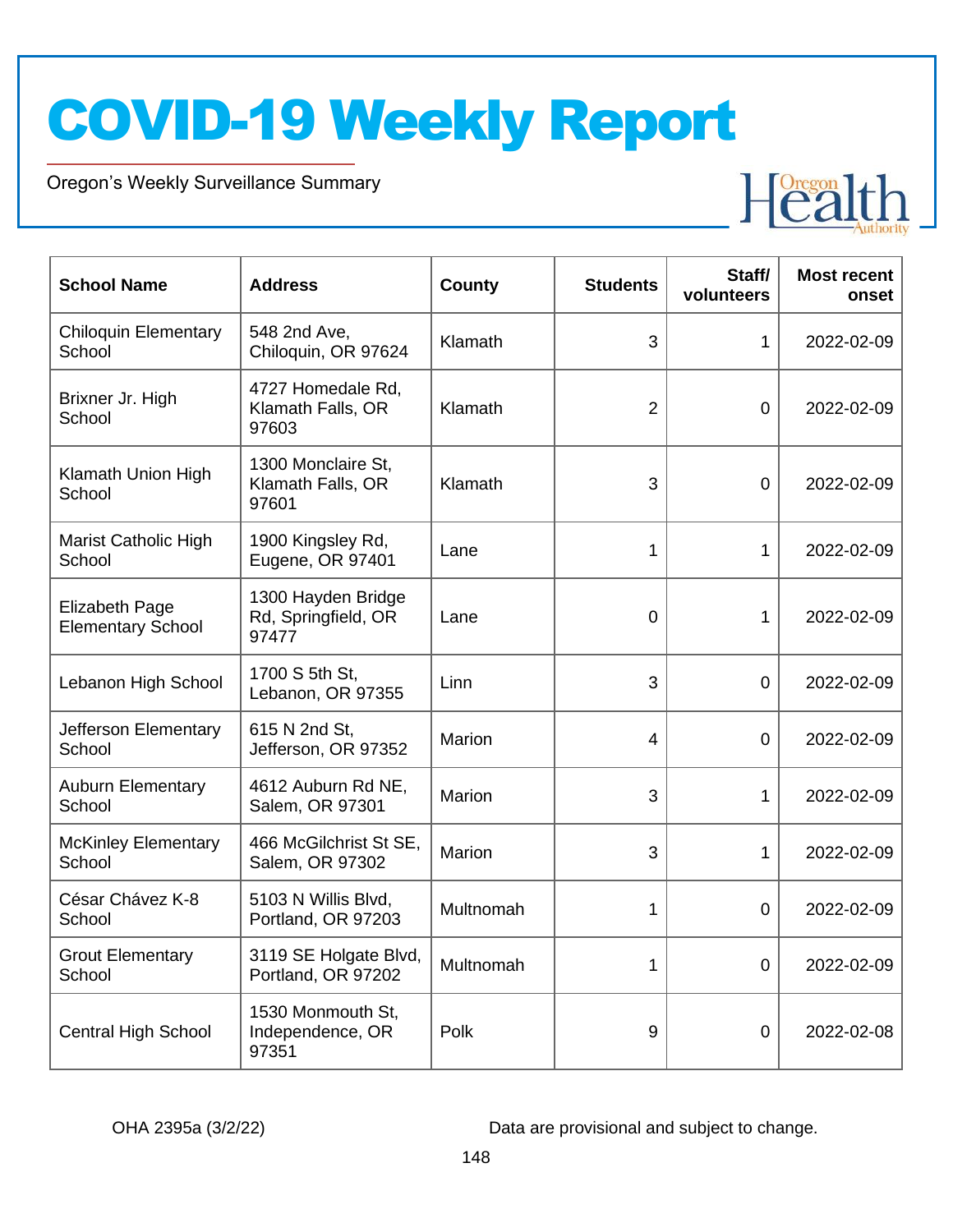Oregon's Weekly Surveillance Summary

Novel Coronavirus (COVID-19)



| <b>School Name</b>                                 | <b>Address</b>                                    | County     | <b>Students</b> | Staff/<br>volunteers | <b>Most recent</b><br>onset |
|----------------------------------------------------|---------------------------------------------------|------------|-----------------|----------------------|-----------------------------|
| Sheridan High School                               | 433 S Bridge St,<br>Sheridan, OR 97378            | Yamhill    | 1               | $\overline{0}$       | 2022-02-08                  |
| <b>Howard Eccles</b><br><b>Elementary School</b>   | 562 NW 5th Ave,<br>Canby, OR 97013                | Clackamas  | $\overline{2}$  | $\overline{0}$       | 2022-02-08                  |
| <b>Mount Scott</b><br><b>Elementary School</b>     | 11201 SE Stevens Rd,<br>Happy Valley, OR<br>97086 | Clackamas  | 1               | $\mathbf 0$          | 2022-02-08                  |
| Eastside School                                    | 370 2nd Ave, Coos<br>Bay, OR 97420                | Coos       | 5               | $\overline{0}$       | 2022-02-08                  |
| <b>North Bend Senior</b><br><b>High School</b>     | 2323 Pacific St, North<br>Bend, OR 97459          | Coos       | $\overline{7}$  | $\overline{0}$       | 2022-02-08                  |
| <b>Eastwood Elementary</b><br>School               | 2550 SE Waldon Ave,<br>Roseburg, OR 97470         | Douglas    | 1               | $\mathbf 0$          | 2022-02-08                  |
| <b>North Marion Primary</b><br>School              | 20257 Grim Rd NE,<br>Aurora, OR 97002             | Marion     | 1               | $\overline{0}$       | 2022-02-08                  |
| Eagle Point High<br>School                         | 203 N Platt Ave, Eagle<br>Point, OR 97524         | Jackson    | 1               | 1                    | 2022-02-08                  |
| McLoughlin Middle<br>School                        | 320 W Second St.<br>Medford, OR 97501             | Jackson    | $\overline{4}$  | $\overline{0}$       | 2022-02-08                  |
| <b>Sherwood Charter</b><br>School                  | 23264 SW Main St,<br>Sherwood, OR 97140           | Washington | 1               | $\mathbf 0$          | 2022-02-08                  |
| Shasta Elementary<br>School                        | 1951 Madison St,<br>Klamath Falls, OR<br>97603    | Klamath    | $\overline{2}$  | $\overline{0}$       | 2022-02-08                  |
| <b>Falcon Heights</b><br><b>Alternative School</b> | 8205 Hwy 39, Klamath<br>Falls, OR 97603           | Klamath    | 1               | 1                    | 2022-02-08                  |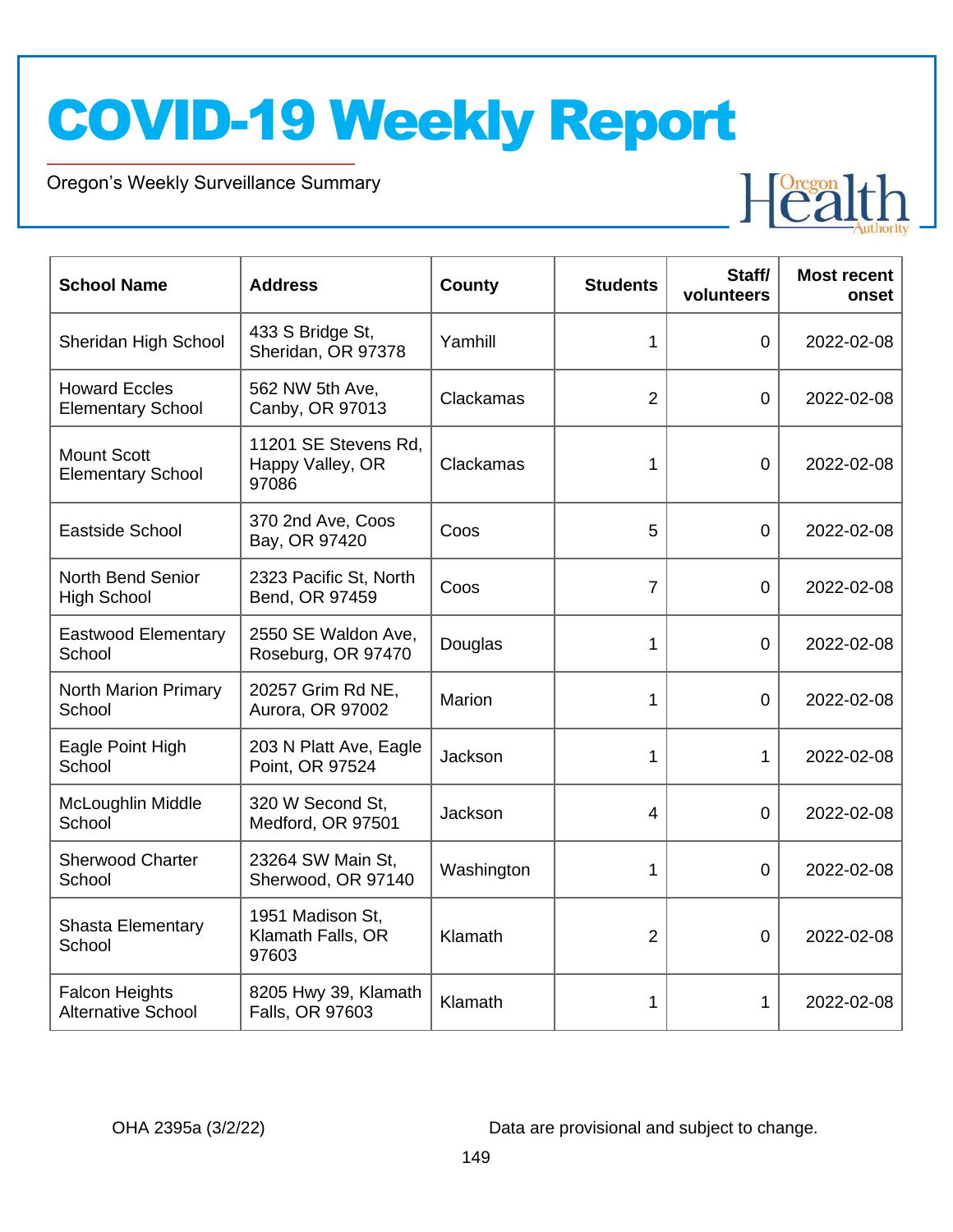Oregon's Weekly Surveillance Summary

Novel Coronavirus (COVID-19)



| <b>School Name</b>                                           | <b>Address</b>                                      | County           | <b>Students</b> | Staff/<br>volunteers | <b>Most recent</b><br>onset |
|--------------------------------------------------------------|-----------------------------------------------------|------------------|-----------------|----------------------|-----------------------------|
| Wilsonville High<br>School                                   | 6800 SW Wilsonville<br>Rd, Wilsonville, OR<br>97070 | Clackamas        | 1               | $\overline{0}$       | 2022-02-08                  |
| <b>Centennial Elementary</b><br>School                       | 1315 Aspen St,<br>Springfield, OR 97477             | Lane             | 1               | 0                    | 2022-02-08                  |
| <b>Thurston High School</b>                                  | 333 58th St,<br>Springfield, OR 97478               | Lane             | $\overline{2}$  | $\overline{0}$       | 2022-02-08                  |
| <b>Three Sisters</b><br><b>Adventist Christian</b><br>School | 21155 Tumalo Rd,<br>Bend, OR 97701                  | <b>Deschutes</b> | $\overline{7}$  | 0                    | 2022-02-08                  |
| Toledo Jr/Sr High<br>School                                  | 1800 NE Sturdevant<br>Rd, Toledo, OR 97391          | Lincoln          | 1               | $\overline{0}$       | 2022-02-08                  |
| <b>Holley Elementary</b>                                     | 40336 Crawfordsville<br>Dr, Sweet Home, OR<br>97386 | Linn             | $\overline{2}$  | 0                    | 2022-02-08                  |
| <b>Mark Twain</b><br><b>Elementary School</b>                | 425 Church St,<br>Silverton, OR 97381               | Marion           | 1               | $\mathbf{1}$         | 2022-02-08                  |
| <b>Grant Community</b><br>School                             | 725 Market St NE,<br>Salem, OR 97301                | Marion           | 1               | $\overline{0}$       | 2022-02-08                  |
| <b>Hoover Elementary</b>                                     | 1104 Savage Rd NE,<br>Salem, OR 97301               | Marion           | 3               | 0                    | 2022-02-08                  |
| Morningside<br>Elementary                                    | 3513 12th St SE,<br>Salem, OR 97302                 | Marion           | 1               | 1                    | 2022-02-08                  |
| <b>Richmond Elementary</b><br>School                         | 466 Richmond Ave<br>SE, Salem, OR 97301             | Marion           | $\overline{2}$  | $\overline{0}$       | 2022-02-08                  |
| <b>Sumpter Elementary</b><br>School                          | 525 Rockwood St SE,<br>Salem, OR 97306              | Marion           | $\overline{2}$  | $\overline{0}$       | 2022-02-08                  |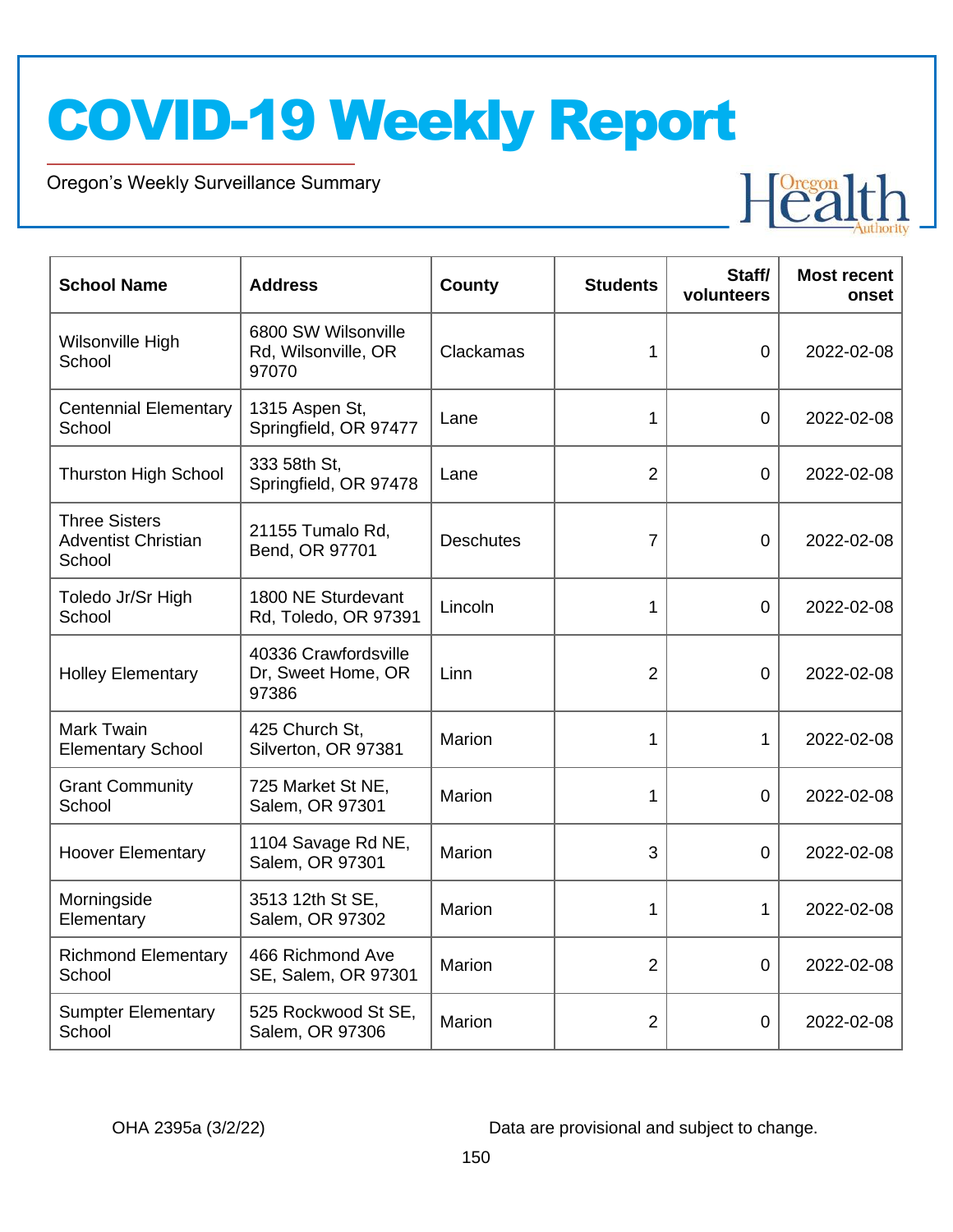Oregon's Weekly Surveillance Summary

Novel Coronavirus (COVID-19)



| <b>School Name</b>                             | <b>Address</b>                                     | <b>County</b> | <b>Students</b> | Staff/<br>volunteers | <b>Most recent</b><br>onset |
|------------------------------------------------|----------------------------------------------------|---------------|-----------------|----------------------|-----------------------------|
| Washington<br><b>Elementary School</b>         | 3165 Lansing Ave NE,<br>Salem, OR 97301            | Marion        | $\overline{2}$  | 0                    | 2022-02-08                  |
| Arleta K-5                                     | 5109 SE 66th Ave,<br>Portland, OR 97206            | Multnomah     | 1               | $\overline{0}$       | 2022-02-08                  |
| Rex Putnam High<br>School                      | 4950 SE Roethe Rd,<br>Milwaukie, OR 97267          | Clackamas     | 1               | $\mathbf 0$          | 2022-02-08                  |
| <b>Scott Elementary</b><br>School              | 6700 NE Prescott St,<br>Portland, OR 97218         | Multnomah     | 1               | $\mathbf 0$          | 2022-02-08                  |
| Riviera Christian<br>School                    | 1650 Brush College<br>Rd NW, Salem, OR<br>97304    | Polk          | 1               | $\overline{0}$       | 2022-02-08                  |
| Adrienne C. Nelson<br><b>High School</b>       | 14897 SE Parklane<br>Dr, Happy Valley, OR<br>97015 | Clackamas     | 1               | 0                    | 2022-02-08                  |
| Fremont/AD Hay<br><b>Elementary Schools</b>    | 500 S I St, Lakeview,<br>OR 97630                  | Lake          | 0               | 1                    | 2022-02-08                  |
| <b>Holy Redeemer</b><br><b>Catholic School</b> | 127 N Rosa Parks<br>Way, Portland, OR<br>97217     | Multnomah     | 13              | 0                    | 2022-02-08                  |
| <b>Central Middle School</b>                   | 306 SW 2nd Ave,<br>Milton-Freewater, OR<br>97862   | Umatilla      | 1               | 0                    | 2022-02-07                  |
| <b>Holcomb Elementary</b><br>School            | 14625 S Holcomb<br>Blvd, Oregon City, OR<br>97045  | Clackamas     | 1               | 0                    | 2022-02-07                  |
| La Grande Middle<br>School                     | 1108 4th St, La<br><b>Grande, OR 97850</b>         | Union         | 1               | $\overline{0}$       | 2022-02-07                  |
| Mabel Rush<br><b>Elementary School</b>         | 1441 Deborah Rd,<br>Newberg, OR 97132              | Yamhill       | 1               | 0                    | 2022-02-07                  |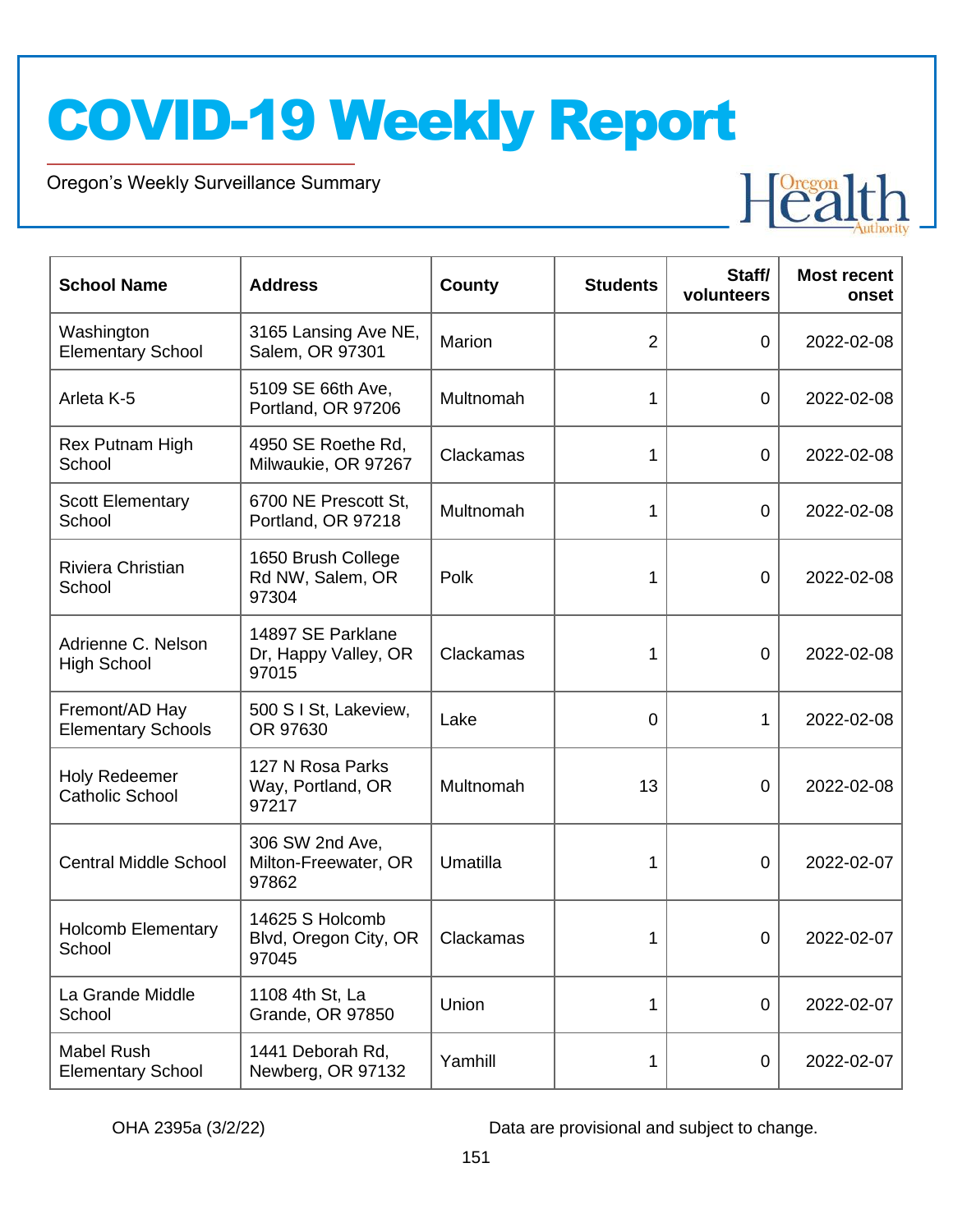Oregon's Weekly Surveillance Summary

Novel Coronavirus (COVID-19)



| <b>School Name</b>                              | <b>Address</b>                                  | <b>County</b>    | <b>Students</b> | Staff/<br>volunteers | <b>Most recent</b><br>onset |
|-------------------------------------------------|-------------------------------------------------|------------------|-----------------|----------------------|-----------------------------|
| <b>Houck Middle School</b>                      | 1155 Connecticut SE,<br>Salem, OR 97317         | Marion           | $\overline{2}$  | 0                    | 2022-02-07                  |
| <b>Warren Elementary</b><br>School              | 34555 Berg Rd,<br>Warren, OR 97053              | Columbia         | 1               | 1                    | 2022-02-07                  |
| Millicoma School                                | 260 2nd Ave, Coos<br>Bay, OR 97420              | Coos             | $\overline{2}$  | 0                    | 2022-02-07                  |
| Ocean Crest<br><b>Elementary School</b>         | 1040 Allegany Ave<br>SW, Bandon, OR<br>97411    | Coos             | 3               | 1                    | 2022-02-07                  |
| Pacific High School                             | 45525 Hwy 101,<br>Sixes, OR 97476               | Curry            | 1               | $\overline{0}$       | 2022-02-07                  |
| Sage Elementary<br>School                       | 2790 SW Wickiup<br>Ave, Redmond, OR<br>97756    | <b>Deschutes</b> | $\overline{0}$  | $\overline{0}$       | 2022-02-07                  |
| Winchester<br>Elementary                        | 217 Pioneer Way,<br>Winchester, OR 97495        | Douglas          | $\overline{0}$  | 1                    | 2022-02-07                  |
| <b>Myrtle Creek</b><br><b>Elementary School</b> | 651 NE Division,<br>Myrtle Creek, OR<br>97457   | Douglas          | 1               | 0                    | 2022-02-07                  |
| <b>Elkton Charter School</b>                    | 739 River Rd, Elkton,<br>OR 97436               | Douglas          | $\overline{2}$  | $\overline{0}$       | 2022-02-07                  |
| <b>McGovern Elementary</b><br>School            | 600 NW Elwood,<br>Winston, OR 97496             | Douglas          | 1               | 1                    | 2022-02-07                  |
| <b>Highland Magnet</b><br>School at Kenwood     | 701 NW Newport Ave,<br>Bend, OR 97703           | <b>Deschutes</b> | 0               | 1                    | 2022-02-07                  |
| <b>Riverview School</b>                         | 1011 Mountain River<br>Dr, Lebanon, OR<br>97355 | Linn             | 3               | $\mathbf 0$          | 2022-02-07                  |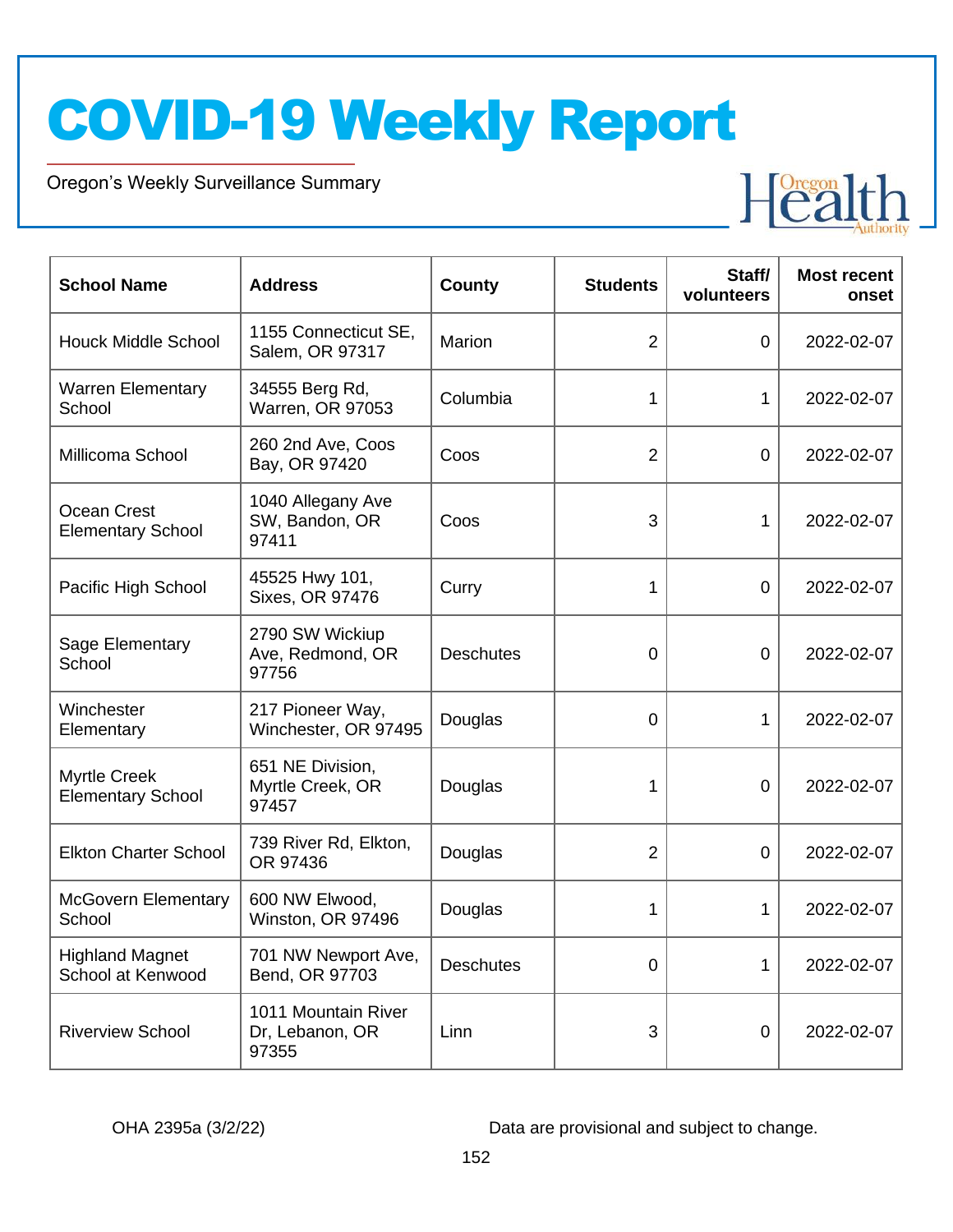Oregon's Weekly Surveillance Summary

Novel Coronavirus (COVID-19)



| <b>School Name</b>                                   | <b>Address</b>                                        | <b>County</b>    | <b>Students</b> | Staff/<br>volunteers | <b>Most recent</b><br>onset |
|------------------------------------------------------|-------------------------------------------------------|------------------|-----------------|----------------------|-----------------------------|
| Oak Grove<br><b>Elementary School</b>                | 2838 W Main St,<br>Medford, OR 97501                  | Jackson          | 3               | 0                    | 2022-02-07                  |
| <b>Fruitdale Elementary</b>                          | 1560 Bill Baker Way,<br>Grants Pass, OR<br>97527      | Josephine        | $\overline{2}$  | $\mathbf 0$          | 2022-02-07                  |
| <b>Yamhill Carlton</b><br><b>Intermediate School</b> | 310 E Main St,<br>Yamhill, OR 97148                   | Yamhill          | 1               | $\mathbf 0$          | 2022-02-07                  |
| Winter Lakes High<br>School                          | 180 N Baxter,<br>Coquille, OR 97423                   | Coos             | 1               | $\mathbf 0$          | 2022-02-07                  |
| Kalapuya Elementary<br>School                        | 2085 Wilmington Ave<br>NW, Salem, OR<br>97304         | Polk             | $\mathbf 1$     | 0                    | 2022-02-07                  |
| Seven Peaks School                                   | 19660 Mountaineer<br>Wy, Bend, OR 97702               | <b>Deschutes</b> | $\mathbf 1$     | 1                    | 2022-02-07                  |
| <b>Lake Grove</b><br><b>Elementary School</b>        | 15777 SW Boones<br>Ferry Rd, Lake<br>Oswego, OR 97035 | Clackamas        | 3               | $\mathbf 0$          | 2022-02-07                  |
| Lake Oswego Junior<br><b>High School</b>             | 2500 Country Club<br>Rd, Lake Oswego, OR<br>97034     | Clackamas        | $\overline{2}$  | 0                    | 2022-02-07                  |
| <b>Harrisburg Elementary</b><br>School               | 642 Smith St,<br>Harrisburg, OR 97446                 | Linn             | $\overline{2}$  | 0                    | 2022-02-07                  |
| <b>Foster Elementary</b>                             | 5526 Poplar St, Sweet<br>Home, OR 97386               | Linn             | 4               | $\mathbf 0$          | 2022-02-07                  |
| Aiken Elementary<br>School                           | 1297 W Idaho Ave,<br>Ontario, OR 97914                | Malheur          | 1               | 0                    | 2022-02-07                  |
| Lyle Elementary<br>School                            | 185 SW Levens St,<br>Dallas, OR 97338                 | Polk             | 3               | $\mathbf 0$          | 2022-02-07                  |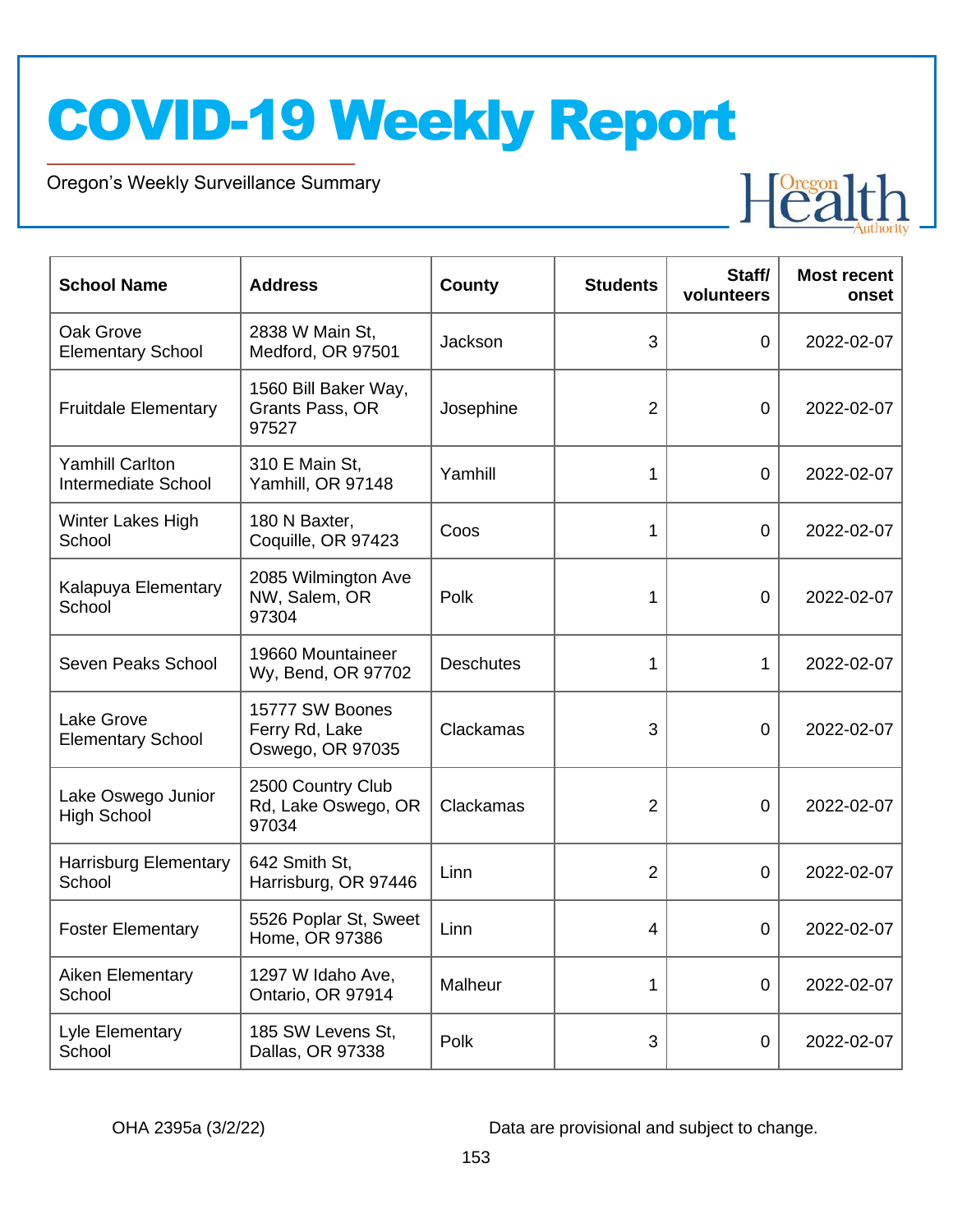Oregon's Weekly Surveillance Summary

Novel Coronavirus (COVID-19)



| <b>School Name</b>                                | <b>Address</b>                                | <b>County</b>    | <b>Students</b> | Staff/<br>volunteers | <b>Most recent</b><br>onset |
|---------------------------------------------------|-----------------------------------------------|------------------|-----------------|----------------------|-----------------------------|
| Independence<br>Elementary                        | 150 S 4th St,<br>Independence, OR<br>97351    | Polk             | 5               | $\overline{0}$       | 2022-02-07                  |
| <b>Bush Elementary</b>                            | 410 14th St SE,<br>Salem, OR 97301            | Marion           | $\overline{0}$  | $\mathbf{1}$         | 2022-02-07                  |
| Takena Elementary<br>School                       | 1210 SW 12th Ave,<br>Albany, OR 97321         | Linn             | 3               | $\overline{0}$       | 2022-02-07                  |
| <b>McNary Heights</b><br><b>Elementary School</b> | 120 Columbia Blvd,<br>Umatilla, OR 97882      | Umatilla         | $\overline{0}$  | 2                    | 2022-02-06                  |
| <b>West Park Elementary</b><br>School             | 555 SW 7th St.<br>Hermiston, OR 97838         | Umatilla         | $\overline{0}$  | 1                    | 2022-02-06                  |
| <b>Butte Creek</b><br><b>Elementary School</b>    | 37569 OR-213, Mt<br>Angel, OR 97362           | Clackamas        | $\Omega$        | 1                    | 2022-02-06                  |
| William Knight<br><b>Elementary School</b>        | 501 N Grant St.<br>Canby, OR 97013            | Clackamas        | 1               | $\overline{0}$       | 2022-02-06                  |
| Jefferson County<br>Middle School                 | 1180 SE Kemper<br>Way, Madras, OR<br>97741    | Jefferson        | $\overline{2}$  | $\overline{0}$       | 2022-02-06                  |
| <b>Obsidian Middle</b><br>School                  | 1335 SW Obsidian<br>Ave, Redmond, OR<br>97756 | <b>Deschutes</b> | 0               | $\overline{2}$       | 2022-02-06                  |
| <b>Fullerton IV</b><br><b>Elementary School</b>   | 2560 W Bradford Ct,<br>Roseburg, OR 97471     | Douglas          | 1               | 1                    | 2022-02-06                  |
| <b>Highland Elementary</b><br>School              | 2605 Longwood Dr,<br>Reedsport, OR 97467      | Douglas          | 3               | $\overline{0}$       | 2022-02-06                  |
| <b>Forest Ridge</b><br><b>Elementary School</b>   | 7905 June Reid Pl,<br>Keizer, OR 97303        | Marion           | 1               | 0                    | 2022-02-06                  |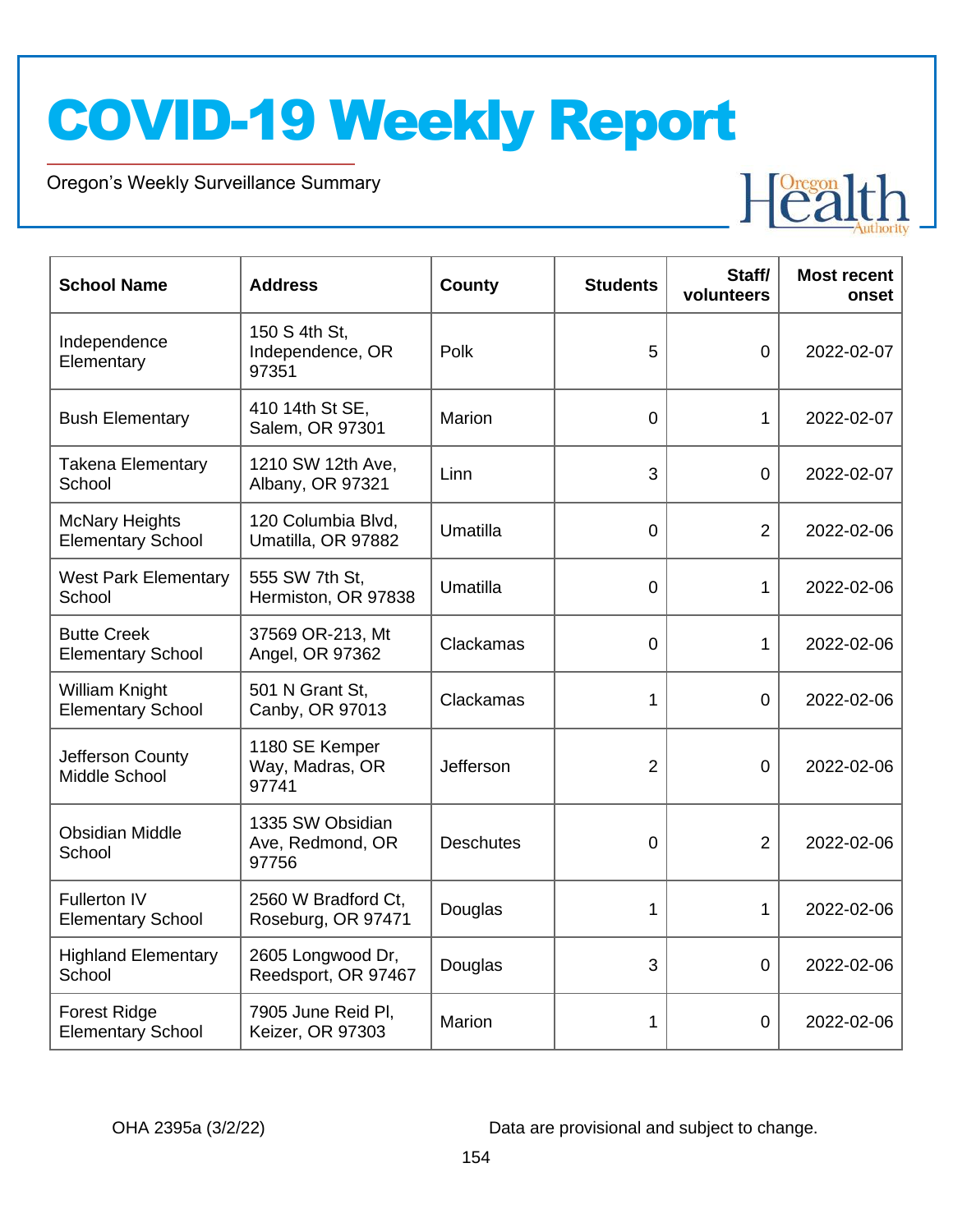Oregon's Weekly Surveillance Summary

Novel Coronavirus (COVID-19)



| <b>School Name</b>                               | <b>Address</b>                                       | County    | <b>Students</b> | Staff/<br>volunteers | <b>Most recent</b><br>onset |
|--------------------------------------------------|------------------------------------------------------|-----------|-----------------|----------------------|-----------------------------|
| <b>Talent Elementary</b><br>School               | 307 Wagner Creek<br>Rd, Talent, OR 97540             | Jackson   | $\overline{2}$  | $\mathbf 0$          | 2022-02-06                  |
| <b>Madras Elementary</b><br>School               | 215 SE 10th St,<br>Madras, OR 97741                  | Jefferson | 3               | $\mathbf 0$          | 2022-02-06                  |
| <b>Williams Elementary</b>                       | 20691 Williams Hwy,<br>Williams, OR 97544            | Josephine | 1               | 1                    | 2022-02-06                  |
| Woodburn High<br>School                          | 1785 N Front St,<br>Woodburn, OR 97071               | Marion    | 1               | $\mathbf 0$          | 2022-02-06                  |
| <b>Boones Ferry Primary</b><br>School            | 11495 SW Wilsonville<br>Rd, Wilsonville, OR<br>97070 | Clackamas | $\overline{2}$  | $\overline{0}$       | 2022-02-06                  |
| <b>Pleasant Hill</b><br><b>Elementary School</b> | 36386 Hwy 58,<br>Pleasant Hill, OR<br>97455          | Lane      | 1               | 0                    | 2022-02-06                  |
| Albany Christian<br>School                       | 420 3rd Ave SE,<br>Albany, OR 97321                  | Linn      | 1               | 0                    | 2022-02-06                  |
| <b>Crestview Heights</b><br>School               | 2750 S Crestline Dr,<br>Waldport, OR 97394           | Lincoln   | 1               | $\mathbf 0$          | 2022-02-06                  |
| <b>Newport High School</b>                       | 322 NE Eads St,<br>Newport, OR 97365                 | Lincoln   | 3               | 0                    | 2022-02-06                  |
| <b>Scott Elementary</b>                          | 4700 Arizona Ave NE,<br>Salem, OR 97305              | Marion    | 0               | 1                    | 2022-02-06                  |
| <b>Nellie Muir Elementary</b>                    | 1800 W Hayes St,<br>Woodburn, OR 97071               | Marion    | 1               | 0                    | 2022-02-06                  |
| Woodmere<br><b>Elementary School</b>             | 7900 SE Duke St,<br>Portland, OR 97206               | Multnomah | 1               | $\mathbf 0$          | 2022-02-06                  |
| Cedar Ridge Middle<br>School                     | 17100 Bluff Road,<br>Sandy, OR 97055                 | Clackamas | 1               | $\boldsymbol{0}$     | 2022-02-05                  |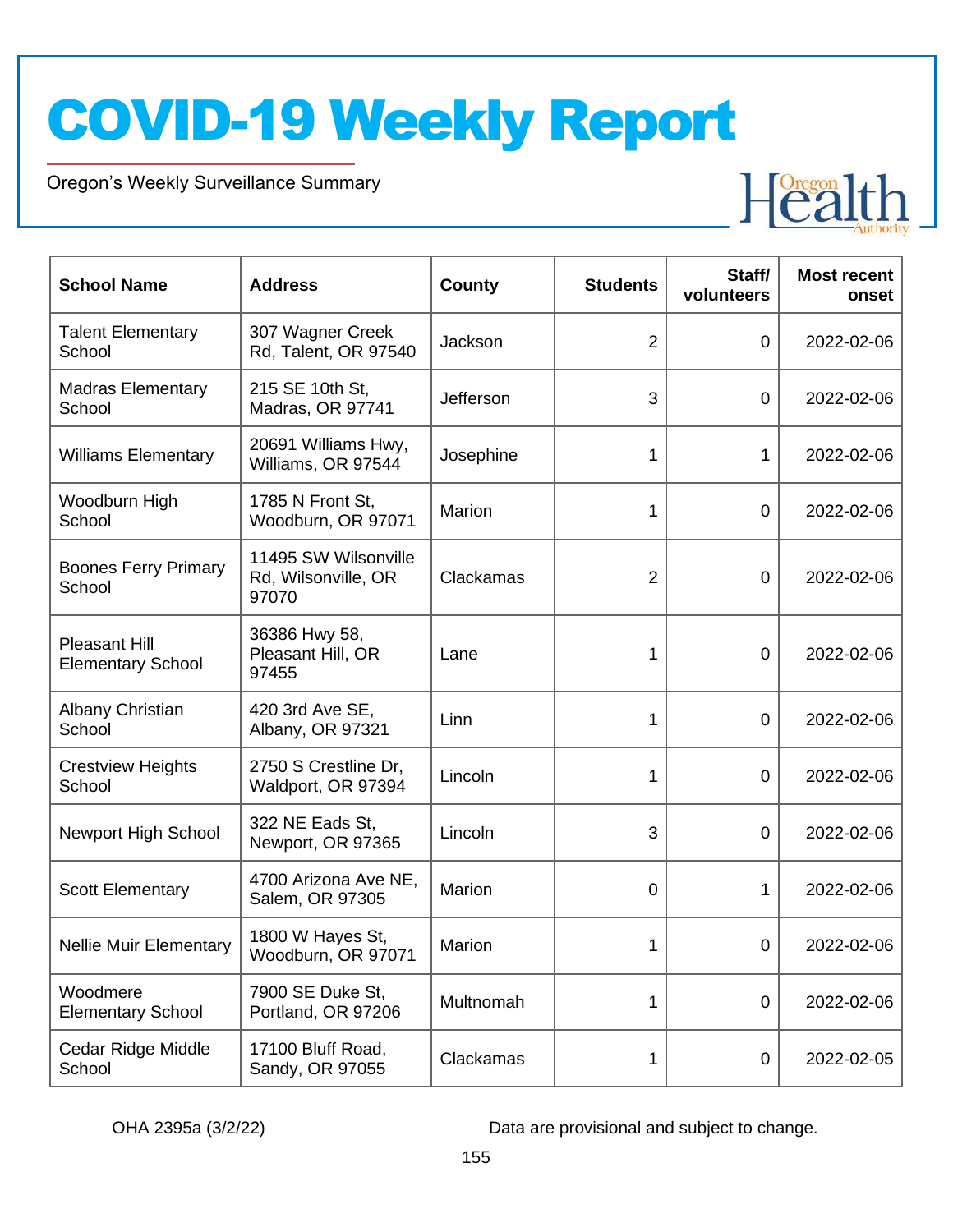Oregon's Weekly Surveillance Summary

Novel Coronavirus (COVID-19)



| <b>School Name</b>                     | <b>Address</b>                               | County     | <b>Students</b> | Staff/<br>volunteers | <b>Most recent</b><br>onset |
|----------------------------------------|----------------------------------------------|------------|-----------------|----------------------|-----------------------------|
| <b>Hazeldale Elementary</b><br>School  | 20080 SW Farmington<br>Rd, Aloha, OR 97007   | Washington | 1               | 0                    | 2022-02-05                  |
| <b>Heritage Elementary</b>             | 440 Parr Rd NE,<br>Woodburn, OR 97071        | Marion     | 1               | 0                    | 2022-02-05                  |
| <b>Clatskanie Elementary</b><br>School | 815 S Nehalem St,<br>Clatskanie, OR 97016    | Columbia   | 5               | 1                    | 2022-02-05                  |
| <b>Meadow View School</b>              | 1855 Legacy St,<br>Eugene, OR 97402          | Lane       | 1               | $\overline{0}$       | 2022-02-05                  |
| Douglas High School                    | 1381 NW Douglas,<br>Winston, OR 97496        | Douglas    | $\overline{0}$  | 1                    | 2022-02-05                  |
| <b>Miller Elementary</b><br>School     | 1650 46th PI SE,<br>Salem, OR 97317          | Marion     | 1               | $\mathbf 0$          | 2022-02-05                  |
| <b>Metolius Elementary</b><br>School   | 420 SW Butte Ave,<br>Madras, OR 97741        | Jefferson  | 1               | $\overline{0}$       | 2022-02-05                  |
| <b>Pelican Elementary</b><br>School    | 501 McLean St,<br>Klamath Falls, OR<br>97601 | Klamath    | 1               | $\overline{0}$       | 2022-02-05                  |
| <b>Stearns Elementary</b><br>School    | 3641 Crest St,<br>Klamath Falls, OR<br>97603 | Klamath    | 1               | 1                    | 2022-02-05                  |
| Logos Public Charter<br>School         | 1203 N Ross Ln,<br>Medford, OR 97501         | Jackson    | 1               | 0                    | 2022-02-05                  |
| O'Hara Catholic<br>School              | 715 W 18th Ave,<br>Eugene, OR 97402          | Lane       | 1               | 0                    | 2022-02-05                  |
| <b>Siuslaw Elementary</b><br>School    | 2221 Oak St,<br>Florence, OR 97439           | Lane       | 1               | $\overline{0}$       | 2022-02-05                  |
| Englewood<br><b>Elementary School</b>  | 1132 19th St NE,<br>Salem, OR 97301          | Marion     | $\overline{0}$  | 1                    | 2022-02-05                  |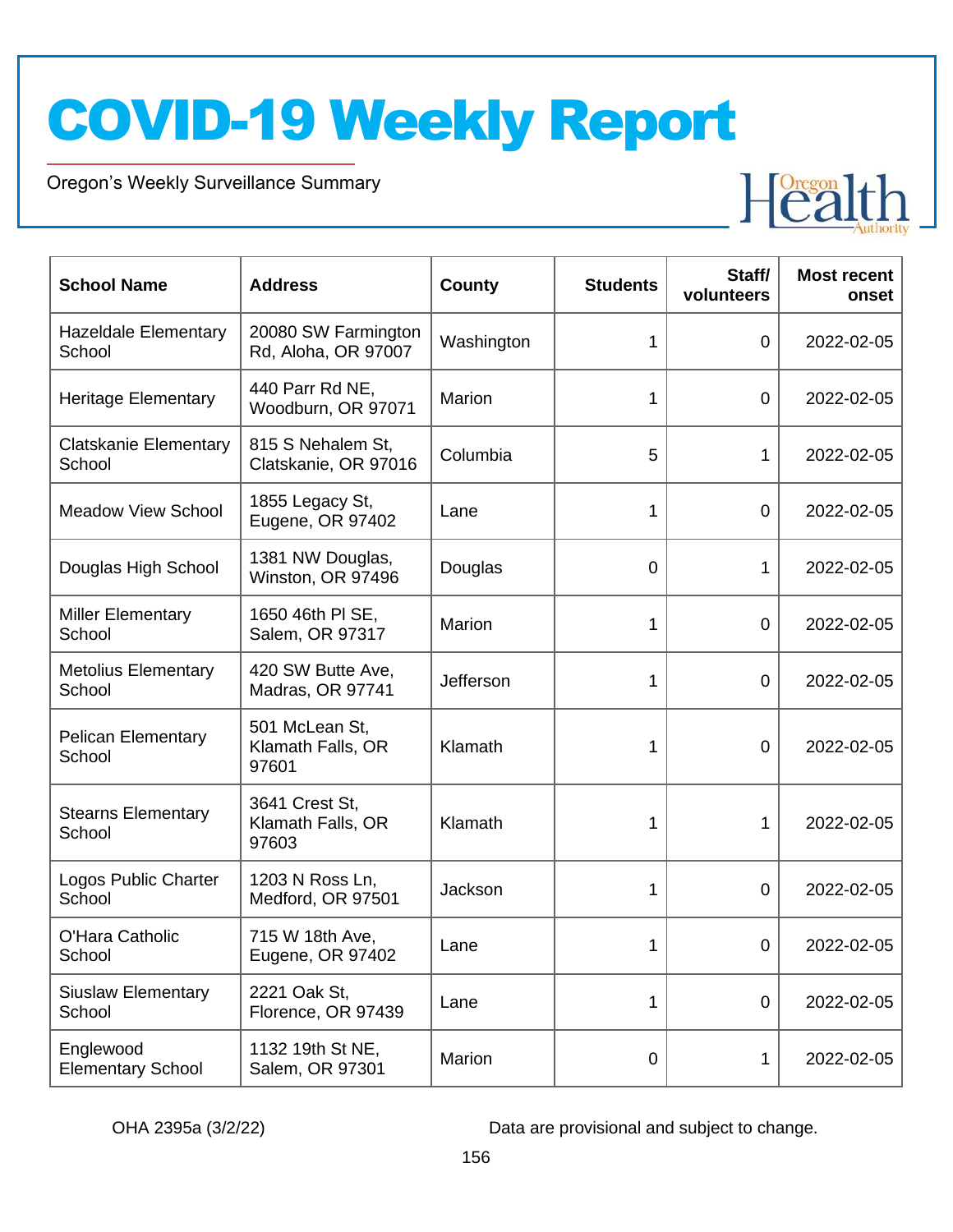Oregon's Weekly Surveillance Summary

Novel Coronavirus (COVID-19)



| <b>School Name</b>                            | <b>Address</b>                                   | County           | <b>Students</b> | Staff/<br>volunteers | <b>Most recent</b><br>onset |
|-----------------------------------------------|--------------------------------------------------|------------------|-----------------|----------------------|-----------------------------|
| <b>Myers Elementary</b>                       | 2160 Jewel St NW,<br>Salem, OR 97304             | Polk             | $\overline{2}$  | 1                    | 2022-02-05                  |
| St Mary's Public<br>School                    | 590 E College, Mt<br>Angel, OR 97362             | Marion           | 1               | $\overline{0}$       | 2022-02-05                  |
| Cascade Senior High<br>School                 | 10226 Marion Rd SE,<br><b>Turner, OR 97392</b>   | Marion           | 1               | 0                    | 2022-02-05                  |
| Lincoln High School                           | 1600 SW Salmon St,<br>Portland, OR 97205         | Multnomah        | 1               | $\mathbf 0$          | 2022-02-05                  |
| <b>Ontario High School</b>                    | 1115 W. Idaho Ave,<br>Ontario, OR 97914          | Malheur          | $\overline{2}$  | $\mathbf 0$          | 2022-02-05                  |
| <b>Warrenton Middle</b><br>School             | 1050 SE Warrior Way,<br>Warrenton, OR 97146      | Clatsop          | $\mathbf 0$     | 1                    | 2022-02-05                  |
| <b>Sherman County</b><br>School               | 65912 High School Lp,<br>Moro, OR 97039          | Sherman          | 1               | $\mathbf 0$          | 2022-02-04                  |
| <b>Colton High School</b>                     | 30205 S Wall St,<br>Colton, OR 97017             | Clackamas        | $\overline{2}$  | 0                    | 2022-02-04                  |
| <b>Meadow Park Middle</b><br>School           | 14100 SW Downing<br>St, Beaverton, OR<br>97006   | Washington       | $\mathbf 0$     | 1                    | 2022-02-04                  |
| <b>French Prairie Middle</b><br>School        | 1025 N Boones Ferry<br>Rd, Woodburn, OR<br>97071 | Marion           | 1               | $\overline{0}$       | 2022-02-04                  |
| <b>Elk Meadow</b><br><b>Elementary School</b> | 60880 Brookswood<br><b>Blvd, Bend, OR 97702</b>  | <b>Deschutes</b> | 1               | $\mathbf 0$          | 2022-02-04                  |
| Marshfield High<br>School                     | S 10th & Ingersoll St,<br>Coos Bay, OR 97420     | Coos             | $\overline{2}$  | 0                    | 2022-02-04                  |
| North Bend Middle<br>School                   | 1500 16th St, North<br>Bend, OR 97459            | Coos             | 3               | 0                    | 2022-02-04                  |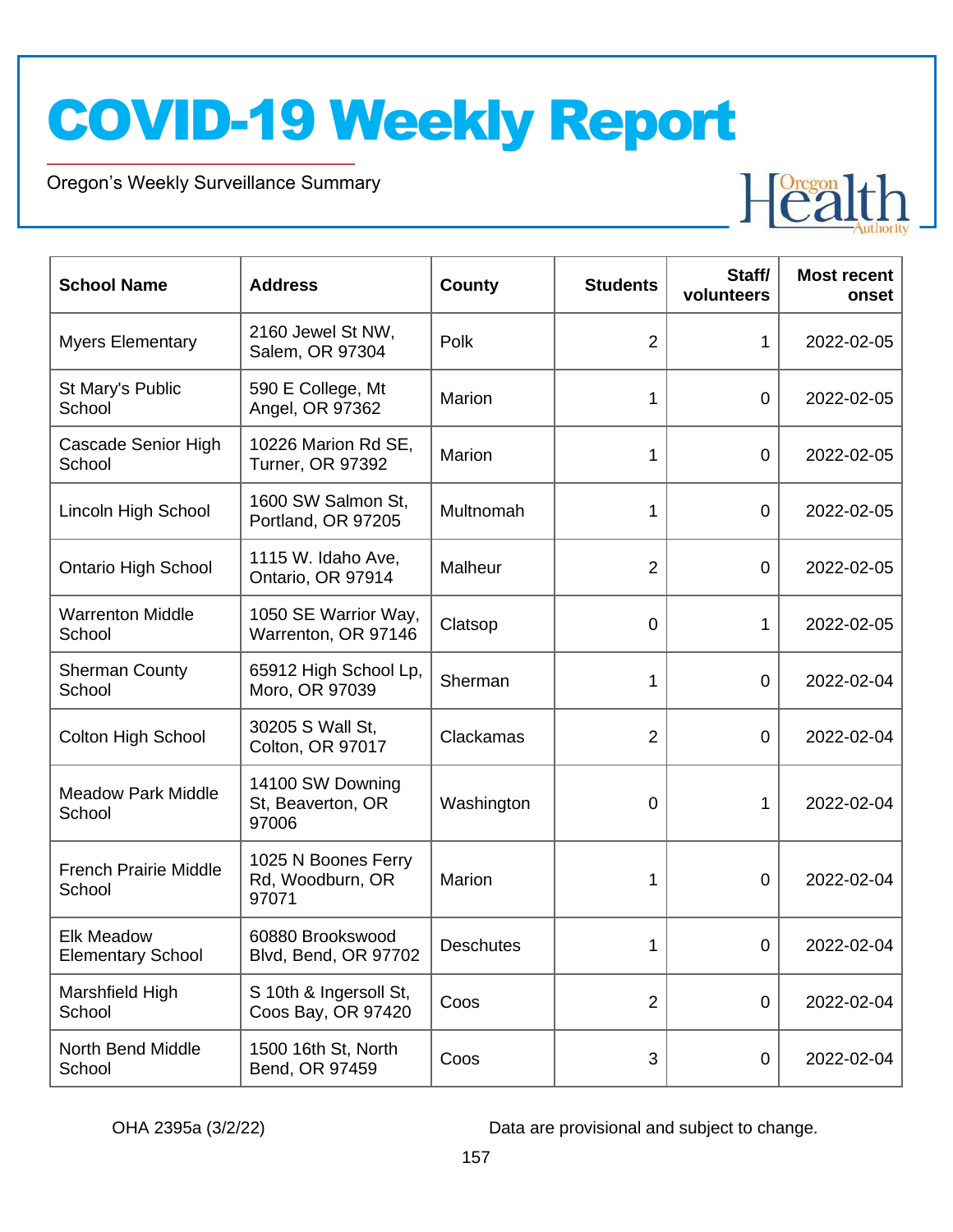Oregon's Weekly Surveillance Summary

Novel Coronavirus (COVID-19)



| <b>School Name</b>                          | <b>Address</b>                                     | <b>County</b>     | <b>Students</b> | Staff/<br>volunteers | <b>Most recent</b><br>onset |
|---------------------------------------------|----------------------------------------------------|-------------------|-----------------|----------------------|-----------------------------|
| <b>Bandon High School</b>                   | 550 9th St SW,<br>Bandon, OR 97411                 | Coos              | 1               | 0                    | 2022-02-04                  |
| <b>Redmond High School</b>                  | 675 SW Rimrock Way,<br>Redmond, OR 97756           | <b>Deschutes</b>  | 1               | 0                    | 2022-02-04                  |
| <b>Adams Elementary</b>                     | 1615 SW 35th St.<br>Corvallis, OR 97333            | <b>Benton</b>     | 1               | $\overline{0}$       | 2022-02-04                  |
| <b>Coffenberry Middle</b><br>School         | 591 NE Rice St, Myrtle<br>Creek, OR 97457          | Douglas           | $\mathbf 0$     | 1                    | 2022-02-04                  |
| South Umpqua High<br>School                 | 501 Chadwick Ln,<br>Myrtle Creek, OR<br>97457      | Douglas           | $\overline{2}$  | $\mathbf 0$          | 2022-02-04                  |
| <b>Hammond Elementary</b>                   | 4900 Bayne St NE,<br>Salem, OR 97305               | Marion            | 1               | 0                    | 2022-02-04                  |
| <b>Mid Valley Elementary</b><br>School      | 3686 Davis Dr, Hood<br>River, OR 97031             | <b>Hood River</b> | 3               | $\Omega$             | 2022-02-04                  |
| <b>Central Point</b><br>Elementary          | 450 S 4th St, Central<br>Point, OR 97502           | Jackson           | $\overline{2}$  | $\overline{0}$       | 2022-02-04                  |
| <b>Hillside Elementary</b><br>School        | 185 E Main St, Eagle<br>Point, OR 97524            | Jackson           | 1               | 0                    | 2022-02-04                  |
| Rogue River<br>Junior/Senior High<br>School | 1898 E Evans Creek<br>Rd, Rogue River, OR<br>97537 | Jackson           | 1               | $\overline{0}$       | 2022-02-04                  |
| North Medford High<br>School                | 1900 N Keene Way<br>Dr, Medford, OR<br>97504       | Jackson           | $\overline{2}$  | $\mathbf{1}$         | 2022-02-04                  |
| Lorna Byrne Middle<br>School                | 101 S Junction Ave,<br>Cave Junction, OR<br>97523  | Josephine         | $\overline{2}$  | $\overline{0}$       | 2022-02-04                  |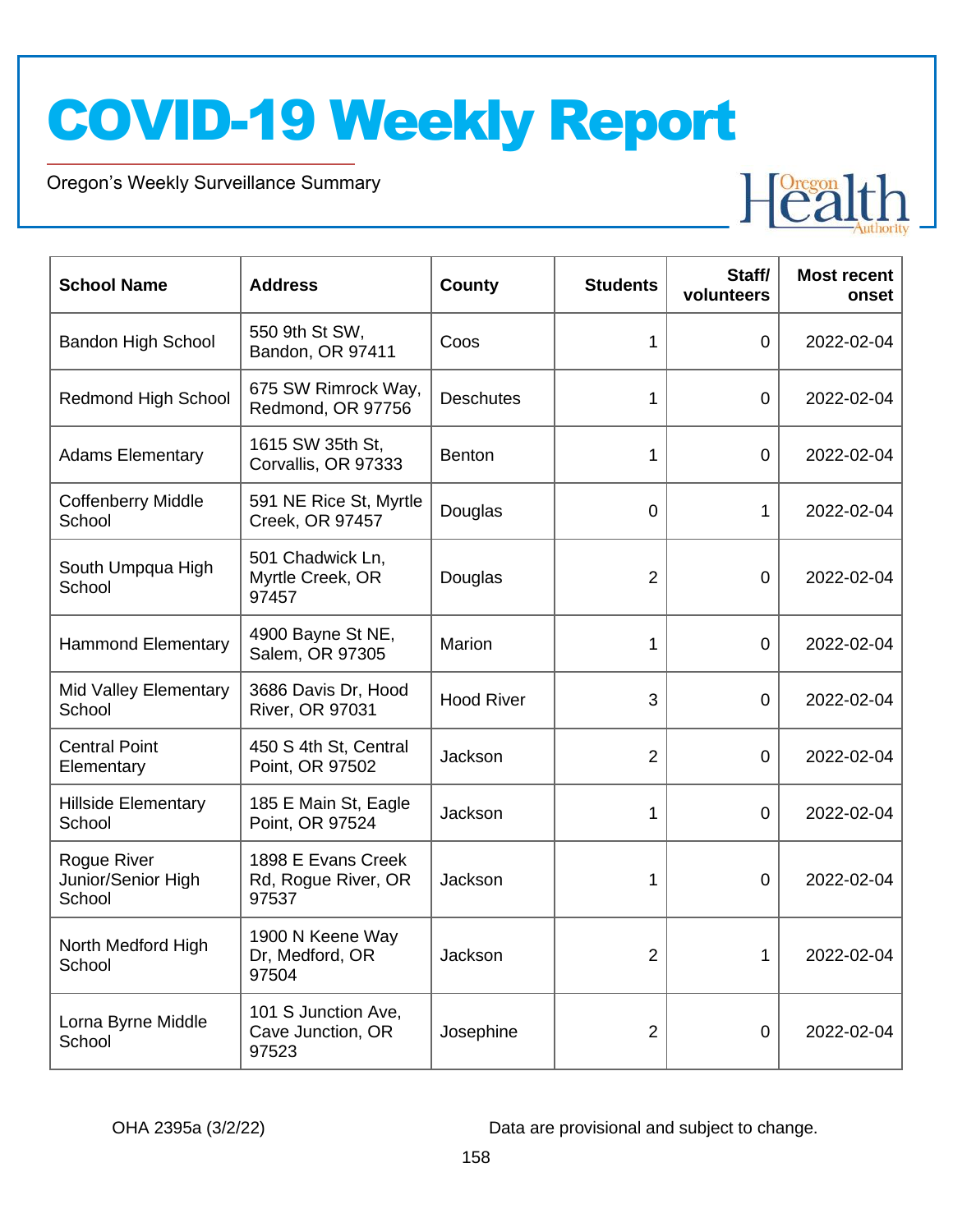Oregon's Weekly Surveillance Summary

Novel Coronavirus (COVID-19)



| <b>School Name</b>                       | <b>Address</b>                                  | <b>County</b> | <b>Students</b> | Staff/<br>volunteers | <b>Most recent</b><br>onset |
|------------------------------------------|-------------------------------------------------|---------------|-----------------|----------------------|-----------------------------|
| <b>Bonny Slope</b><br>Elementary         | 11775 NW McDaniel<br>Rd, Portland, OR<br>97229  | Washington    | 1               | 0                    | 2022-02-04                  |
| <b>Happy Valley Middle</b><br>School     | 13865 SE King Rd,<br>Happy Valley, OR<br>97086  | Clackamas     | 1               | 0                    | 2022-02-04                  |
| <b>Merrill Elementary</b><br>School      | 406 W Second St.<br>Merrill, OR 97633           | Klamath       | $\mathbf 0$     | 1                    | 2022-02-04                  |
| West Linn High School                    | 5464 West A St, West<br>Linn, OR 97068          | Clackamas     | 1               | $\overline{0}$       | 2022-02-04                  |
| <b>Battle Creek</b><br>Elementary        | 1640 Waln Dr SE,<br>Salem, OR 97306             | Marion        | 1               | 0                    | 2022-02-04                  |
| Marshfield Junior High                   | 755 S 7th, Coos Bay,<br>OR 97420                | Coos          | 3               | 0                    | 2022-02-04                  |
| North Albany<br><b>Elementary School</b> | 815 Thornton Lake Dr<br>NW, Albany, OR<br>97321 | <b>Benton</b> | $\mathbf{1}$    | 0                    | 2022-02-04                  |
| North Albany Middle<br>School            | 1205 North Albany Rd<br>NW, Albany, OR<br>97321 | Benton        | 1               | $\overline{0}$       | 2022-02-04                  |
| <b>Cascades Elementary</b><br>School     | 2163 S 7th St,<br>Lebanon, OR 97355             | Linn          | 5               | $\overline{0}$       | 2022-02-04                  |
| <b>Wright Elementary</b><br>School       | 4060 Lone Oak Rd<br>SE, Salem, OR 97302         | Marion        | $\overline{2}$  | 0                    | 2022-02-04                  |
| <b>Liberty Elementary</b>                | 4871 Liberty Rd S,<br>Salem, OR 97306           | Marion        | 4               | 0                    | 2022-02-04                  |
| <b>Schirle Elementary</b>                | 4875 Justice Way S,<br>Salem, OR 97302          | Marion        | 1               | 0                    | 2022-02-04                  |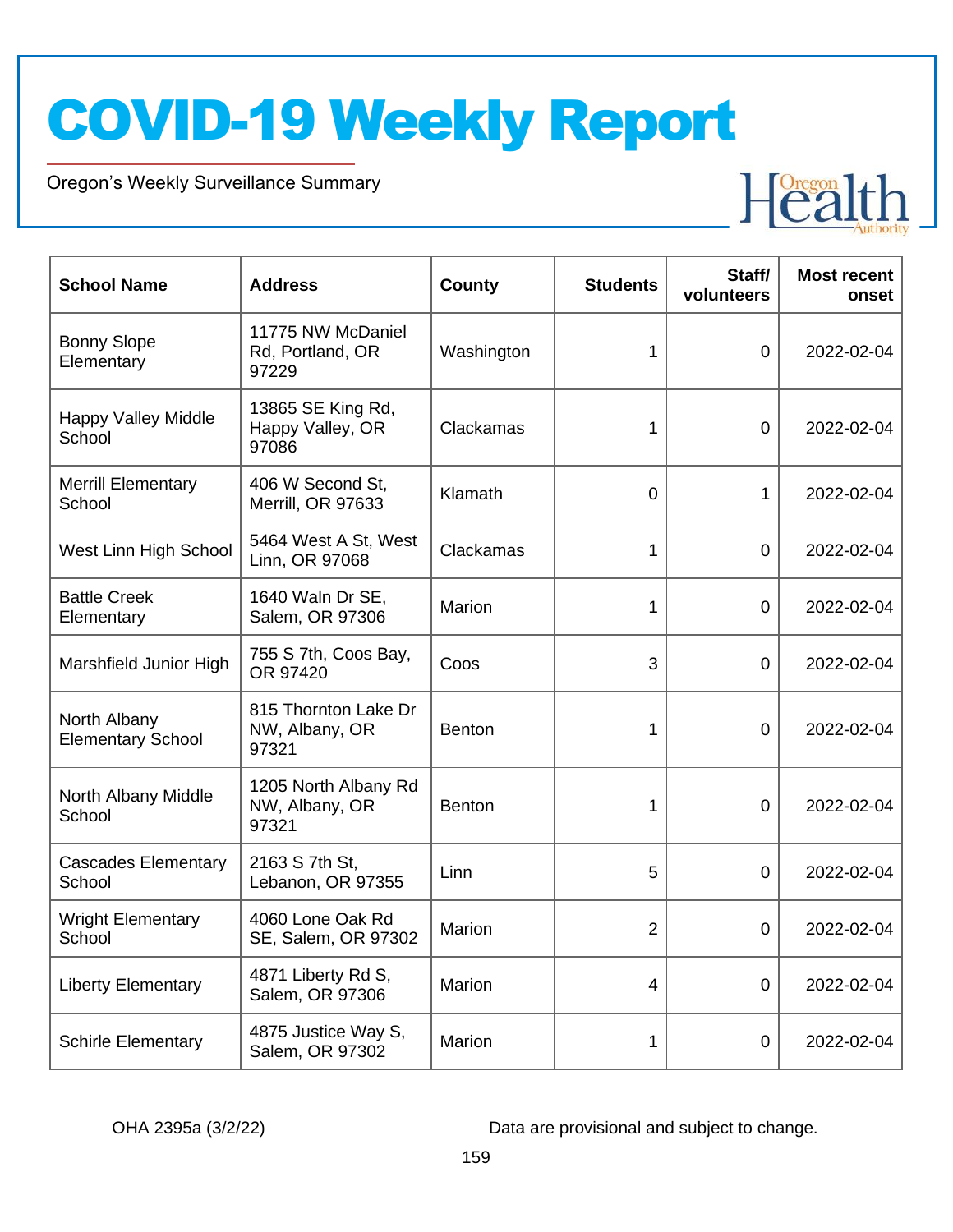Oregon's Weekly Surveillance Summary

Novel Coronavirus (COVID-19)



| <b>School Name</b>                                | <b>Address</b>                                      | <b>County</b>    | <b>Students</b> | Staff/<br>volunteers | <b>Most recent</b><br>onset |
|---------------------------------------------------|-----------------------------------------------------|------------------|-----------------|----------------------|-----------------------------|
| Gervais Middle School                             | 300 Douglas Ave,<br>Gervais, OR 97026               | Marion           | $\overline{2}$  | $\overline{0}$       | 2022-02-04                  |
| Sunridge Middle<br>School                         | 700 SW Runnion Ave,<br>Pendleton, OR 97801          | Umatilla         | $\mathbf{1}$    | $\overline{0}$       | 2022-02-03                  |
| <b>Colonel Wright</b><br><b>Elementary School</b> | 610 W 14th St, The<br>Dalles, OR 97058              | Wasco            | $\overline{2}$  | $\Omega$             | 2022-02-03                  |
| <b>McKay Elementary</b><br>School                 | 7485 SW Scholls<br>Ferry Rd, Beaverton,<br>OR 97008 | Washington       | 1               | $\overline{0}$       | 2022-02-03                  |
| <b>Duniway Middle</b><br>School                   | 575 NW Michelbook<br>Ln, McMinnville, OR<br>97128   | Yamhill          | $\overline{2}$  | $\overline{0}$       | 2022-02-03                  |
| <b>River Mill Elementary</b>                      | 850 N Broadway St,<br>Estacada, OR 97023            | Clackamas        | 1               | $\Omega$             | 2022-02-03                  |
| <b>Vern Patrick</b><br><b>Elementary School</b>   | 3001 SW Obsidian,<br>Redmond, OR 97756              | <b>Deschutes</b> | 1               | $\overline{0}$       | 2022-02-03                  |
| Gladstone High<br>School                          | 18800 Portland Ave,<br>Gladstone, OR 97027          | Clackamas        | 1               | $\overline{0}$       | 2022-02-03                  |
| <b>Athey Creek Middle</b><br>School               | 2900 SW Borland Rd,<br>Tualatin, OR 97062           | Clackamas        | 1               | $\overline{0}$       | 2022-02-03                  |
| Children's Farm<br>School                         | 4455 NE Hwy 20,<br>Corvallis, OR 97330              | <b>Benton</b>    | 1               | $\overline{0}$       | 2022-02-03                  |
| Roberts High School                               | 3620 State St, Salem,<br>OR 97301                   | Marion           | $\overline{0}$  | 1                    | 2022-02-03                  |
| <b>Sue Buel Elementary</b><br>School              | 1985 SE Davis St,<br>McMinnville, OR<br>97128       | Yamhill          | 1               | $\overline{0}$       | 2022-02-03                  |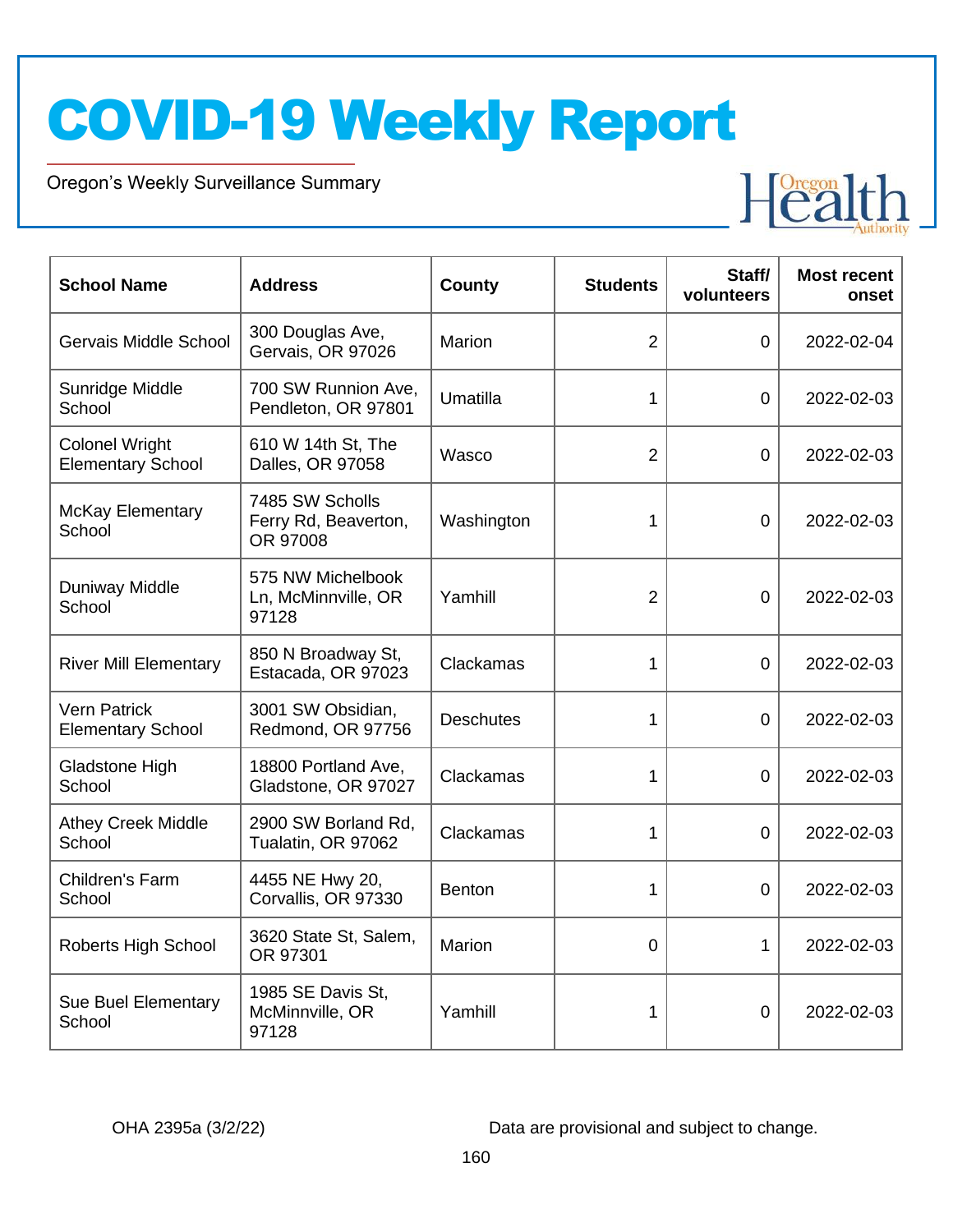Oregon's Weekly Surveillance Summary

Novel Coronavirus (COVID-19)



| <b>School Name</b>                          | <b>Address</b>                                   | County           | <b>Students</b> | Staff/<br>volunteers | <b>Most recent</b><br>onset |
|---------------------------------------------|--------------------------------------------------|------------------|-----------------|----------------------|-----------------------------|
| Kingsview Christian<br>School               | 1850 Clark St, North<br>Bend, OR 97459           | Coos             | 1               | 0                    | 2022-02-03                  |
| <b>Pioneer Elementary</b><br>School         | 4744 Pioneer Rd,<br>Ontario, OR 97914            | Malheur          | 1               | 0                    | 2022-02-03                  |
| <b>Wilbur Rowe Middle</b><br>School         | 3606 SE Lake Rd,<br>Milwaukie, OR 97222          | Clackamas        | 1               | $\mathbf 0$          | 2022-02-03                  |
| <b>Welches Elementary</b><br>School         | 24901 E Salmon River<br>Rd, Welches, OR<br>97067 | Clackamas        | 1               | $\mathbf 0$          | 2022-02-03                  |
| <b>Tumwata Middle</b><br>School             | 14133 S Donovan Rd,<br>Oregon City, OR<br>97045  | Clackamas        | 1               | $\mathbf 0$          | 2022-02-03                  |
| Pendleton High<br>School                    | 1800 NW Carden Ave,<br>Pendleton, OR 97801       | Umatilla         | 1               | $\overline{0}$       | 2022-02-02                  |
| <b>Memorial Elementary</b><br>School        | 501 NW 14th St,<br>McMinnville, OR<br>97128      | Yamhill          | 1               | 0                    | 2022-02-02                  |
| Chapman Hill<br><b>Elementary School</b>    | 1500 Doaks Ferry Rd<br>NW, Salem, OR<br>97304    | Polk             | 1               | 0                    | 2022-02-02                  |
| Abraham Lincoln<br><b>Elementary School</b> | 3101 McLoughlin Dr,<br>Medford, OR 97504         | Jackson          | 1               | 0                    | 2022-02-02                  |
| Cascade Middle<br>School                    | 19619 Mountaineer<br>Wy, Bend, OR 97702          | <b>Deschutes</b> | 1               | $\overline{0}$       | 2022-02-02                  |
| Canyonville School                          | 124 N Main,<br>Canyonville, OR<br>97417          | Douglas          | 1               | $\mathbf 0$          | 2022-02-02                  |
| Lee Elementary<br>School                    | 5650 Venice St SE,<br>Salem, OR 97306            | Marion           | 0               | 1                    | 2022-02-02                  |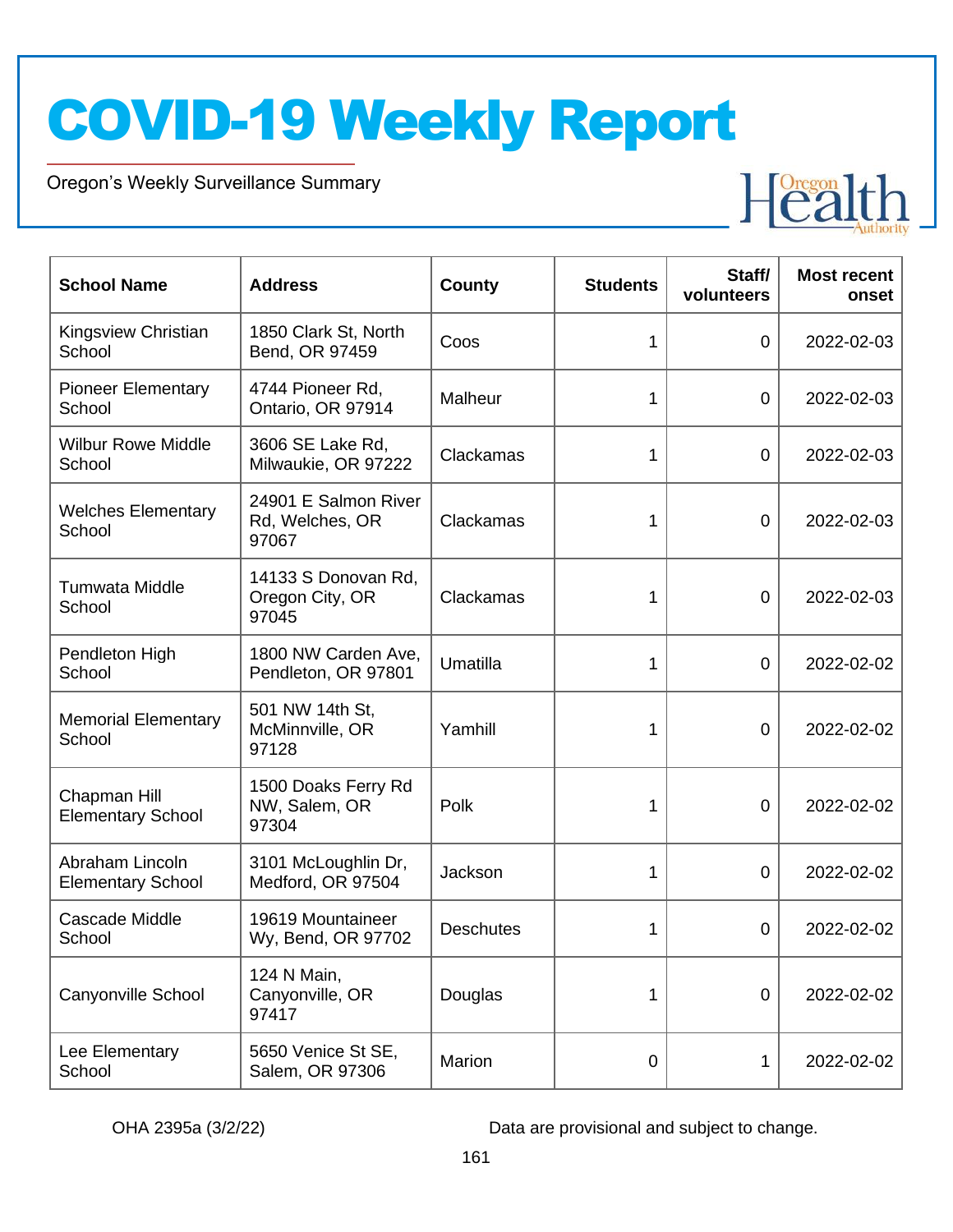Oregon's Weekly Surveillance Summary

Novel Coronavirus (COVID-19)



| <b>School Name</b>                             | <b>Address</b>                                  | <b>County</b> | <b>Students</b> | Staff/<br>volunteers | <b>Most recent</b><br>onset |
|------------------------------------------------|-------------------------------------------------|---------------|-----------------|----------------------|-----------------------------|
| <b>Talent Middle School</b>                    | 102 Christian Ave,<br>Talent, OR 97540          | Jackson       | $\overline{2}$  | $\overline{0}$       | 2022-02-02                  |
| Milwaukie El Puente<br>Elementary              | 11250 SE 27th Ave,<br>Milwaukie, OR 97222       | Clackamas     | 1               | $\overline{0}$       | 2022-02-02                  |
| <b>Buff Elementary</b><br>School               | 375 SE Buff St,<br>Madras, OR 97741             | Jefferson     | 1               | $\overline{0}$       | 2022-02-02                  |
| <b>Fleming Middle School</b>                   | 6001 Monument Dr,<br>Grants Pass, OR<br>97526   | Josephine     | $\overline{2}$  | $\overline{0}$       | 2022-02-02                  |
| Early College High<br>School                   | 4071 Winema PI NE,<br>Salem, OR 97305           | Marion        | 0               | $\mathbf{1}$         | 2022-02-02                  |
| Mazama High School                             | 3009 Summers Ln,<br>Klamath Falls, OR<br>97603  | Klamath       | 1               | $\overline{0}$       | 2022-02-02                  |
| <b>Forest Hills</b><br>Elementary              | 1133 SW Andrews Rd,<br>Lake Oswego, OR<br>97034 | Clackamas     | 1               | $\Omega$             | 2022-02-02                  |
| <b>Bridges High School</b><br>at Westside      | 410 SW 4th St,<br>Madras, OR 97741              | Jefferson     | 1               | $\overline{0}$       | 2022-02-02                  |
| Springfield High<br>School                     | 875 7th St, Springfield,<br>OR 97477            | Lane          | 1               | $\Omega$             | 2022-02-02                  |
| <b>Green Acres</b><br><b>Elementary School</b> | 700 S 10th St,<br>Lebanon, OR 97355             | Linn          | 1               | $\Omega$             | 2022-02-02                  |
| Lacomb School                                  | 34110 E Lacomb Rd,<br>Lebanon, OR 97355         | Linn          | 1               | $\overline{0}$       | 2022-02-02                  |
| Vale Elementary<br>School                      | 403 E St W, Vale, OR<br>97918                   | Malheur       | 0               | 1                    | 2022-02-02                  |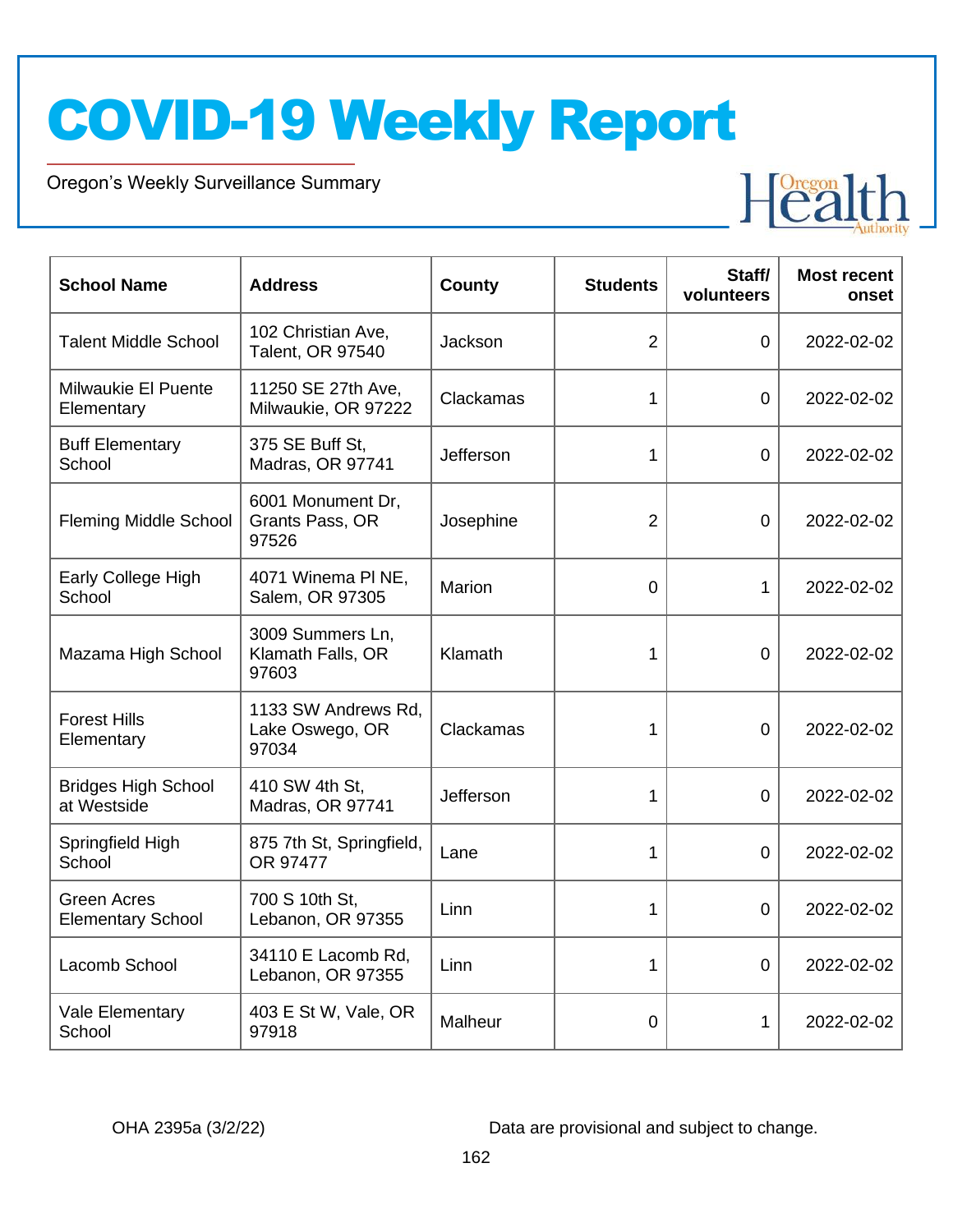Oregon's Weekly Surveillance Summary

Novel Coronavirus (COVID-19)



| <b>School Name</b>                   | <b>Address</b>                         | County | <b>Students</b> | Staff/<br>volunteers | <b>Most recent</b><br>onset |
|--------------------------------------|----------------------------------------|--------|-----------------|----------------------|-----------------------------|
| <b>Cummings Elementary</b><br>School | 613 Cummings Ln N,<br>Keizer, OR 97303 | Marion | 3               |                      | 2022-02-02                  |
| <b>Gubser Elementary</b><br>School   | 6610 14th Ave NE,<br>Keizer, OR 97303  | Marion |                 |                      | 2022-02-02                  |

#### **Table 8. Active school outbreaks**

*Schools reporting active COVID-19 outbreaks (n=26)*

| <b>School Name</b>                               | <b>Address</b>                                     | County           | <b>Total Cases</b> | <b>Most recent</b><br>onset |
|--------------------------------------------------|----------------------------------------------------|------------------|--------------------|-----------------------------|
| West Linn High School                            | 5464 W A St, West<br>Linn, OR 97068                | Clackamas        | 4                  | 2022-02-18                  |
| Otto Petersen<br>Elementary School, 10           | 52050 SE 3rd St,<br>Scappoose, OR 97056            | Columbia         | 4                  | 2022-02-15                  |
| <b>Portland Arthur</b><br>Academy, 3             | 7507 SE Yamhill St B,<br>Portland, OR 97215        | Multnomah        | 6                  | 2022-02-14                  |
| <b>Whitworth Elementary</b><br>School            | 1151 SE Miller Ave,<br>Dallas, OR 97338            | Polk             | $\overline{2}$     | 2022-02-14                  |
| De La Salle North<br><b>Catholic High School</b> | 4300 NE Killingsworth<br>St, Portland, OR<br>97218 | Multnomah        | $\overline{7}$     | 2022-02-13                  |
| Edwin Brown<br><b>Education Center</b>           | 850 W Antler Ave,<br>Redmond, OR 97756             | <b>Deschutes</b> | 8                  | 2022-02-11                  |
| Otto Petersen<br>Elementary School, 8            | 52050 SE 3rd St,<br>Scappoose, OR 97056            | Columbia         | 4                  | 2022-02-10                  |
| John Wetten<br>Elementary School, 7              | 250 E Exeter St,<br>Gladstone, OR 97027            | Clackamas        | $\overline{2}$     | 2022-02-10                  |
| <b>Morrison Campus</b><br>Alternative            | 1251 Main St, Dallas,<br>OR 97338                  | Polk             | 3                  | 2022-02-09                  |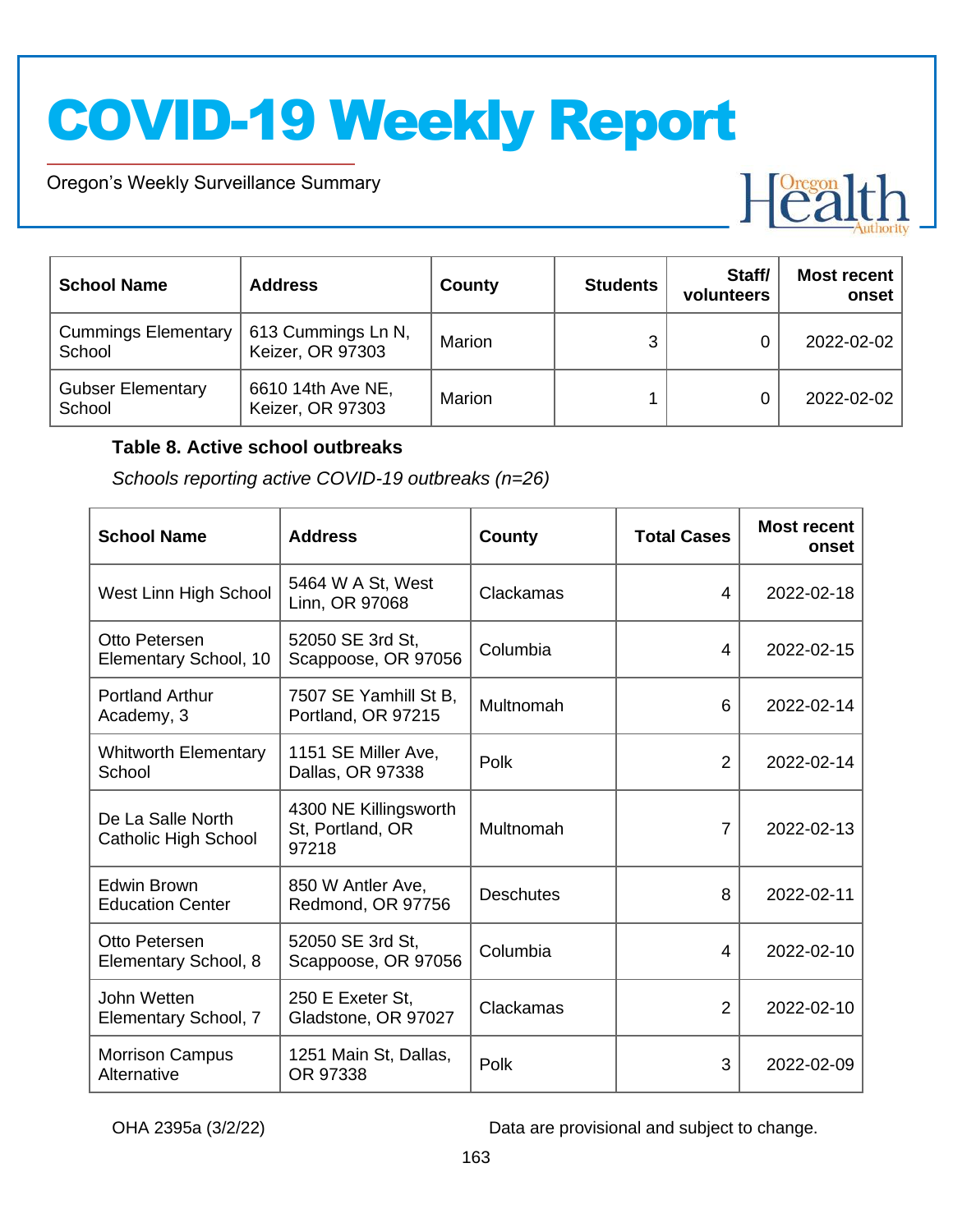Oregon's Weekly Surveillance Summary

Novel Coronavirus (COVID-19)

| <b>School Name</b>                                           | <b>Address</b>                                 | <b>County</b>    | <b>Total Cases</b> | <b>Most recent</b><br>onset |
|--------------------------------------------------------------|------------------------------------------------|------------------|--------------------|-----------------------------|
| <b>Three Sisters</b><br><b>Adventist Christian</b><br>School | 21155 Tumalo Rd,<br>Bend, OR 97701             | <b>Deschutes</b> | 8                  | 2022-02-08                  |
| Otto Petersen<br>Elementary School, 9                        | 52050 SE 3rd St,<br>Scappoose, OR 97056        | Columbia         | 3                  | 2022-02-08                  |
| <b>Holy Redeemer</b><br>Catholic School, 1                   | 127 N Rosa Parks<br>Way, Portland, OR<br>97217 | Multnomah        | 5                  | 2022-02-08                  |
| <b>Holy Redeemer</b><br>Catholic School, 3                   | 127 N Rosa Parks<br>Way, Portland, OR<br>97217 | Multnomah        | 8                  | 2022-02-08                  |
| Otto Petersen<br>Elementary School, 2                        | 52050 SE 3rd St,<br>Scappoose, OR 97056        | Columbia         | 8                  | 2022-02-07                  |
| Otto Petersen<br>Elementary School, 7                        | 52050 SE 3rd St,<br>Scappoose, OR 97056        | Columbia         | 3                  | 2022-02-07                  |
| <b>Takena Elementary</b><br>School                           | 1210 SW 12th Ave,<br>Albany, OR 97321          | Linn             | 3                  | 2022-02-07                  |
| <b>McBride Elementary</b><br>School, 1                       | 2774 Columbia Blvd,<br>St Helens, OR 97051     | Columbia         | 4                  | 2022-02-06                  |
| <b>McBride Elementary</b><br>School, 2                       | 2774 Columbia Blvd,<br>St Helens, OR 97051     | Columbia         | $\overline{7}$     | 2022-02-06                  |
| <b>Obsidian Middle</b><br>School                             | 1335 SW Obsidian<br>Ave, Redmond, OR<br>97756  | <b>Deschutes</b> | $\overline{2}$     | 2022-02-06                  |
| <b>Ridgeview High</b><br>School, 4                           | 4555 SW Elkhorn Ave,<br>Redmond, OR 97756      | <b>Deschutes</b> | 3                  | 2022-02-05                  |
| <b>Gresham Arthur</b><br>Academy, 2                          | 1890 NE Cleveland<br>Ave, Gresham, OR<br>97030 | Multnomah        | 4                  | 2022-02-04                  |

OHA 2395a (3/2/22) Data are provisional and subject to change.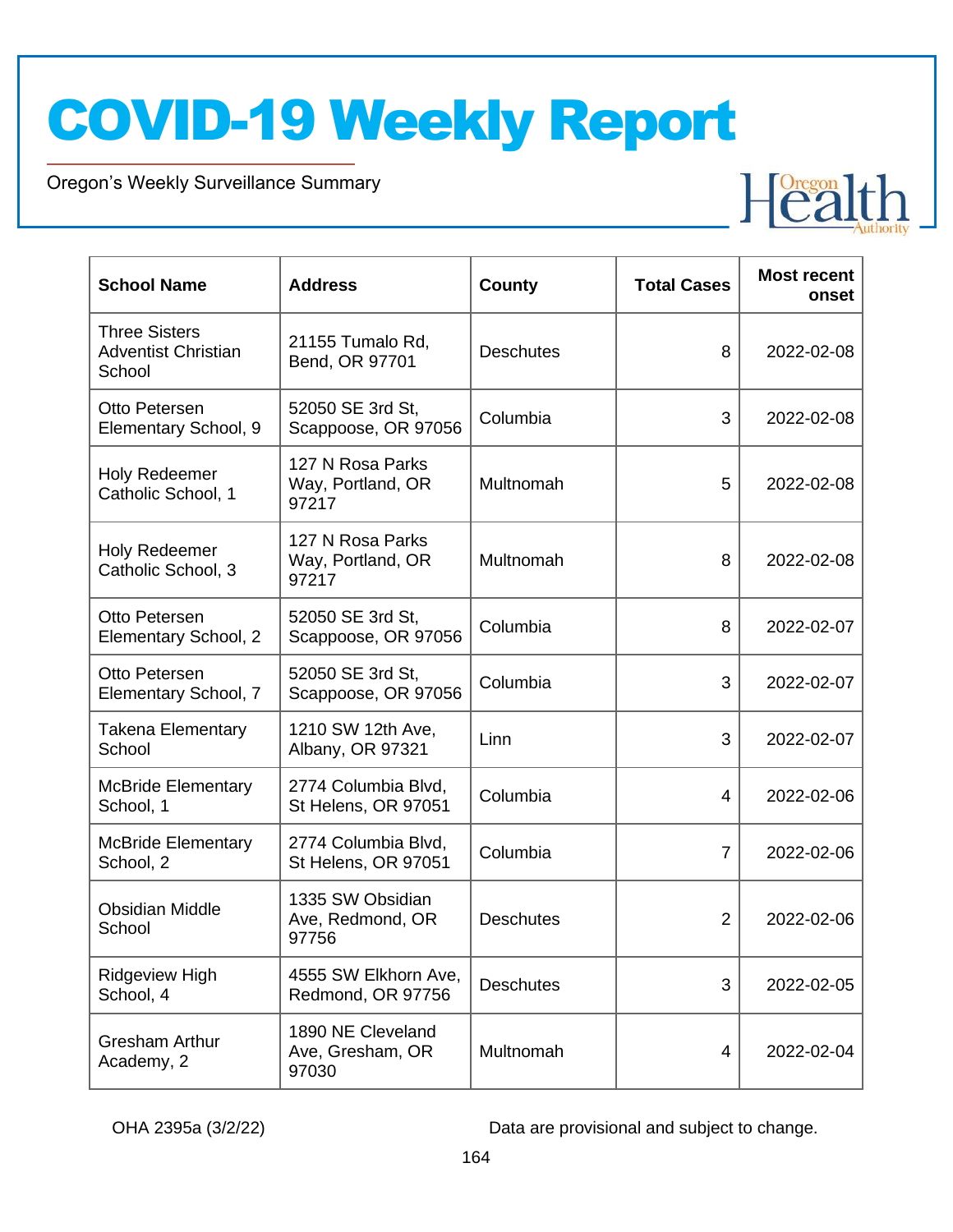Oregon's Weekly Surveillance Summary

Novel Coronavirus (COVID-19)



| <b>School Name</b>                     | <b>Address</b>                                    | County           | <b>Total Cases</b> | <b>Most recent</b><br>onset |
|----------------------------------------|---------------------------------------------------|------------------|--------------------|-----------------------------|
| <b>Redmond Proficiency</b><br>Academy  | 657 SW Glacier Ave<br>#2710, Redmond, OR<br>97756 | <b>Deschutes</b> | 2                  | 2022-02-04                  |
| <b>Portland Arthur</b><br>Academy, 1   | 7507 SE Yamhill St B,<br>Portland, OR 97215       | Multnomah        | 6                  | 2022-02-04                  |
| <b>Portland Arthur</b><br>Academy, 2   | 7507 SE Yamhill St B,<br>Portland, OR 97215       | Multnomah        | 6                  | 2022-02-03                  |
| Santiam High School                    | 300 SW Cedar St, Mill<br>City, OR 97360           | Linn             | $\mathfrak{p}$     | 2022-02-03                  |
| Otto Petersen<br>Elementary School, 11 | 52050 SE 3rd St,<br>Scappoose, OR 97056           | Columbia         | 2                  | 2022-02-02                  |

#### **Table 9. Resolved school outbreaks**

*Schools reporting recently resolved COVID-19 outbreaks (n=91)*

| <b>School Name</b>                         | <b>Address</b>                                 | County    | <b>Total Cases</b> | <b>Most recent</b><br>onset |
|--------------------------------------------|------------------------------------------------|-----------|--------------------|-----------------------------|
| St. Helens High<br>School, 4               | 2375 Gable Rd, St<br><b>Helens, OR 97051</b>   | Columbia  | 4                  | 2022-02-01                  |
| West Albany High<br>School                 | 2100 SW Elm St,<br>Albany, OR 97321            | Linn      | 5                  | 2022-02-01                  |
| <b>Grant Watts</b><br>Elementary School, 2 | 52000 SE 3rd PI,<br>Scappoose, OR 97056        | Columbia  | 3                  | 2022-01-31                  |
| <b>Prairie City School</b>                 | 740 Overholt Ave.<br>Prairie City, OR 97869    | Grant     |                    | 2022-01-31                  |
| Sauvie Island<br><b>Elementary School</b>  | 14445 NW Charlton<br>Rd, Portland, OR<br>97231 | Multnomah | 3                  | 2022-01-31                  |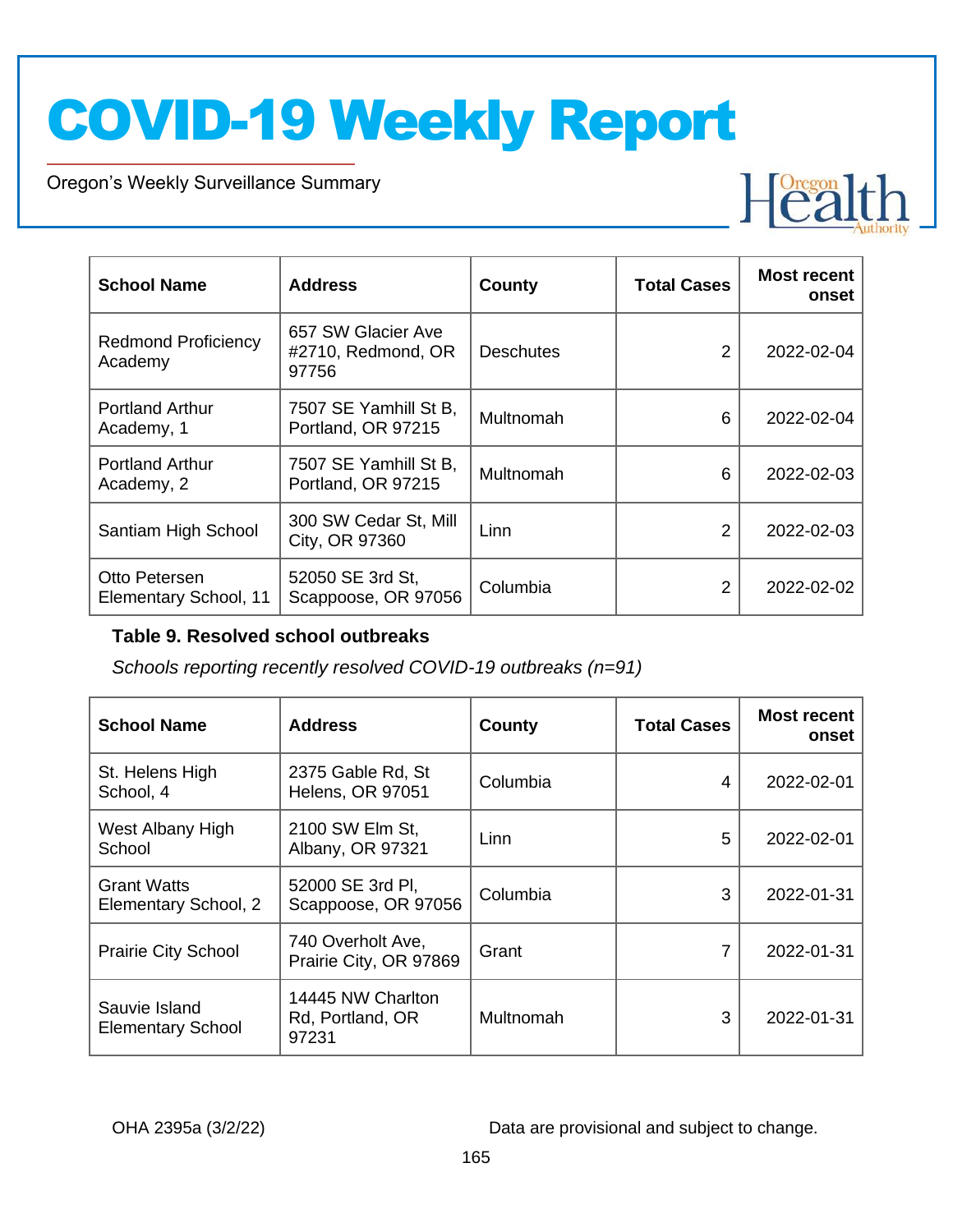Oregon's Weekly Surveillance Summary

Novel Coronavirus (COVID-19)

| <b>School Name</b>                               | <b>Address</b>                                 | County           | <b>Total Cases</b> | <b>Most recent</b><br>onset |
|--------------------------------------------------|------------------------------------------------|------------------|--------------------|-----------------------------|
| Ventura Park<br><b>Elementary School</b>         | 145 SE 117th Ave,<br>Portland, OR 97216        | Multnomah        | 7                  | 2022-01-31                  |
| St. Luke Catholic<br>School                      | 529 Harrison St,<br>Woodburn, OR 97071         | Marion           | 3                  | 2022-01-31                  |
| Holy Redeemer<br>Catholic School, 2              | 127 N Rosa Parks<br>Way, Portland, OR<br>97217 | Multnomah        | 3                  | 2022-01-31                  |
| John Wetten<br>Elementary School, 5              | 250 E Exeter St,<br>Gladstone, OR 97027        | Clackamas        | 4                  | 2022-01-31                  |
| John Wetten<br>Elementary School, 6              | 250 E Exeter St,<br>Gladstone, OR 97027        | Clackamas        | $\overline{2}$     | 2022-01-31                  |
| <b>Philander Lee</b><br><b>Elementary School</b> | 1110 S Ivy St, Canby,<br>OR 97013              | Clackamas        | 3                  | 2022-01-31                  |
| <b>Portland Arthur</b><br>Academy, 5             | 7507 SE Yamhill St B,<br>Portland, OR 97215    | Multnomah        | 8                  | 2022-01-31                  |
| Otto Petersen<br>Elementary School, 6            | 52050 SE 3rd St,<br>Scappoose, OR 97056        | Columbia         | $\overline{2}$     | 2022-01-30                  |
| <b>Waverly Elementary</b><br>School              | 425 SE Columbus St,<br>Albany, OR 97321        | Linn             | 5                  | 2022-01-30                  |
| <b>Sunset Primary</b><br>School                  | 2351 Oxford Street,<br>West Linn, OR 97068     | Clackamas        | 4                  | 2022-01-30                  |
| <b>Ridgeview High</b><br>School, 3               | 4555 SW Elkhorn Ave,<br>Redmond, OR 97756      | <b>Deschutes</b> | 5                  | 2022-01-30                  |
| <b>Sisters Elementary</b><br>School              | 611 E Cascade Ave,<br>Sisters, OR 97759        | <b>Deschutes</b> | 11                 | 2022-01-30                  |
| Lewis and Clark<br>Elementary                    | 111 S 9th St, St<br><b>Helens, OR 97051</b>    | Columbia         | 3                  | 2022-01-29                  |

OHA 2395a (3/2/22) Data are provisional and subject to change.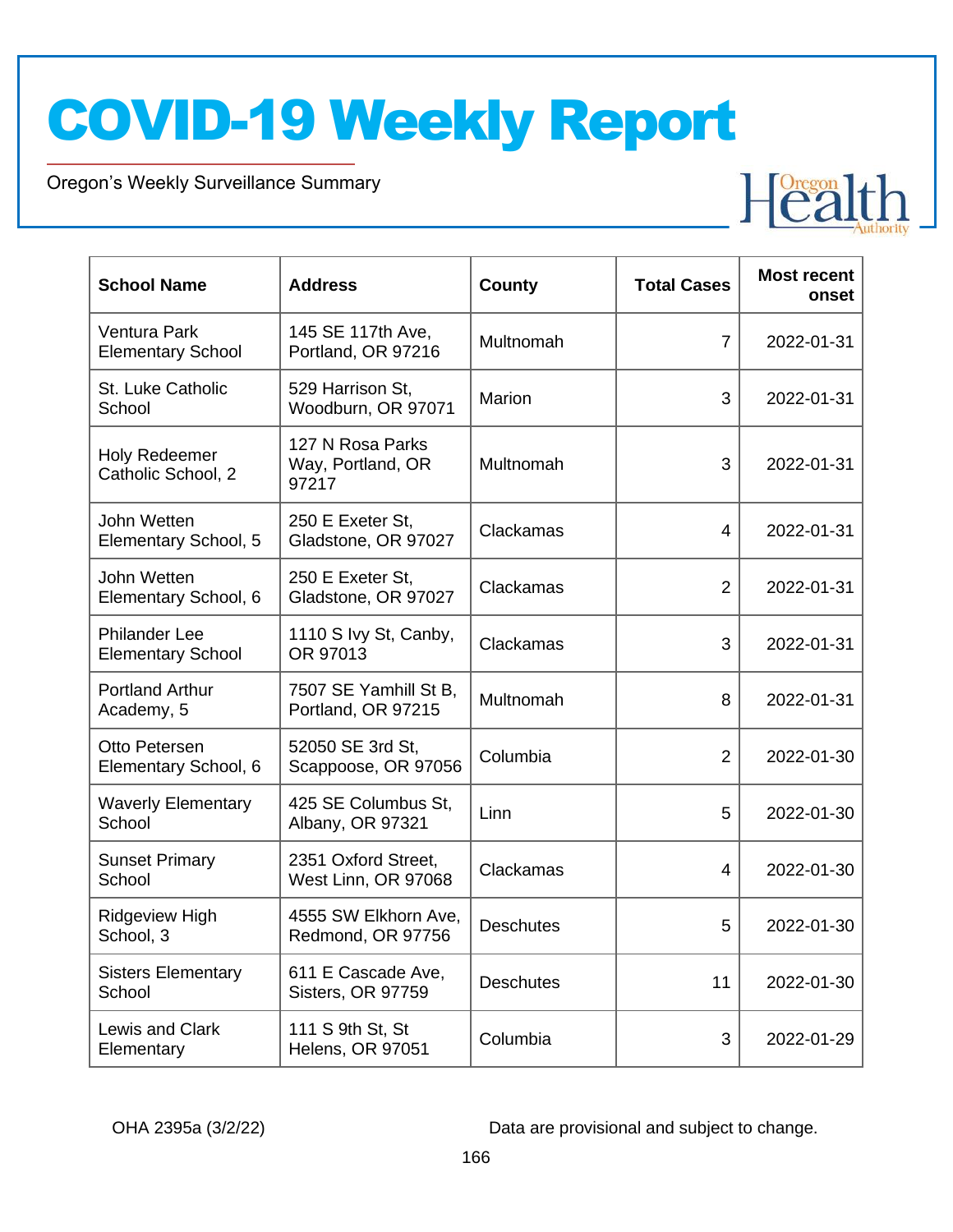Oregon's Weekly Surveillance Summary

Novel Coronavirus (COVID-19)

| <b>School Name</b>                                    | <b>Address</b>                                   | County    | <b>Total Cases</b> | <b>Most recent</b><br>onset |
|-------------------------------------------------------|--------------------------------------------------|-----------|--------------------|-----------------------------|
| La Salle Catholic<br><b>College Preparatory</b>       | 11999 SE Fuller Rd,<br>Milwaukie, OR 97222       | Clackamas | 6                  | 2022-01-29                  |
| Knight Elementary<br>School                           | 501 N Grant St,<br>Canby, OR 97013               | Clackamas | 4                  | 2022-01-29                  |
| Otto Petersen<br>Elementary School, 5                 | 52050 SE 3rd St,<br>Scappoose, OR 97056          | Columbia  | $\overline{2}$     | 2022-01-28                  |
| <b>River Mill Elementary</b><br>School                | 850 N Broadway St,<br>Estacada, OR 97023         | Clackamas | 8                  | 2022-01-28                  |
| Hidden Valley High<br>School                          | 651 Murphy Creek Rd,<br>Grants Pass, OR<br>97527 | Josephine | $\overline{2}$     | 2022-01-28                  |
| <b>Grant Watts</b><br>Elementary School, 1            | 52000 SE 3rd PI,<br>Scappoose, OR 97056          | Columbia  | 5                  | 2022-01-27                  |
| <b>Portland Christian</b><br><b>Elementary School</b> | 11845 SE Market St,<br>Portland, OR 97216        | Multnomah | 3                  | 2022-01-27                  |
| <b>Gresham Arthur</b><br>Academy, 1                   | 1890 NE Cleveland<br>Ave, Gresham, OR<br>97030   | Multnomah | 5                  | 2022-01-26                  |
| <b>Portland Arthur</b><br>Academy, 4                  | 7507 SE Yamhill St B,<br>Portland, OR 97215      | Multnomah | 3                  | 2022-01-26                  |
| Hermiston High<br>School, 4                           | 600 S 1st St,<br>Hermiston, OR 97838             | Umatilla  | 4                  | 2022-01-25                  |
| <b>Carus Elementary</b><br>School                     | 14412 S Carus Rd,<br>Oregon City, OR<br>97045    | Clackamas | 3                  | 2022-01-25                  |
| <b>Meadow Ridge</b><br>Elementary School, 3           | 385 Timber Ridge St<br>NE, Albany, OR 97322      | Linn      | 7                  | 2022-01-25                  |

OHA 2395a (3/2/22) Data are provisional and subject to change.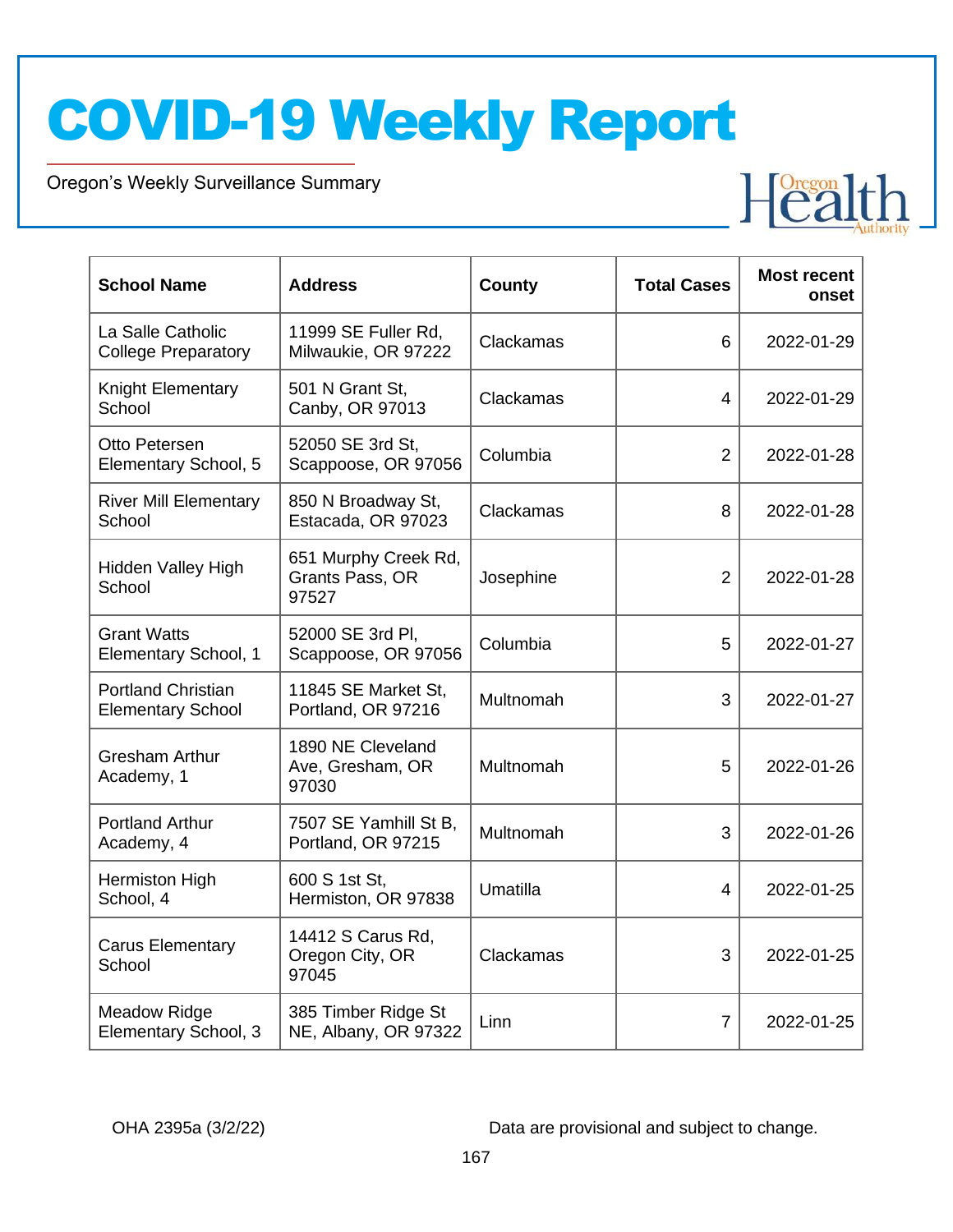Oregon's Weekly Surveillance Summary

Novel Coronavirus (COVID-19)



| <b>School Name</b>                            | <b>Address</b>                                 | <b>County</b> | <b>Total Cases</b> | <b>Most recent</b><br>onset |
|-----------------------------------------------|------------------------------------------------|---------------|--------------------|-----------------------------|
| <b>Holy Redeemer</b><br>Catholic School, 4    | 127 N Rosa Parks<br>Way, Portland, OR<br>97217 | Multnomah     | $\overline{2}$     | 2022-01-25                  |
| Otto Petersen<br>Elementary School, 1         | 52050 SE 3rd St,<br>Scappoose, OR 97056        | Columbia      | 3                  | 2022-01-24                  |
| Otto Petersen<br>Elementary School, 4         | 52050 SE 3rd St,<br>Scappoose, OR 97056        | Columbia      | 3                  | 2022-01-24                  |
| <b>Sherman County</b><br>School, 2            | 65912 High School<br>Loop, Moro, OR<br>97039   | Sherman       | $\overline{7}$     | 2022-01-23                  |
| <b>Armand Larive Middle</b><br>School         | 1497 SW 9th St.<br>Hermiston, OR 97838         | Umatilla      | 10                 | 2022-01-23                  |
| Greenwood<br><b>Elementary School</b>         | 2300 Spruce Street,<br>La Grande, 97850        | Union         | 9                  | 2022-01-23                  |
| <b>Cedaroak Park</b><br>Primary               | 4515 Cedar Oak Dr,<br>West Linn, OR 97068      | Clackamas     | 6                  | 2022-01-22                  |
| St. Helens High<br>School, 3                  | 2375 Gable Rd, St<br><b>Helens, OR 97051</b>   | Columbia      | 5                  | 2022-01-22                  |
| <b>Warren Elementary</b><br>School            | 34555 Berg Rd,<br><b>Warren, OR 97053</b>      | Columbia      | 2                  | 2022-01-22                  |
| <b>Sherman County</b><br>School, 1            | 65912 High School<br>Loop, Moro, OR<br>97039   | Sherman       | 5                  | 2022-01-22                  |
| St. Helens High<br>School, 2                  | 2375 Gable Rd, St<br><b>Helens, OR 97051</b>   | Columbia      | 2                  | 2022-01-21                  |
| <b>Brookings-Harbor</b><br><b>High School</b> | 625 Pioneer Rd,<br>Brookings, OR 97415         | Curry         | 5                  | 2022-01-21                  |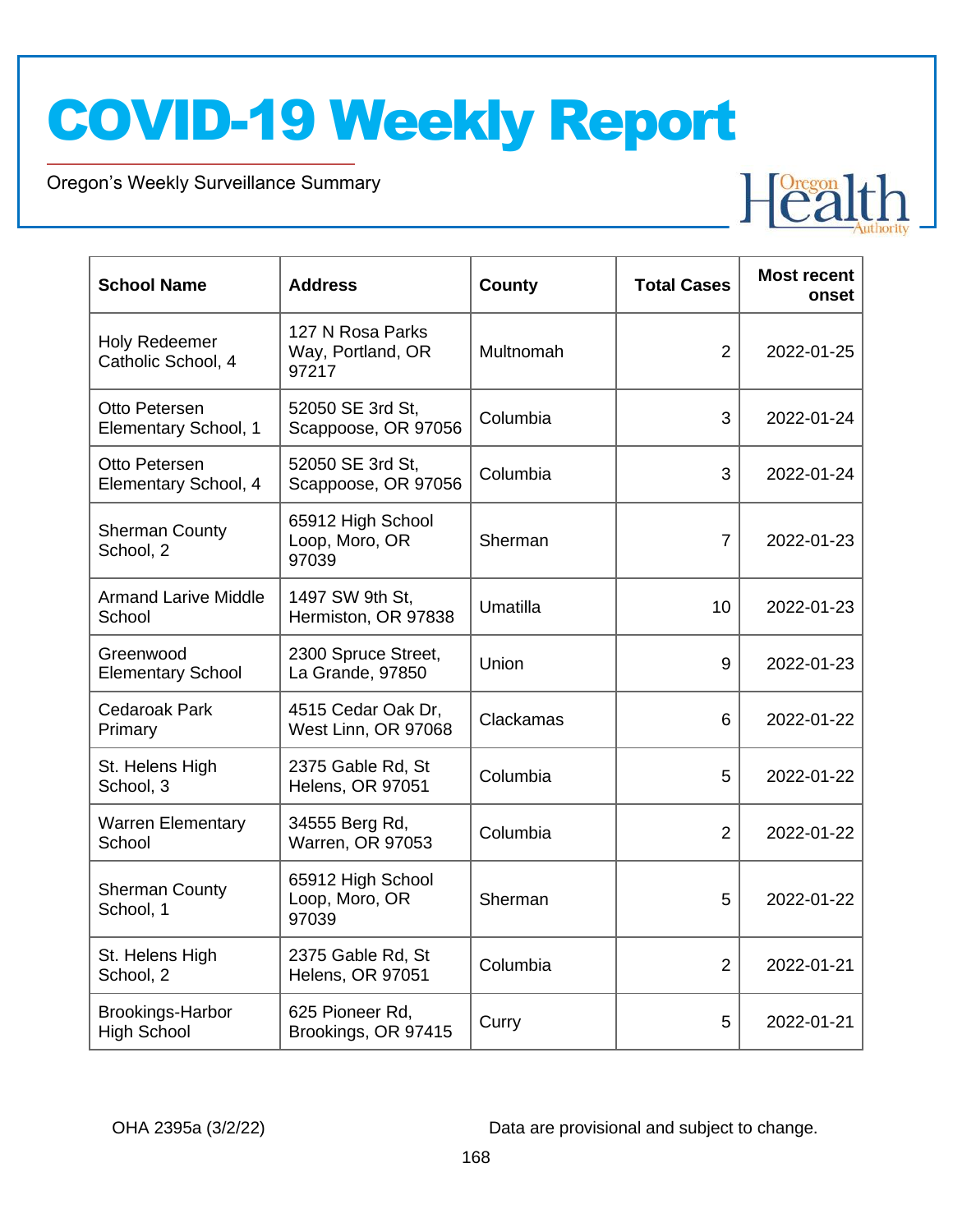Oregon's Weekly Surveillance Summary

Novel Coronavirus (COVID-19)

| <b>School Name</b>                             | <b>Address</b>                                      | <b>County</b>    | <b>Total Cases</b> | <b>Most recent</b><br>onset |
|------------------------------------------------|-----------------------------------------------------|------------------|--------------------|-----------------------------|
| <b>Riley Creek</b><br>Elementary School, 2     | 94350 6th St, Gold<br>Beach, OR 97444               | Curry            | $\overline{7}$     | 2022-01-21                  |
| <b>Ridgeview High</b><br>School, 2             | 4555 SW Elkhorn Ave,<br>Redmond, OR 97756           | <b>Deschutes</b> | $\overline{2}$     | 2022-01-21                  |
| Scappoose High<br>School, 1                    | 33700 SE High School<br>Way, Scappoose, OR<br>97056 | Columbia         | 6                  | 2022-01-20                  |
| <b>Hudson Park</b><br><b>Elementary School</b> | 28176 Old Rainier Rd,<br>Rainier, OR 97048          | Columbia         | 5                  | 2022-01-20                  |
| Scappoose High<br>School, 2                    | 33700 SE High School<br>Way, Scappoose, OR<br>97056 | Columbia         | 3                  | 2022-01-20                  |
| <b>Riley Creek</b><br>Elementary School, 1     | 94350 6th St, Gold<br>Beach, OR 97444               | Curry            | 6                  | 2022-01-20                  |
| Ridgeview High<br>School, 1                    | 4555 SW Elkhorn Ave,<br>Redmond, OR 97756           | <b>Deschutes</b> | 3                  | 2022-01-20                  |
| Sandstone Middle<br>School                     | 400 NE 10th St,<br>Hermiston, OR 97838              | Umatilla         | 6                  | 2022-01-20                  |
| Umatilla High School,<br>$\overline{2}$        | 1400 7th Street,<br>Umatilla, Oregon OR<br>97882    | Umatilla         | 3                  | 2022-01-20                  |
| Dufur School                                   | 802 NE 5th St, Dufur,<br>OR 97021                   | Wasco            | 4                  | 2022-01-20                  |
| Otto Petersen<br>Elementary School, 3          | 52050 SE 3rd St,<br>Scappoose, OR 97056             | Columbia         | 3                  | 2022-01-19                  |
| <b>Whitworth Elementary</b><br>School          | 1151 SE Miller Ave,<br>Dallas, OR 97338             | Polk             | 3                  | 2022-01-19                  |

OHA 2395a (3/2/22) Data are provisional and subject to change.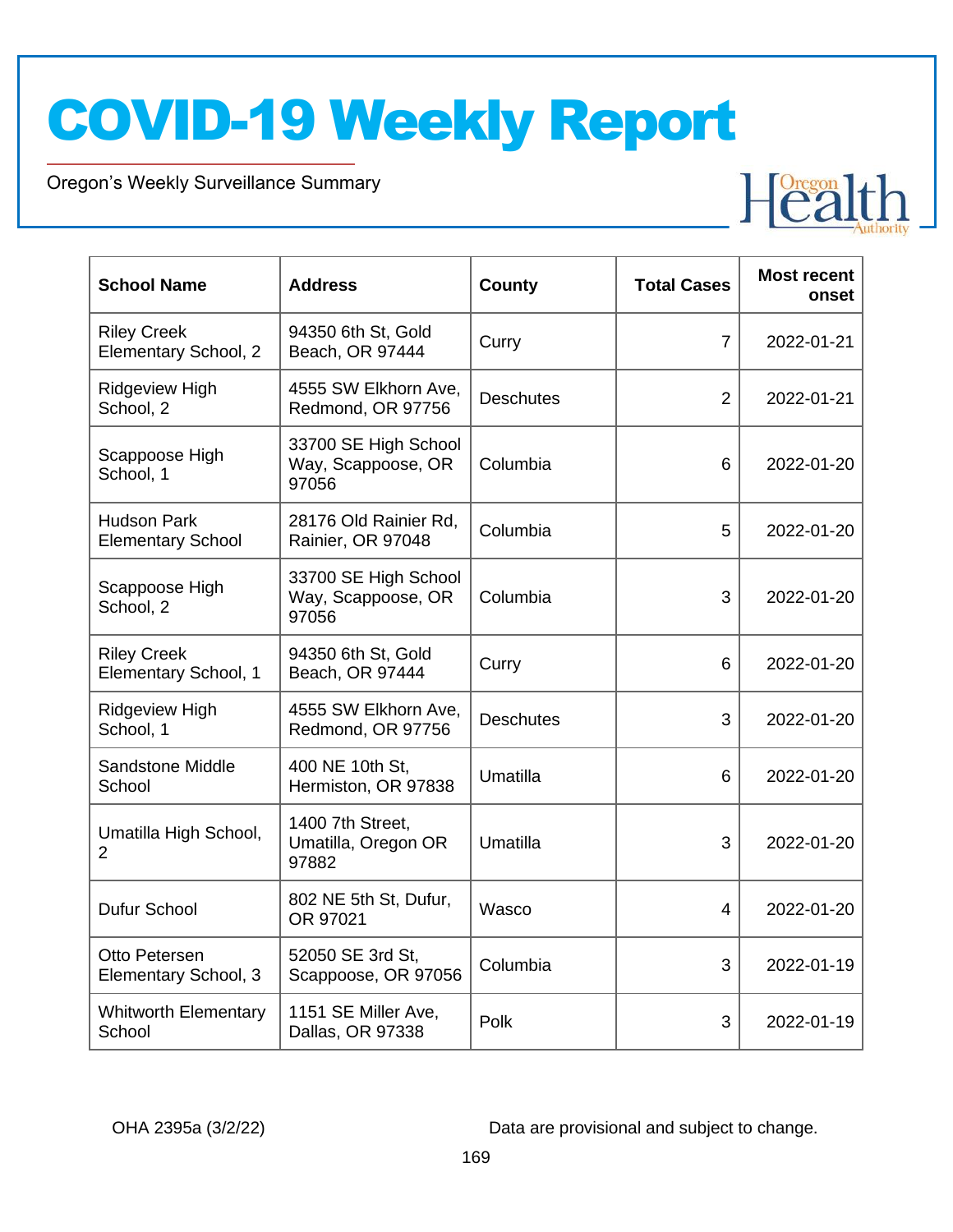Oregon's Weekly Surveillance Summary

Novel Coronavirus (COVID-19)

| <b>School Name</b>                                 | <b>Address</b>                                   | County           | <b>Total Cases</b> | <b>Most recent</b><br>onset |
|----------------------------------------------------|--------------------------------------------------|------------------|--------------------|-----------------------------|
| The Dalles High<br>School, 2                       | 220 E 10th St, The<br>Dalles, OR 97058           | Wasco            | 8                  | 2022-01-19                  |
| South Albany High<br>School                        | 3705 SE Columbus St.<br>Albany, OR 97322         | Linn             | 7                  | 2022-01-19                  |
| St. Helens High<br>School, 1                       | 2375 Gable Rd, St<br><b>Helens, OR 97051</b>     | Columbia         | 6                  | 2022-01-18                  |
| St. Helens-Yankton<br><b>Arthur Academy</b>        | 33035 Pittsburg Rd, St<br>Helens, OR 97051       | Columbia         | 6                  | 2022-01-18                  |
| Ocean Crest<br><b>Elementary School</b>            | 1040 Allegheny Ave<br>SW, Bandon, OR<br>97411    | Coos             | 15                 | 2022-01-18                  |
| Marshfield High<br>School, 2                       | S 10th & Ingersoll St,<br>Coos Bay, OR 97420     | Coos             | 6                  | 2022-01-18                  |
| <b>Tumalo Community</b><br>School                  | 19835 2nd St., Bend,<br>OR 97703                 | <b>Deschutes</b> | 9                  | 2022-01-18                  |
| <b>St Peter Catholic</b><br>School                 | 98 SW 9th St, Ontario,<br>OR 97914               | Malheur          | $\overline{2}$     | 2022-01-18                  |
| Umatilla High School,<br>1                         | 1400 7th Street,<br>Umatilla, Oregon OR<br>97882 | Umatilla         | 3                  | 2022-01-18                  |
| Sunridge Middle<br>School                          | 700 SW Runnion Ave,<br>Pendleton, OR 97801       | Umatilla         | $\overline{2}$     | 2022-01-18                  |
| Seneca Elementary<br>School                        | 101 Park Ave,<br>Seneca, OR 97873                | Grant            | 4                  | 2022-01-18                  |
| <b>Grant Union</b><br>Junior/Senior High<br>School | 911 S Canyon Blvd,<br>John Day, OR 97845         | Grant            | $\overline{2}$     | 2022-01-17                  |

OHA 2395a (3/2/22) Data are provisional and subject to change.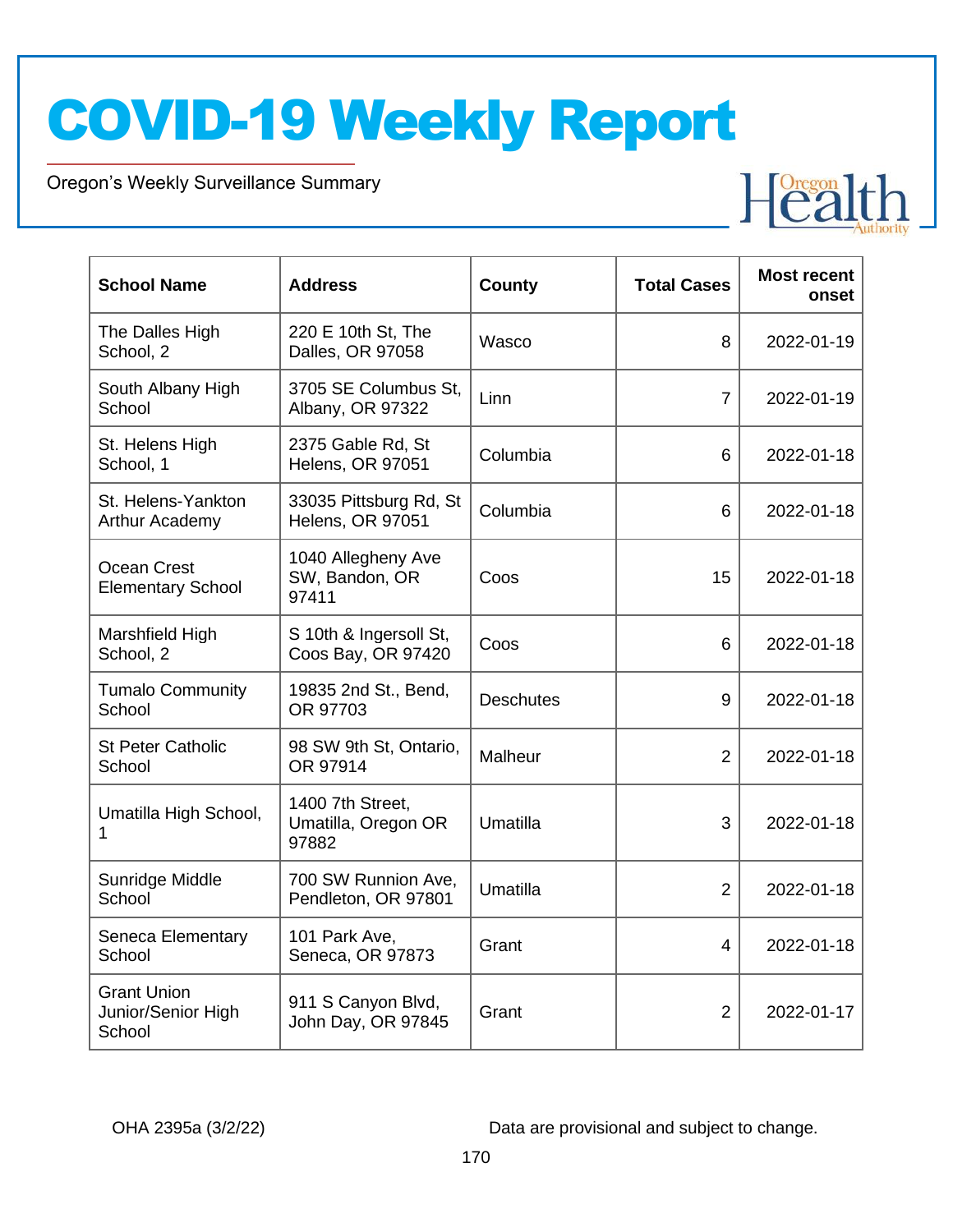Oregon's Weekly Surveillance Summary

Novel Coronavirus (COVID-19)

| <b>School Name</b>                          | <b>Address</b>                                  | <b>County</b> | <b>Total Cases</b> | <b>Most recent</b><br>onset |
|---------------------------------------------|-------------------------------------------------|---------------|--------------------|-----------------------------|
| Grants Pass High<br>School                  | 830 NE 9th St, Grants<br>Pass, OR 97526         | Josephine     | 6                  | 2022-01-17                  |
| Oregon School for the<br>Deaf               | 999 Locust St NE,<br>Salem, OR 97301            | Marion        | $\overline{4}$     | 2022-01-17                  |
| <b>Meadow Ridge</b><br>Elementary School, 2 | 385 Timber Ridge St<br>NE, Albany, OR 97322     | Linn          | $\overline{4}$     | 2022-01-17                  |
| North Bay Elementary<br>School              | 93670 Viking Ln # 1,<br>North Bend, OR<br>97459 | Coos          | 4                  | 2022-01-16                  |
| Hermiston High<br>School, 3                 | 600 S 1st St,<br>Hermiston, OR 97838            | Umatilla      | 5                  | 2022-01-16                  |
| <b>Memorial Middle</b><br>School            | 1050 SW Queen Ave,<br>Albany, OR 97321          | Linn          | $\overline{4}$     | 2022-01-16                  |
| Riverside<br>Junior/Senior High<br>School   | 210 Boardman Ave<br>NE, Boardman, OR<br>97818   | Morrow        | 5                  | 2022-01-15                  |
| St. Mary's School                           | 816 Black Oak Dr,<br>Medford, OR 97504          | Jackson       | $\overline{4}$     | 2022-01-15                  |
| North Bend High<br>School, 4                | 2323 Pacific St, North<br>Bend, OR 97459        | Coos          | $\overline{4}$     | 2022-01-14                  |
| <b>Evergreen Elementary</b><br>School, 2    | 520 W River St, Cave<br>Junction, OR 97523      | Josephine     | $\overline{2}$     | 2022-01-14                  |
| Hermiston High<br>School, 2                 | 600 S 1st St,<br>Hermiston, OR 97838            | Umatilla      | 12                 | 2022-01-14                  |
| Myrtle Point High<br>School                 | 717 4th St, Myrtle<br>Point, OR 97458           | Coos          | 5                  | 2022-01-13                  |
| LaCreole Middle<br>School, 3                | 701 SE Lacreole Dr,<br>Dallas, OR 97338         | Polk          | 3                  | 2022-01-13                  |

OHA 2395a (3/2/22) Data are provisional and subject to change.